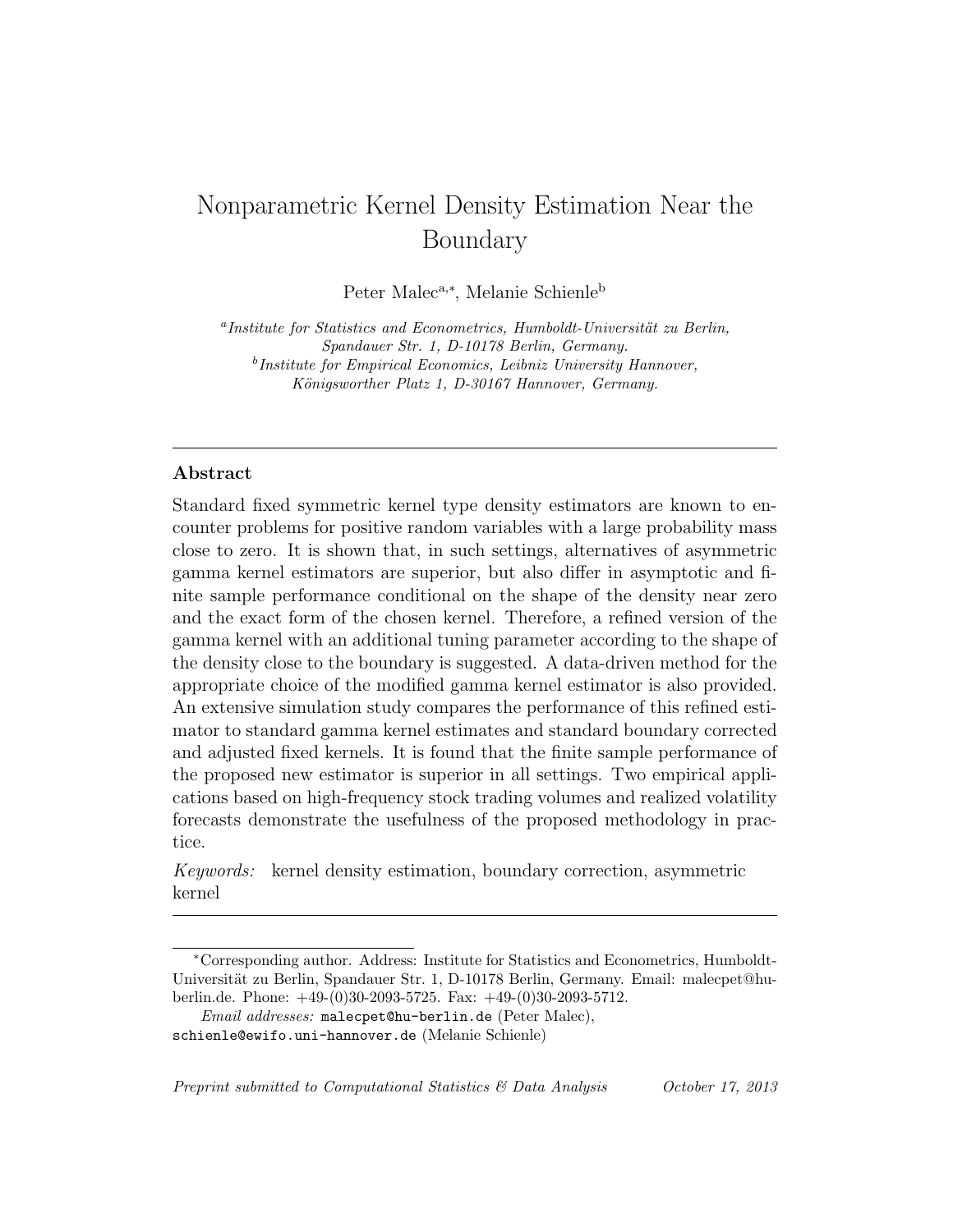# 1. Introduction

There are many applications in particular in economics where densities of positive random variables are the object of interest or an essential model ingredient to be estimated from data. Compare, e.g., income data, financial transaction data, volatility models, but also duration and survival times data. In a lot of these situations, however, appropriate functional forms are unknown or controversial, such that a nonparametric estimate is needed. It is often the point estimates close to the boundary which are in the focus of practical interest and thus, require good precision.

For cases of densities where most of the data is concentrated away from the boundary, there is a huge literature on boundary correction techniques of the standard symmetric fixed kernel density estimator. Such adjustments are needed at points close to the boundary, since fixed kernels might assign positive weight outside the support yielding inconsistent results. Among these techniques count e.g. the cut- and normalized kernel (see Gasser and Müller, 1979), the reflection method (see Schuster, 1958) and the generalized reflection estimator (see Karunamuni and Alberts, 2005).

If, however, the true density might have substantial mass close to the boundary, there are superior methods, such as the boundary kernel of Jones (1993). As this estimator could yield negative point estimates, this is corrected by Jones and Foster (1996) at some minor cost of performance (see Jones, 1993). In comparison, the combination of polynomial transformation followed by reflection as in Marron and Ruppert (1994) is much less flexible, working well exclusively at boundaries if the initial transformation is close enough to the density shape near zero.

Nonparametric kernel density estimators with asymmetric kernels, such as gamma kernels, have been introduced to improve upon the performance of fixed kernels at the boundary. In particular for positive random variables, their flexible shape avoids the boundary consistency problem and directly yields positive estimates by construction (see Chen, 2000). Moreover, in this class of nonnegative kernel density estimators, asymmetric kernels achieve the optimal rate of convergence in the sense of the mean integrated squared error (MISE) (see, e.g., Scaillet, 2004; Chen, 2000). Furthermore, their variance decreases the further points of estimation move away from the boundary. This leads to an advantage in situations of naturally unbalanced scattered design points in particular for densities with sparse areas (see, e.g., Chen, 1999; Michels, 1992; Hagmann and Scaillet, 2007). As generally boundary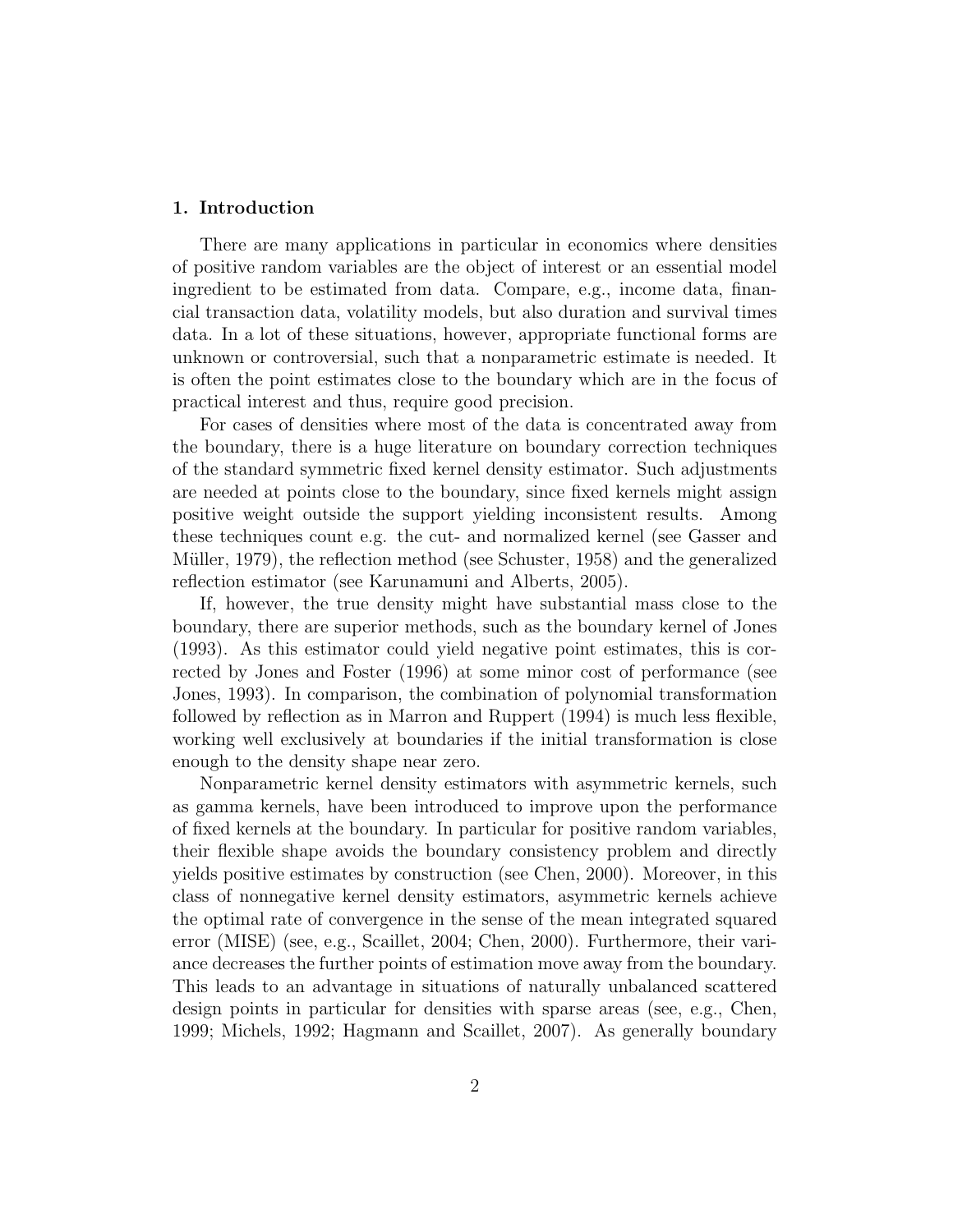

Figure 1: Histograms of intraday trading volumes and realized kernel estimates. We consider deseasonalized nonzero 15-Second trading volumes of Citigroup and realized kernel estimates for JP Morgan. Sample period: February 2009 (trading volumes), January 2006 – December 2009 (realized kernel). For details on the seasonal adjustment of trading volumes and computation of the realized kernel, see Section 4.

and unequal design issues get increasingly severe for higher dimensions, the use of gamma kernels especially pays off for multivariate density or regression problems (see Bouezmarni and Rombouts, 2010a). We also demonstrate this in a simple multivariate setup as part of our simulation study. The effect becomes very pronounced and therefore of particular relevance for the extreme case of functional data analysis (see Ferraty and Vieu, 2006; Quintela del Ro et al., 2011; Ferraty et al., 2012).

We contribute to the extensive literature on kernel estimation near the boundary by clearly identifying design situations in which finite sample and asymptotic performance of gamma kernel estimates are distinctly superior to any competing fixed kernel adjusted estimates and thus, should be strictly preferred. Such situations occur when the true f approaches the boundary with a derivative  $f'$  significantly different from zero. Such density shapes naturally appear in high-frequency data, e.g., when studying aggregated trading volumes (see Figure 1), but also in many other applications, such as spectral density estimation of long memory time series or when modeling volatilities in particular on the intra-daily level (see, e.g., Robinson and Henry, 2003; Corradi et al., 2009).

But we also show that, depending on the underlying shape of the true density, the two existing gamma kernel estimators, the so-called standard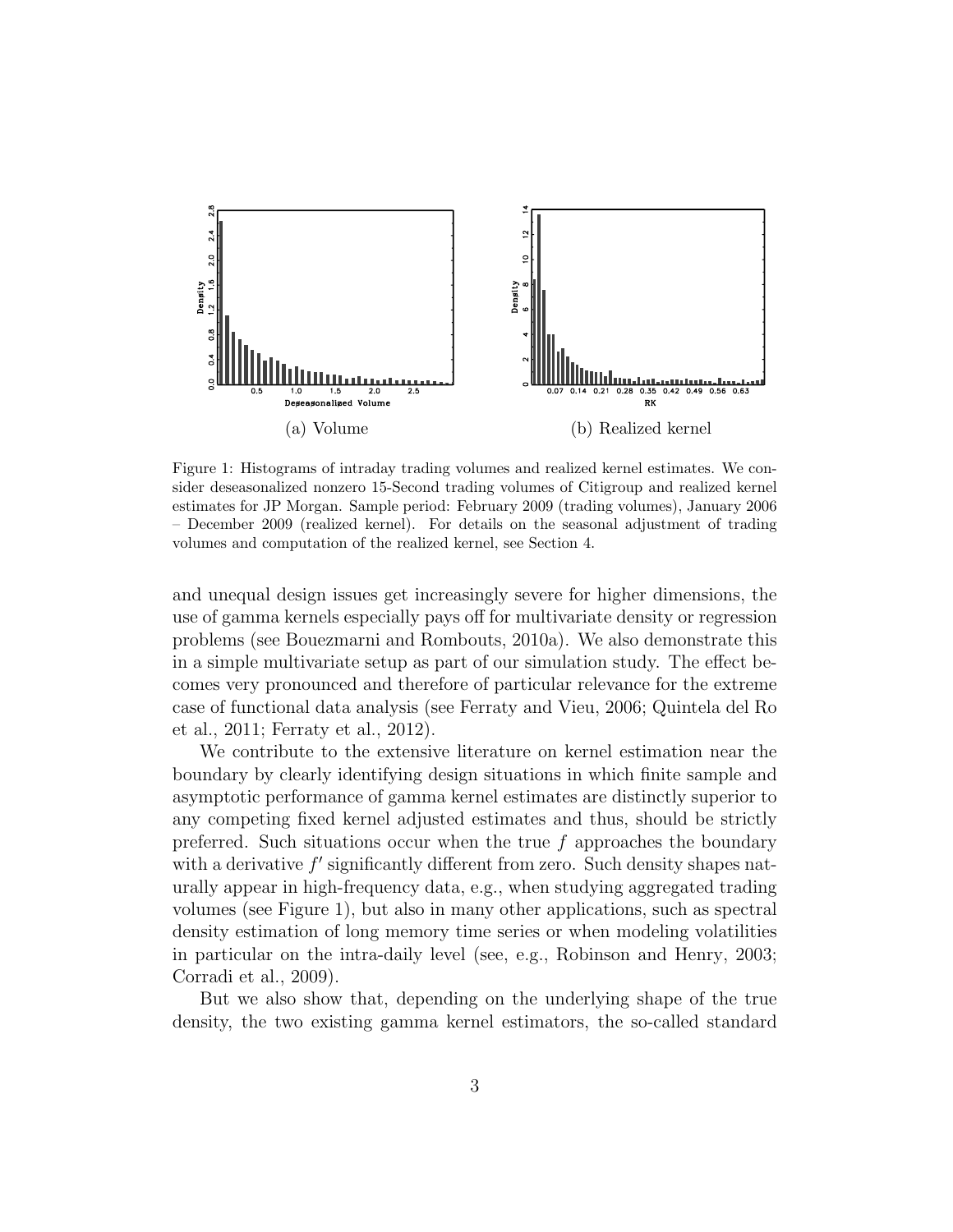and modified version as introduced in Chen (2000), might differ substantially in boundary performance and still leave significant room for improvement. While in practice almost exclusively a modified gamma-type kernel estimator is used, we find that, in particular for pole situations, the standard gammatype estimator yields large performance advantages. We therefore introduce a simple data-driven criterion identifying such extreme settings.

For all other design situations, we propose a refined gamma kernel estimator, which outperforms all existing estimators in a comprehensive finite sample study. The new estimator introduces a modification parameter according to the shape of f and its first two derivatives close to the boundary. For determining the appropriate specification of this refined gamma kernel estimator in practice, we also provide an automatic procedure.

Our two applications clearly demonstrate the significant impact of a design dependent choice of gamma-type kernels on the overall estimation results. For high-frequency stock trading volumes, we detect a pole situation and obtain an improved fit from the standard gamma kernel estimator as opposed to the generally applied modified one. In realized variance forecasts, the new refined gamma kernel estimator is the only one which yields results consistent with financial theory, while all other competing estimators produce an unexpected bias.

#### 2. Kernel Density Estimation at the Boundary

Throughout the paper, we study density estimation for the case that the support  $S_X \subset \mathbb{R}$  of an unknown density is bounded from one side. Without loss of generality, we take this bound to be a lower bound and equal to zero as in many applications like wage distributions, distributions of trading volumes, etc. Obtained results, however, can be easily generalized by appropriate translations and reflections at the y-axis. Note also that we restrict our initial theoretical exposition to the case of univariate densities for ease of notation. Multivariate extensions are then systematically straightforward via product kernels. We illustrate this in a simple simulation exercise in a multivariate setting in Section 3, which highlights the gains from using our method in particular for higher dimensions.

For a random sample  $\{X_i\}_{i=1}^n$  from a distribution with unknown density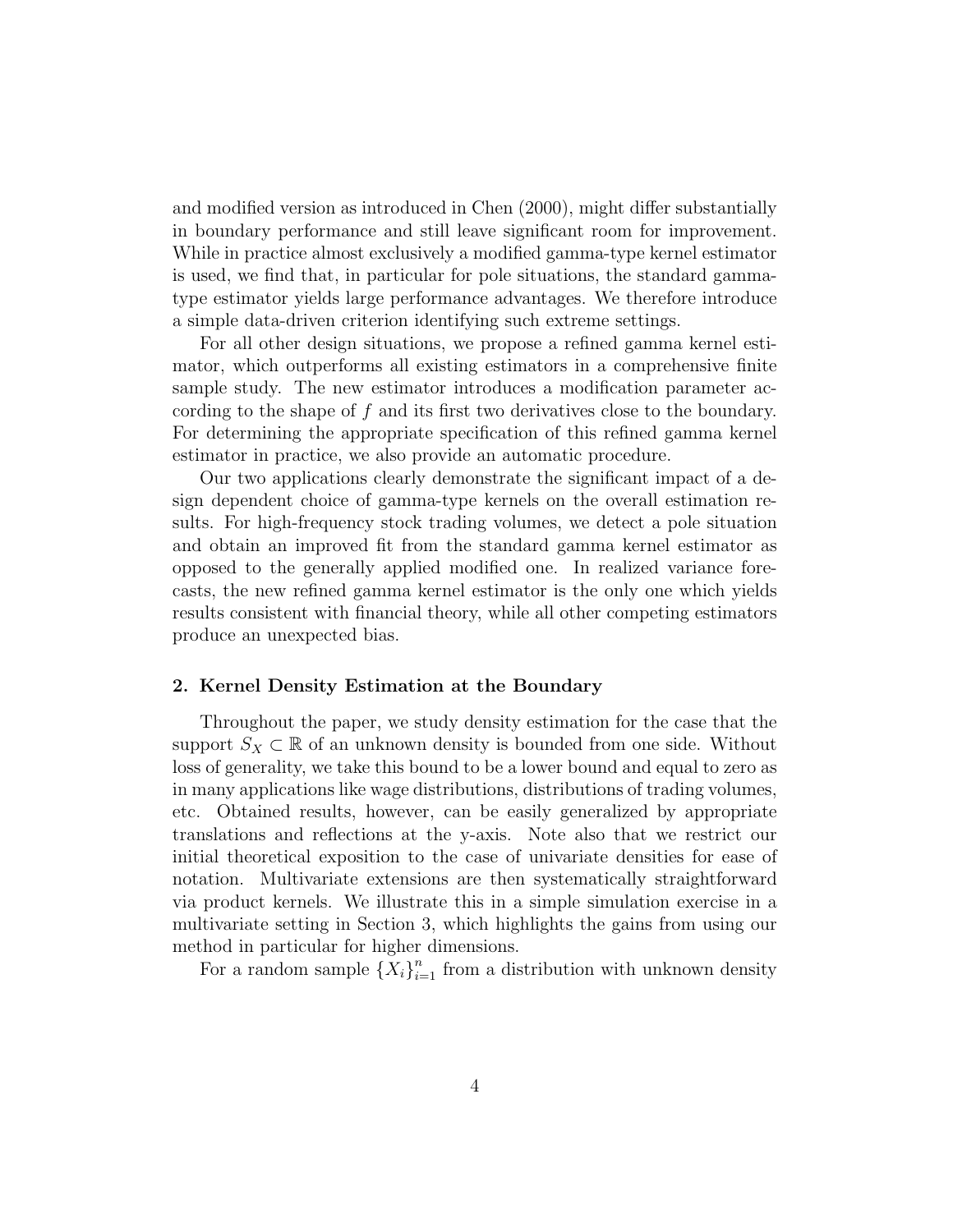$f_X(x)$ , the conventional kernel density estimator has the form

$$
\hat{f}_X(x) = \frac{1}{nb} \sum_{i=1}^n K\left(\frac{x - X_i}{b}\right),\tag{1}
$$

where b is a smoothing bandwidth with  $b \to 0$  and  $nb \to \infty$  as  $n \to \infty$ , while K is a kernel function which integrates to unity, i.e.  $\int K(u) du = 1$ . If the shape of  $K$  is symmetric and fixed across the support, estimation and inference are generally simplified for unbounded support. But if zero bounds the support  $S_X$  from below,  $f_X$  is inconsistent at the boundary  $[0, b)$  for such simplistic choices of  $K$ . The literature has therefore provided many suggestions for adjustments in fixed kernel estimation, which we will outline in more detail when they appear as benchmarks in the simulation study in Section 3. What characterizes all these approaches, however, is that they mostly work well only for specific forms of  $f_X$  in the boundary region and/or can yield negative estimates. In particular, for densities with non-vanishing probability mass close to zero as in Figure 1, these standard correction methods perform poorly at the boundary. In applications, it is exactly this boundary region which is in the focus of attention and requires precise estimates.

#### 2.1. Standard Asymmetric Kernel Density Estimators

Density estimators based on kernels of locally varying form have been shown to exhibit a good performance for a wide range of shapes of the underlying true density. Such kernels are nonnegative, but no longer symmetric, adjusting in skewness along the support. For the considered one-sided boundary problem, gamma kernel estimators are the simplest and most popular forms of such flexible estimators. In case of a two-sided boundary, which is not our focus here, beta kernels would be the appropriate choice (see Chen, 1999). There are two alternative specifications of gamma kernel estimators proposed by Chen (2000), of which the first kind is defined as

$$
\hat{f}_X^{\gamma}(x) = \frac{1}{n} \sum_{i=1}^n K_{x/b+1,b}^{\gamma}(X_i), \qquad (2)
$$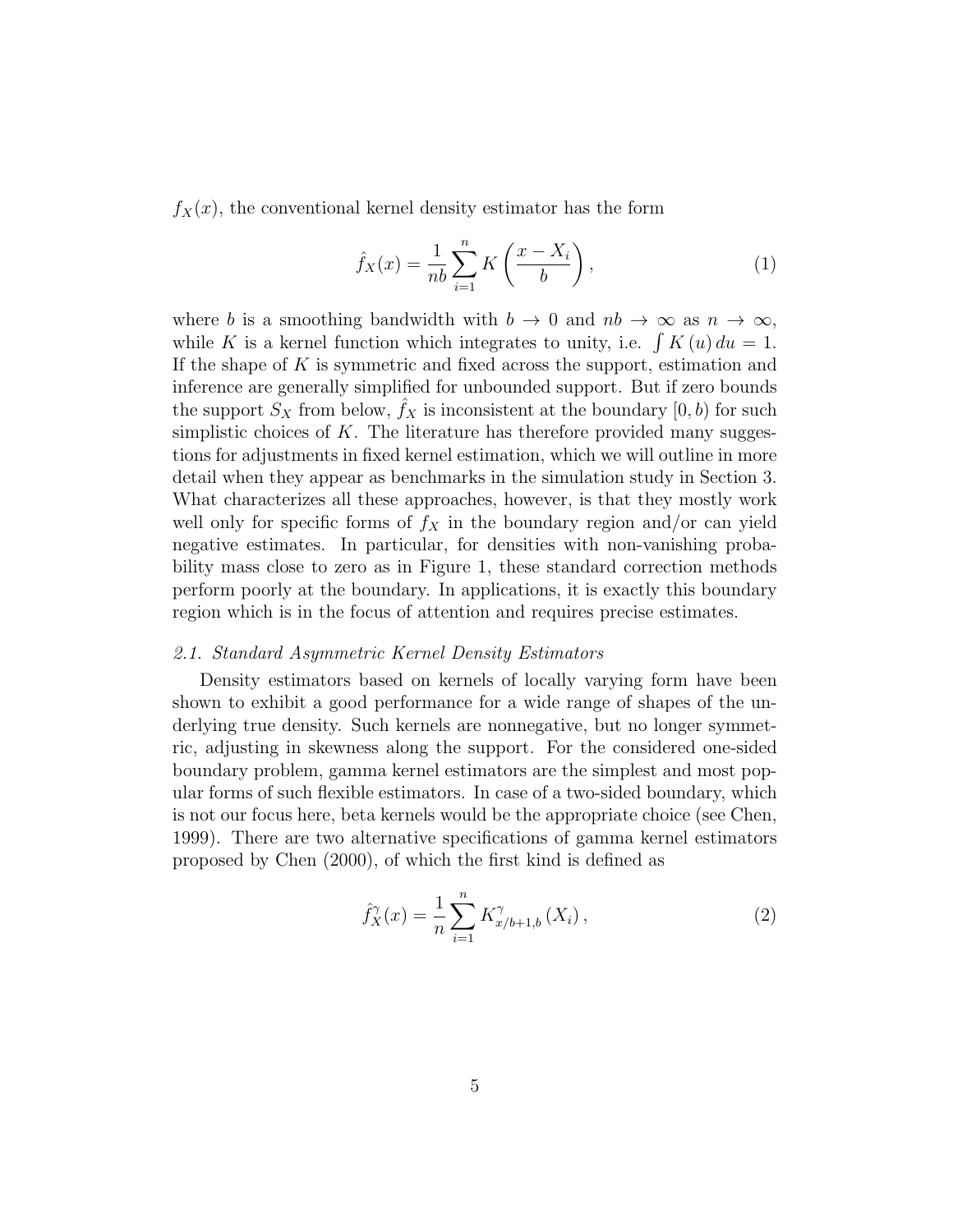where  $K^{\gamma}_{x/b+1,b}$  denotes the density of the gamma distribution with shape parameter  $x/b + 1$  and scale parameter b, i.e.

$$
K_{x/b+1,b}^{\gamma}(u) = \frac{u^{x/b} \exp(-u/b)}{b^{x/b+1} \Gamma(x/b+1)}.
$$
 (3)

Consistency and asymptotic normality of the above estimator are straightforward to derive under standard assumptions. See, e.g., Chen (2000) for the pointwise and Hagmann and Scaillet (2007) for the uniform version. For time series observations, consistency can also be obtained under mixing assumptions as in Bouezmarni and Rombouts (2010b). In particular, for a sufficiently smooth density  $f_X \in C^2(S_X)$ , it can be shown that bias and variance vanish asymptotically for  $b \to 0$  and  $nb \to \infty$ . Their asymptotic forms are

Bias
$$
\left\{\hat{f}_X^{\gamma}(x)\right\} = b \left\{f'_X(x) + \frac{1}{2}xf''_X(x)\right\} + o(b),
$$
 (4)

and

$$
\operatorname{Var}\left\{\hat{f}_X^{\gamma}(x)\right\} \approx \begin{cases} \frac{f_X(x)}{nb} \mathcal{C}_b(x) & \text{if } x/b \to \kappa, \\ \frac{f_X(x)}{2\sqrt{\pi}} \left(xb\right)^{-1/2} n^{-1} & \text{if } x/b \to \infty, \end{cases}
$$
(5)

where  $\kappa$  is a nonnegative constant and  $\mathcal{C}_b(x) = \frac{\Gamma(2\kappa+1)}{2^{1+2\kappa}\Gamma^2(\kappa+1)}$ . Accordingly, the asymptotic mean squared error is

$$
\text{MSE}\left\{\hat{f}_X(x)\right\} \approx \begin{cases} b^2 \left\{f'_X(x) + \frac{1}{2}xf''_X(x)\right\}^2 + \frac{f_X(x)}{nb} \mathcal{C}_b(x) & \text{if } x/b \to \kappa, \\ b^2 \left\{f'_X(x) + \frac{1}{2}xf''_X(x)\right\}^2 + \frac{f_X(x)}{2n\sqrt{\pi}} (xb)^{-1/2} & \text{if } x/b \to \infty. \end{cases}
$$
(6)

Note that the asymptotic variance decreases for large  $x$ , which is offset by an increasing bias. In contrast to fixed kernel estimators, the asymptotic bias contains the first derivative of the density  $f'_X$ , which is due to the fact that the chosen flexible kernel shape has its mode rather than its mean at the point of estimation x. The modified gamma kernel estimator improves on this for most of the support without generating convergence problems in the boundary region. In particular, it uses the pdf of a gamma distribution with shape parameter  $x/b$  and scale parameter b as kernel function in the interior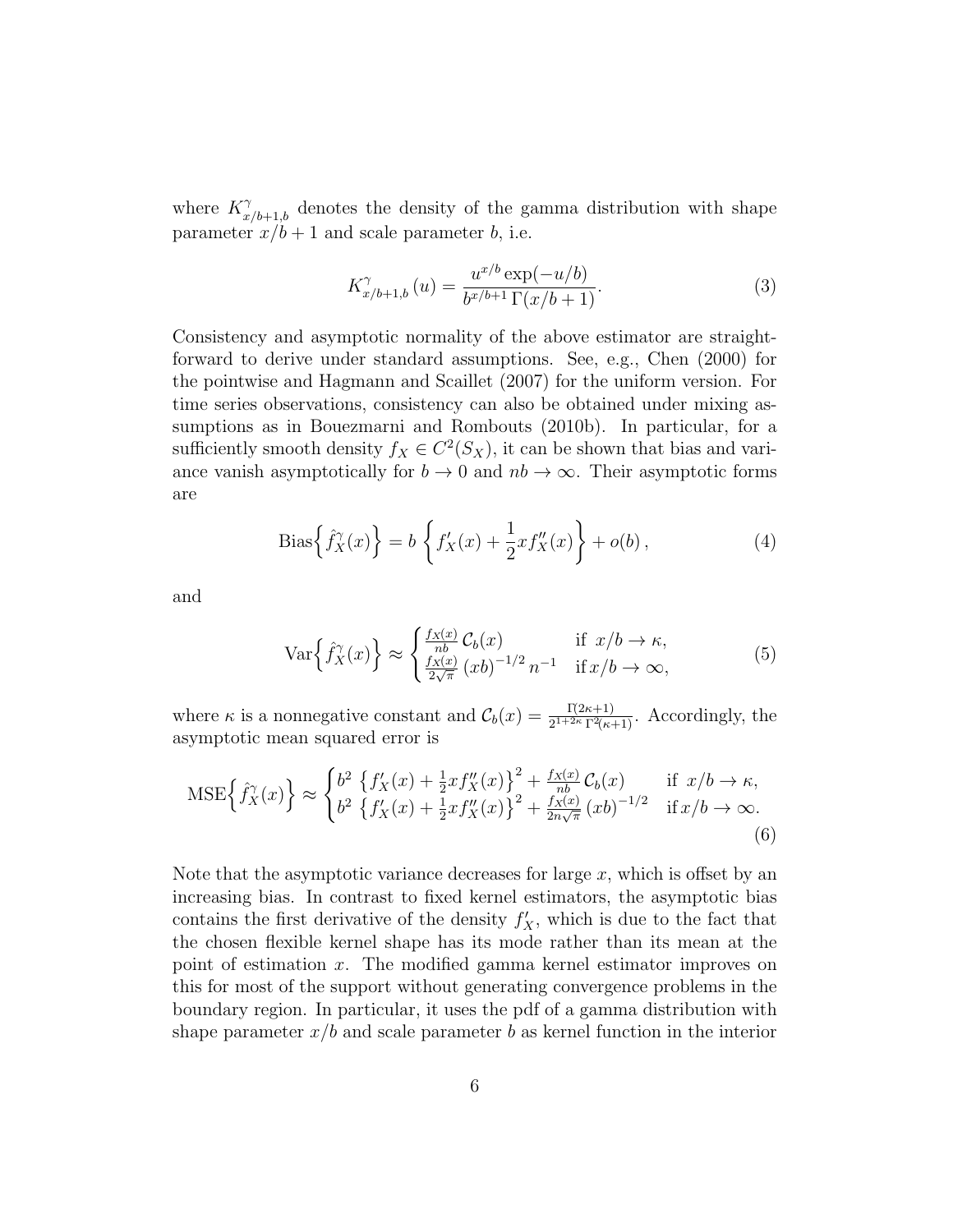of the support. This distribution has mean  $x$ , but is unbounded for  $x$  approaching zero. Therefore, the kernel function consists of two regimes, where the boundary form is chosen ad hoc, ensuring a smooth connection to the desired interior shape, while avoiding unboundedness problems. According to Chen (2000), the estimator is thus defined as

$$
\hat{f}_X^{\gamma m}(x) = \frac{1}{n} \sum_{i=1}^n K_{\rho_b(x),b}^{\gamma}(X_i), \qquad (7)
$$

where

$$
\rho_b(x) = \begin{cases} \frac{1}{4} \left(\frac{x}{b}\right)^2 + 1 & \text{if } x \in [0, 2b), \\ x/b & \text{if } x \in [2b, \infty). \end{cases}
$$
 (8)

Note that the estimator fixes the size of the boundary region to the area from 0 to 2b independent of the shape of the underlying true density. The asymptotic bias of the modified gamma kernel estimator has the desired leading term

Bias
$$
\left\{\hat{f}_X^{\gamma m}(x)\right\} = \begin{cases} \xi_b(x) \, b f'_X(x) + o(b) & \text{if } x \in [0, 2b), \\ \frac{1}{2} x f''_X(x) \, b + o(b) & \text{if } x \in [2b, \infty) \end{cases},\tag{9}
$$

where  $\xi_b(x) = (1-x) \{\rho_b(x) - x/b\} / \{1 + b\rho_b(x) - x\}$ , which is in [0, 1] given standard choices of  $b < 0.5$  for all  $x \in [0, 2b)$  (see Figure 2). Its variance can be shown to have the same structure as in (5) with modified constant  $\widetilde{\mathcal{C}}_b(x) = \frac{\Gamma(2\kappa^2+1)}{2^{1+2\kappa^2}\Gamma^2(\kappa^2)}$  $\frac{1}{2^{1+2\kappa^2}\Gamma^2(\kappa^2+1)}$  and

$$
\text{MSE}\left\{\hat{f}_X^{\gamma m}(x)\right\} \approx \begin{cases} \{\xi_b(x) b f_X'(x)\}^2 + \frac{f_X(x)}{nb} \widetilde{\mathcal{C}}_b(x) & \text{if } x/b \to \kappa, \\ \{\frac{1}{2} x f_X''(x) b\}^2 + \frac{f_X(x)}{2n\sqrt{\pi}} (xb)^{-1/2} & \text{if } x/b \to \infty. \end{cases} \tag{10}
$$

See Chen (2000) for details on the derivations.

#### 2.2. Choice of Estimators for Different Density Shapes Near Zero

In general in the literature, the modified gamma kernel estimator has been strictly preferred over the standard gamma kernel version. Although a simple comparison of their asymptotic variances reveals that the constant for the modified estimator,  $\tilde{\mathcal{C}}_b$ , is strictly larger than its counterpart for the standard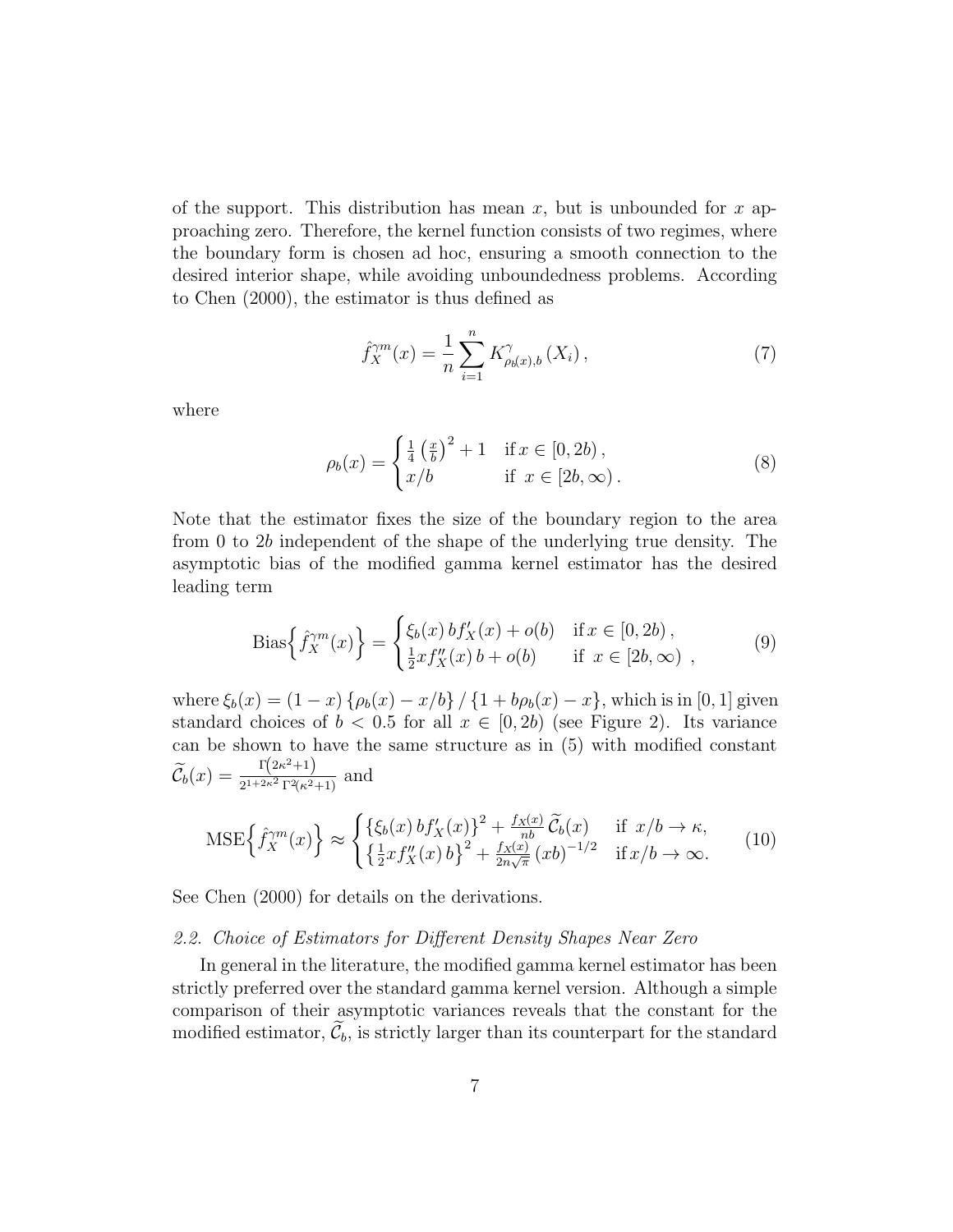

Figure 2:  $\xi_b(x)$ . Scale factor  $\xi_b(x) = (1-x)\{\rho_b(x) - x/b\} / \{1 + b\rho_b(x) - x\}$  entering asymptotic bias and variance of the modified gamma kernel estimator. Bandwidths of two DGPs from the simulation study in Section 3 are used.

gamma kernel,  $\mathcal{C}_b$ , close to the boundary (for all  $\kappa < 1$ ), the above choice has been justified by the similarity of the modified gamma kernel to fixed kernels in terms of asymptotic bias behavior as displayed in (9). However, when carefully comparing the leading asymptotic bias terms of both gamma-type estimators, we find that there are cases where it is asymptotically favorable to use the standard gamma kernel estimator. For all  $x > 2b$ , in the interior of the support with

$$
|0.5xf''_X(x)| > |f'_X(x) + 0.5xf''_X(x)|,
$$
\n(11)

the standard gamma kernel should be preferred over the modified version. This occurs, in particular, for areas where the density satisfies the shape restrictions

$$
0 < -f_X'(x) / f_X''(x) < x . \tag{12}
$$

The lower bound is fulfilled for values x where  $f'_{X}$  and  $f''_{X}$  have different signs, i.e. where the density  $f_X$  is either decreasing and convex or where it is concave and increasing. In the first case, it can be shown that if  $f_X$  has a pole at zero, then trivially also the upper bound of (12) is satisfied. If additionally  $f_X$  does not have any local maxima, the standard gamma kernel should be preferred over the modified version for the entire interior support (see Figure 3). Our simulation study below confirms that this is also of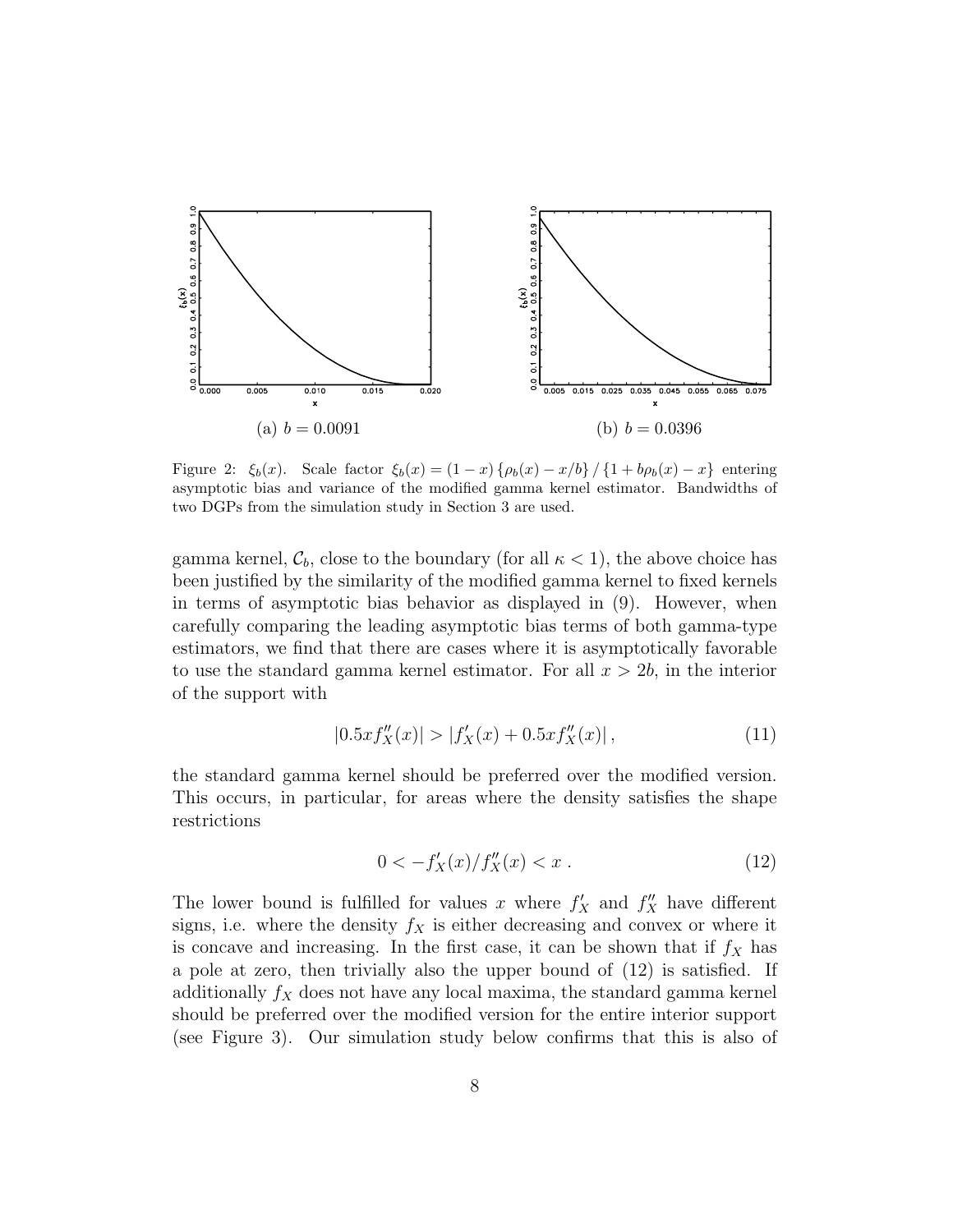

Figure 3: Density shapes favoring the standard gamma kernel estimator. Schematic densities for which the standard gamma kernel estimator in (2) and (3) should be preferred over the modified version in  $(2)$  and  $(8)$  according to the shape restriction  $(12)$ . Left figure: condition (12) is satisfied globally for  $x > 2b$  and for  $x \le 2b$  condition (13) holds if  $f_X$  can be bounded by  $cx^{-3}$  in this area. Right figure: condition (12) can be satisfied locally to the left of the mode.

importance in finite samples, in particular for smaller sample sizes. It can be easily shown, that a pole is a sufficient condition, but the same logic applies to all densities with  $f'_X < -c < 0$ , c being not too small and  $f''_X \ge 0$  close to the boundary.

Apart from these pronounced cases at the boundary, any density whose support is unbounded from the right will be convex and decreasing for large  $x$  in order to be integrable. In this situation, the asymptotic variance regimes are identical for both gamma-type estimators. In the asymptotic bias, independent from the rate of decay of  $f_X$ , the upper bound of (12) always holds in these regions. For very large  $x$ , however, slopes and curvature values are generally small, yielding overall small biases for any kernel-type estimator, such that a measurable advantage of the standard gamma kernel estimator over its modified counterpart might disappear. Besides these convex cases, unimodal densities are concave around the mode and increasing to the left of the mode (see Figure 3). Also in this area, the use of the standard gamma kernel estimator might be recommendable. In finite samples, however, observed differences are rather small even in the extreme case of a strictly concave density between zero and the mode.

Moreover, also in the boundary region for  $x \in [0, 2b)$ , the standard gamma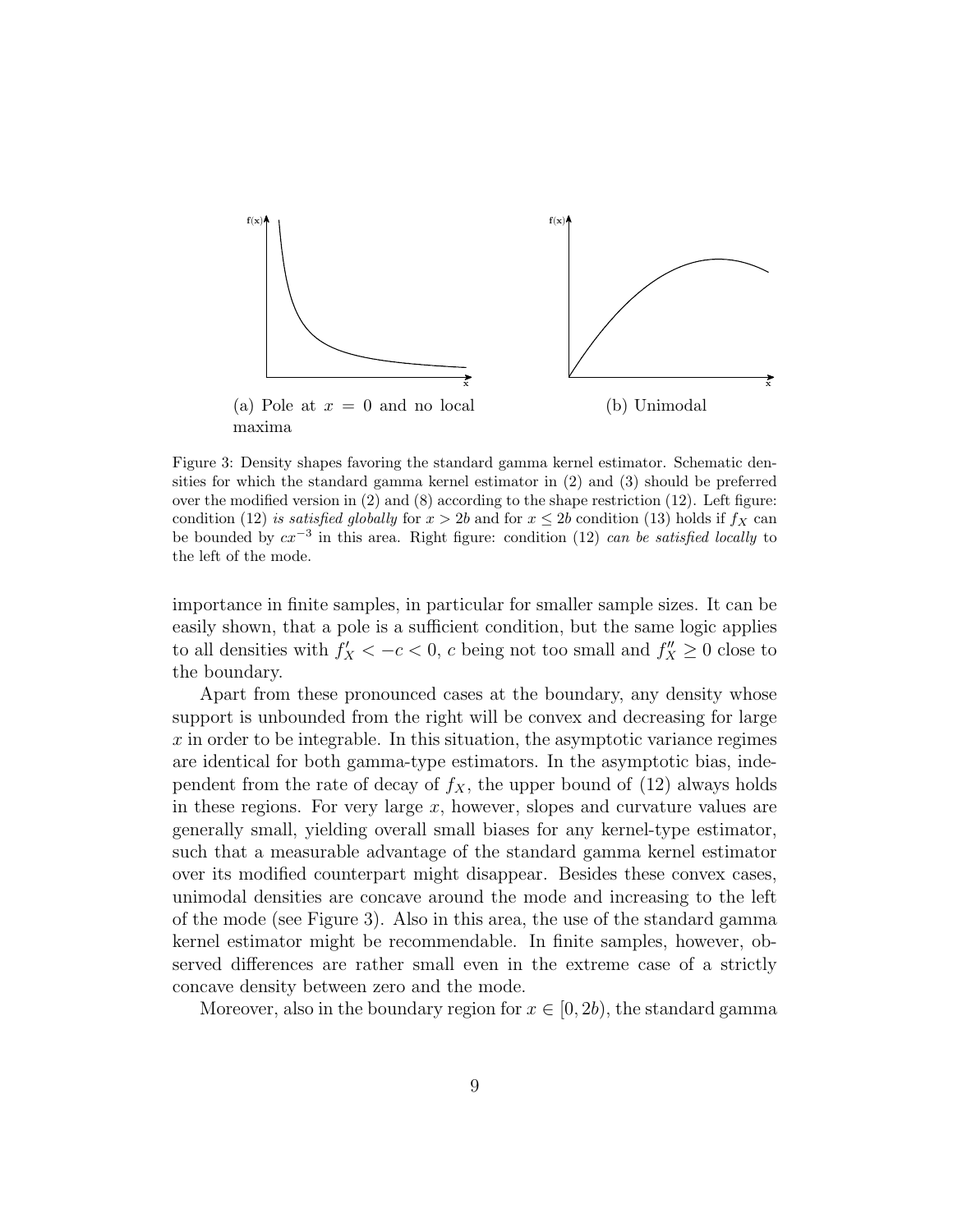kernel estimator can outperform the modified one, if

$$
|f'_X(x) + 0.5xf''_X(x)| < |f'_X(x)\xi_b(x)|. \tag{13}
$$

As  $\xi_b < 1$ , this can occur for densities  $f_X$  with opposite sign of  $f'_X$  and  $f''_X$ . Thus, in some pole situations satisfying (12), the standard gamma kernel is superior to the modified one due to  $|\xi_b(x)| |1 + 0.5 x f''_X(x)/f'_X(x)|^{-1} > 1$ with  $\xi_b(x) = (1 - \alpha b) / (1 + b + c_\alpha)$ , where  $c_\alpha > 0$  for any  $x = \alpha b$  in the boundary region. In particular, this is satisfied for densities  $f_X$  which can be approximated by  $cx^{-1}$  or  $cx^{-2}$  for  $c > 0$  near the boundary. However, as the boundary region is vanishingly small, its influence on the overall estimation results is negligible (compare the simulation results in Section 3).

In practice, it is therefore important to detect pole situations in advance in order to choose the best performing estimator among standard and modified gamma kernel estimators. We propose a simple but reliable measure to check for poles as opposed to standard cases. If  $f_X$  has a pole at zero, it is the relative convergence and consistency of the estimator  $f_X$  which is of main importance in order to judge if the correct order of decay is detected. See, e.g., Robinson and Henry (2003) for how this is important regarding consistent estimation of the long memory parameter in long range dependent time series. Thus, it must hold that  $|\hat{f}_X(x)/f_X(x) - 1| = o_P(1)$ . The governing term in the stochastic expansion for the right hand side controlling convergence is  $x \frac{f'_X(x)}{f_X(x)}$  $\frac{f_X(x)}{f_X(x)}$ , which we write as  $xD(x)$ . See the proof of Theorem 5.3. in Bouezmarni and Scaillet (2005). The practically most important pole situations occur for densities which have or can be bounded by densities with hypergeometric decay from zero, i.e.  $f_X(x) = bx^{-\alpha}$  with  $b < 0$  and  $0 < \alpha < 1$ (the cases with  $\alpha > 1$  are excluded by  $f_X$  being a density). Here, the quantity  $xD(x)$  equals the constant  $-\alpha$  irrespective of the scaling b.

For distinguishing a pole situation from a no-pole situation, it is favorable to study  $D(x)$  directly to ensure sufficient power of the criterion against alternatives. Therefore, we estimate  $D(x)$  by exploiting the simple relation

$$
D(x) = \frac{f'_X(x)}{f_X(x)} = \frac{d}{dx} \ln f_X(x).
$$
 (14)

Note that for x approaching 0, in a pole situation  $D(x)$  is significantly negative, approaching infinity at rate  $\frac{-\alpha}{x}$  in case of densities decreasing with hypergeometric speed and -1 for exponential-type behavior. In all other set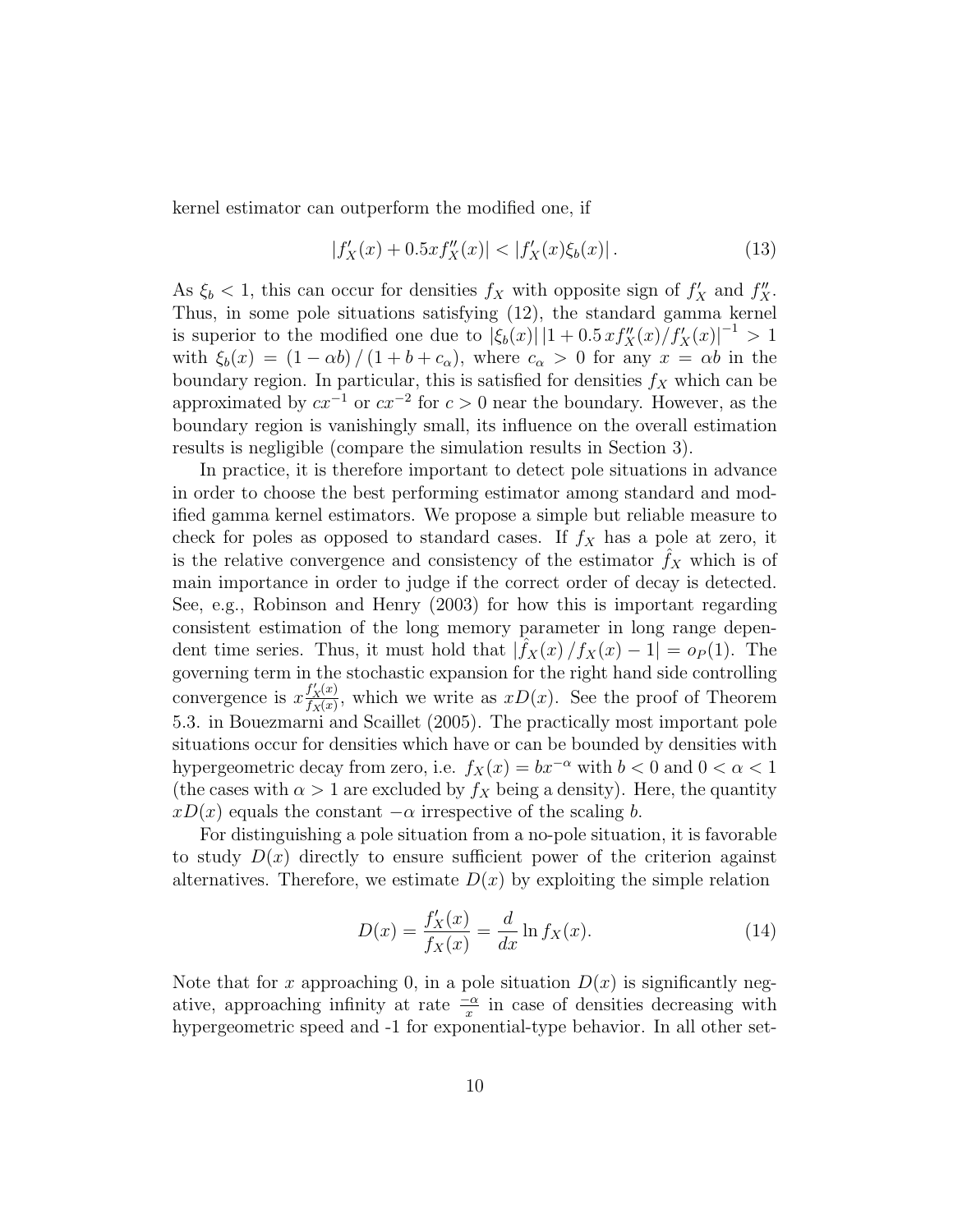tings where the modified gamma kernel is the method of choice,  $D(x)$  is significantly positive. As a criterion,  $D(x)$  combines properties of the density and its slope to distinguish the pole situation from other density shapes. This is more powerful than checking density and slope separately in isolation. In practice,  $D(x)$  can be estimated by the difference quotient based on modified gamma kernels

$$
\widehat{D}(x) = \frac{\ln \widehat{f}_X^{\gamma m}(x+b) - \ln \widehat{f}_X^{\gamma m}(x)}{b},\tag{15}
$$

where  $b > 0$  is the same bandwidth as for the density estimates at x and  $x + b$ . For the practical scope of this paper, it is sufficient to work with a rough criterion checking if  $D(x)$  is significantly negative or not. Developing a novel formal test for the  $H_0$  of a hypergeometric pole situation is beyond the scope of this paper. We conjecture that, using the results in Fernandes and Grammig (2005) for specification testing in the simple density case, the corresponding asymptotic distribution of the centered test statistic  $nb^2(\widehat{D}(x) + \frac{\alpha}{x})$  could be derived. However, as calculations are quite involved and should be complemented with a valid bootstrap approximation scheme for finite samples, we leave this for future research and a paper on its own.

#### 2.3. Refined Estimation with Modified Gamma Kernels

In cases where we can exclude a pole at the boundary, the modified gamma kernel generally should be the method of choice in terms of best asymptotic performance. In the literature, its chosen form in particular in the boundary region has mainly been justified by (computational) convenience. However, our simulation results clearly indicate that alternative flexible specifications can significantly improve upon the performance of standard modified gamma kernels.

In particular, we propose simple refined versions of the modified gamma kernel, including an additional specification parameter c that allows for higher accuracy if appropriately chosen in a data-driven way. We study two types of refined modified gamma kernels, i.e.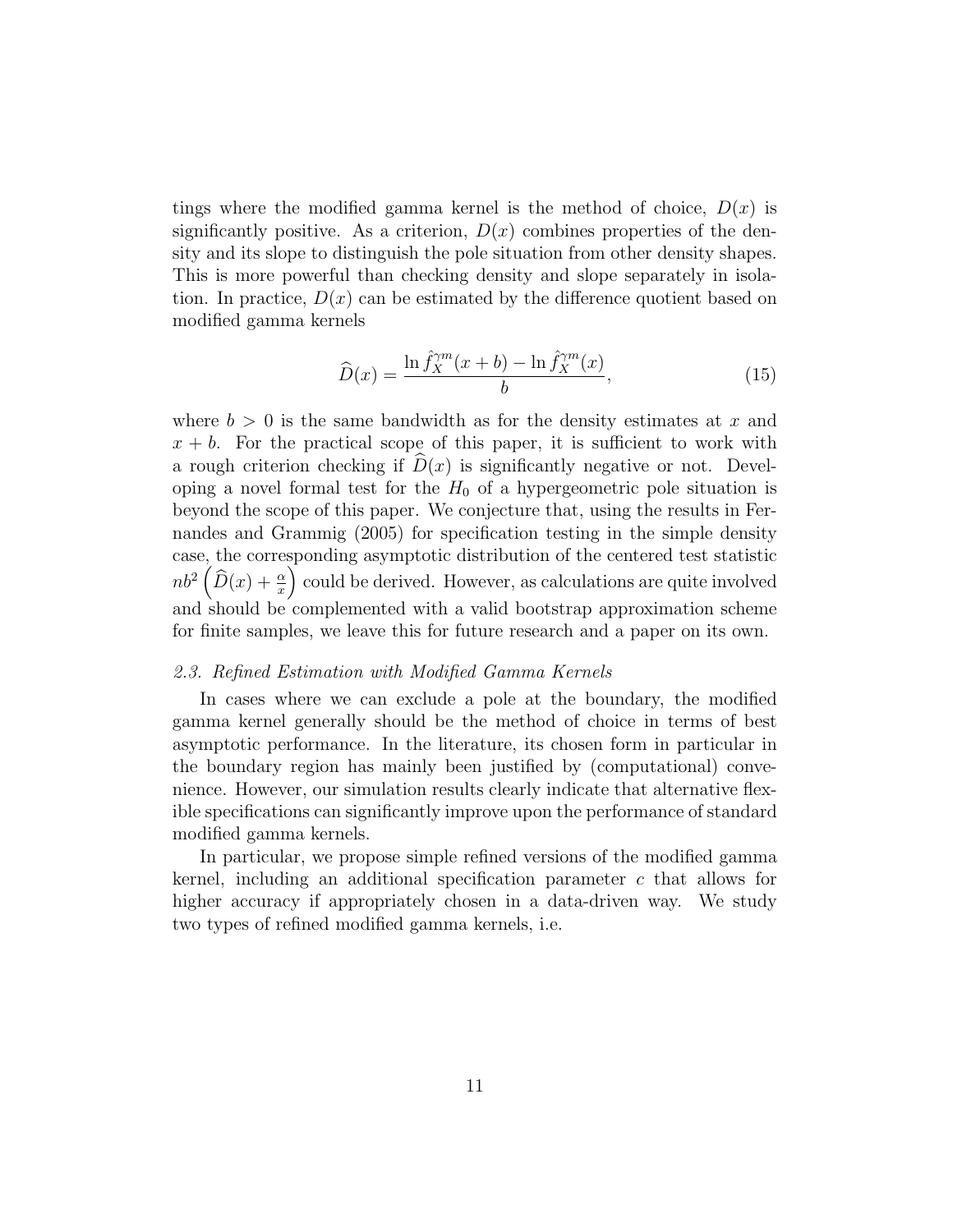$$
\rho_b^{v_I}(x) = \begin{cases} \left[\frac{1}{4} \left(\frac{x}{bc}\right)^2 + 1\right] \left[c + 2b(1-c)\right] & \text{if } x \in [0, 2bc),\\ \frac{x}{bc} \left(c + 2b - x\right) & \text{if } x \in [2bc, 2b),\\ x/b & \text{if } x \in [2b, \infty), \end{cases}
$$
(16)

and

$$
\rho_b^{v_{\rm II}}(x) = \begin{cases} \frac{1}{4} \left(\frac{x}{bc}\right)^2 + 1 & \text{if } x \in [0, 2bc), \\ x/(bc) & \text{if } x \in [2bc, \infty), \end{cases}
$$
(17)

where  $c \in (0,1]$  with  $c = 1$  yielding the original parameterization in both cases. Specification  $v<sub>I</sub>$  shifts the boundary regime below one and introduces a flexible quadratic middle part. In the latter regime, for  $\rho_b(x) > x/b$  we have that  $x/b < \rho_b^{v_I}(x) < \rho_b(x)$  if

$$
\frac{x}{b} \frac{2b - x}{\rho_b(x) - x/b} < c < 1, \qquad x \in [2bc, 2b), \tag{18}
$$

where  $\rho_b(x)$  is defined as in (8). Importantly, fulfillment of the condition implies that specification  $v_I$  is closer to the theoretically optimal situation with the mean of the kernel being at the observation point as compared to the original modified gamma kernel. The second alternative,  $v_{\text{II}}$ , keeps two regimes and the general structure of the original specification, but shrinks the boundary region proportionally to the value of the tuning parameter c. This modification also affects asymptotics in the interior of the support, as the mean of the kernel equals  $x/c$  and hence, only in the trivial case  $c = 1$ coincides with the point of estimation.

Figure 4 shows plots of  $\rho_b(x)$  based on the specification proposed by Chen (2000) along with the above refined versions for different values of the constant c and using the bandwidths of two DGPs from the simulation study in Section 3. In addition, we include  $x/b$ , which corresponds to the interior component of the original specification and implies a gamma kernel with mean at the point of estimation. In its middle regime,  $\rho_b^{v_I}$  is closer to  $x/b$ than the original specification for  $c = 0.6$  in the right and for both values of c in the left figure, as in these cases condition  $(18)$  is satisfied. Close to the boundary, the shape function of specification  $v<sub>I</sub>$  takes values below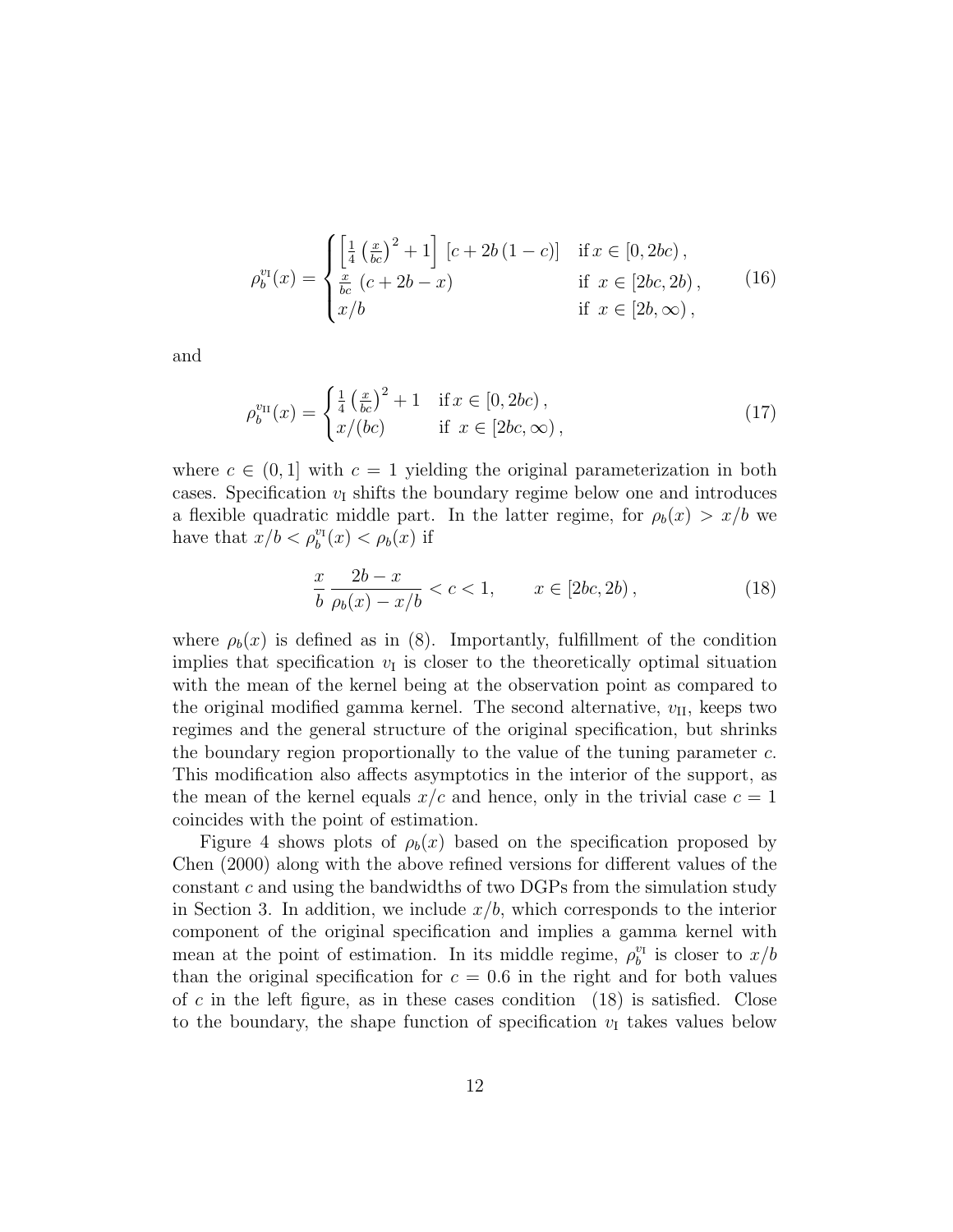

Figure 4: Shape parameter  $\rho_b(x)$  of modified gamma kernel. Black solid and short-dashed line:  $c = 0.6$  and  $c = 0.05$  for refined kernel  $v_I$  (see (16)). Grey solid and short-dashed line:  $c = 0.6$  and  $c = 0.05$  for refined kernel  $v_{II}$  (see (17)). Black long-dashed line: original modified kernel (see (8)). Grey long-dashed line: interior regime of original specification and refined version  $v_I, x/b$ . Bandwidths of the modified gamma kernel estimator for two DGPs from the simulation study in Section 3 are used.

one, implying that the resulting gamma densities and thus, gamma kernels are unbounded at the origin (see Figure 5). However, the finite sample study below clearly reveals that this specification outperforms the original modified and the refined version  $v_{II}$  in all settings where a modified gamma kernel should be applied.

For a feasible implementation of these refined estimators, we provide an automatic procedure to select the tuning parameter c: for a fixed bandwidth b, we determine the threshold  $x^c = b\kappa$  for which the two MSE expressions of the modified gamma kernel in (10) coincide. Then, the optimal value of c can then be obtained as  $c^* = \kappa/2 = x^c/(2b)$ . In practice, this approach requires minimizing the following objective function in  $0 \le x \le 2b$ :

$$
\mathcal{M}(x) = \left\{ \left[ \xi_b(x) b f'_X(x) \right]^2 + \frac{f_X(x)}{nb} \mathcal{C}_b(x) - \left[ \frac{1}{2} x f''_X(x) b \right]^2 - \frac{f_X(x)}{2\sqrt{\pi}} (xb)^{-1/2} n^{-1} \right\}^2.
$$
 (19)

Evaluation of the objective function requires estimates of the unknown density and its first two derivatives.  $f_X(x)$  and  $f'_X(x) = D(x) f_X(x)$  can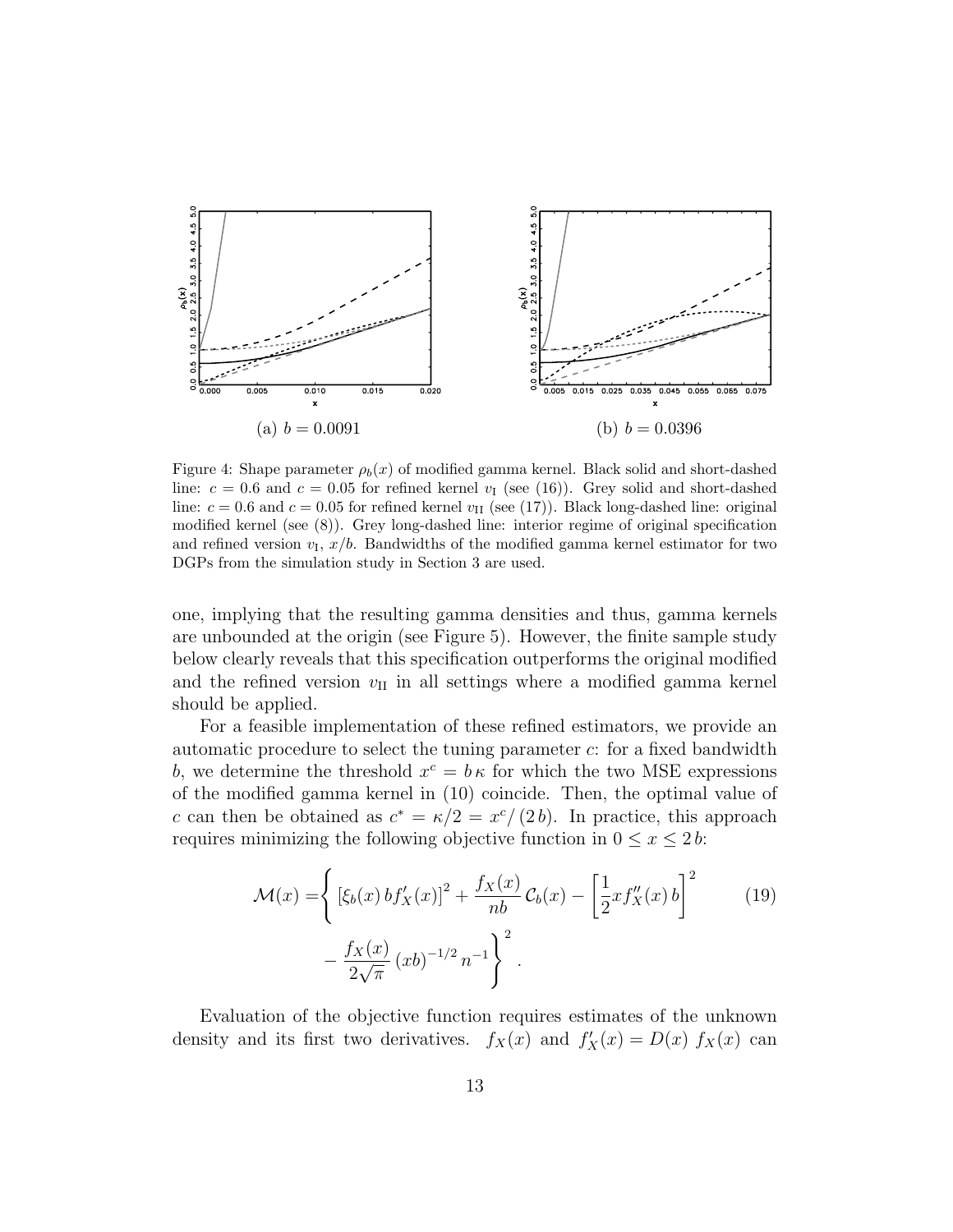

Figure 5: Gamma kernel depending on shape parameter. Gamma kernel  $K^{\gamma}_{\rho_b(x),b}(u)$  for different values of shape parameter  $\rho_b$ . Black solid line:  $\rho_b = 0.5$ . Black short-dashed line:  $\rho_b = 1$ . Black long-dashed line:  $\rho_b = 1.5$ . Grey solid line:  $\rho_b = 2$ . Bandwidths of the modified gamma kernel estimator for two DGPs from the simulation study in Section 3 are used.

be estimated using the original modified gamma kernel. An estimate of  $f''_X(x)$  can be obtained by differentiating, e.g., the standard gamma kernel estimator:

$$
\hat{f}_{X}^{\prime\prime\gamma}(x) = \frac{1}{nb^2} \sum_{i=1}^{n} \frac{\partial^2}{\partial x^2} K_{x/b+1,b}^{\gamma}(X_i),
$$
\n
$$
= \frac{1}{nb^2} \sum_{i=1}^{n} K_{x/b+1,b}^{\gamma}(X_i) \left\{ \left[ \ln(X_i/b) - \psi(x/b+1) \right]^2 - \psi_1(x/b+1) \right\},
$$
\n(20)

where  $\psi(u) = (d/du) \ln \Gamma(u)$  and  $\psi_1(u) = (d^2/du^2) \ln \Gamma(u)$  denote the digamma and trigamma function, respectively.

#### 3. Simulation Study

For a complete picture, we compare standard, modified and refined gamma kernel estimators to standard boundary corrected versions of the symmetric fixed kernel density estimator (1) for a wide range of test densities representing all potential types of shapes near the boundary. This also complements simulation studies in the literature for the two original gamma kernels, such as Chen (2000) which only focuses on very specific density settings and Hag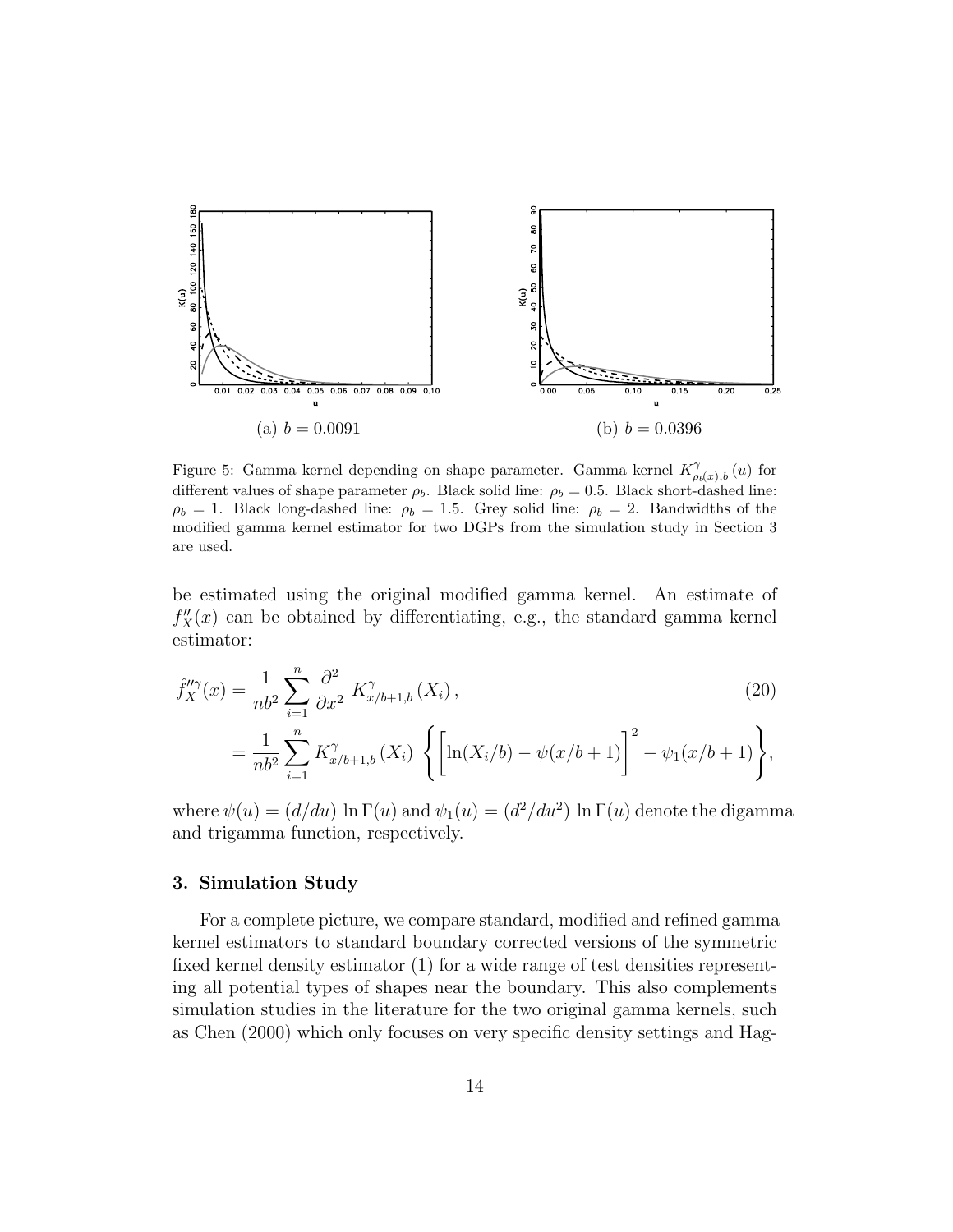mann and Scaillet (2007) which is restrictive in the range of fixed boundary kernel competitors.

All fixed kernels are based on the Epanechnikov kernel  $K(u) = 3/4(1$  $u^2$ )I(-1 ≤ u ≤ 1), where I(·) denotes an indicator function limiting the support of K to  $[-1, 1]$ . In particular, we report results for the following five competing fixed kernel adjustments.

The reflection estimator proposed by Schuster (1958) has the form

$$
\hat{f}_X^{\text{Refl}}(x) = \frac{1}{nb} \sum_{i=1}^n \left[ K \left( \frac{x - X_i}{b} \right) + K \left( \frac{x + X_i}{b} \right) \right]. \tag{21}
$$

In the inside of the support for  $x \geq 2h$ , it coincides with the standard kernel density estimator  $\hat{f}_X^{\text{Fixed}}$  in (1).

Karunamuni and Alberts (2005) generalize the reflection estimator (21) to

$$
\hat{f}_X^{\text{GRef}}(x) = \frac{1}{nb} \sum_{i=1}^n \left[ K \left( \frac{x - \hat{g}_\nu(X_i)}{b} \right) + K \left( \frac{x + \hat{g}_\nu(X_i)}{b} \right) \right],\tag{22}
$$

where  $\hat{g}_{\nu}(y) = y + (1/2) \hat{d}_0 k'_{\nu} y^2 + \lambda_0 (\hat{d}_0 k'_{\nu})^2 y^3$ , with  $\hat{d}_0$  being an estimate of  $d_0 := f'_X(0) / f_X(0)$  and

$$
k'_{\nu} = 2 \int_{\nu}^{1} (u - \nu) K(u) du / \left( \nu + 2 \int_{\nu}^{1} (u - \nu) K(u) du \right), \ \nu := x/b, \ (23)
$$

while  $\lambda_0$  is a constant such that  $12 \lambda_0 > 1$ . We estimate  $d_0$  as outlined in Section 2.2 and 3 of Karunamuni and Alberts (2005).

In the cut-and-normalized estimator  $\hat{f}_X^{\text{CaN}}$  introduced by Gasser and Müller (1979), the kernel function K for the boundary region is truncated at  $\nu$  and normalized, ensuring integration to unity. For the Epanechnikov kernel, it has the form

$$
K^{\text{CaN}}\left(u\right) = \frac{\left(1 - u^2\right)}{\int_{-1}^{\nu} \left(1 - u^2\right) du} \mathbb{I}_{\{-1 \le u \le \nu\}}\,. \tag{24}
$$

General boundary corrected estimators  $\hat{f}_X^{\text{Bound}}$  (see, e.g., Jones, 1993) replace the standard kernel function in the boundary region by a modified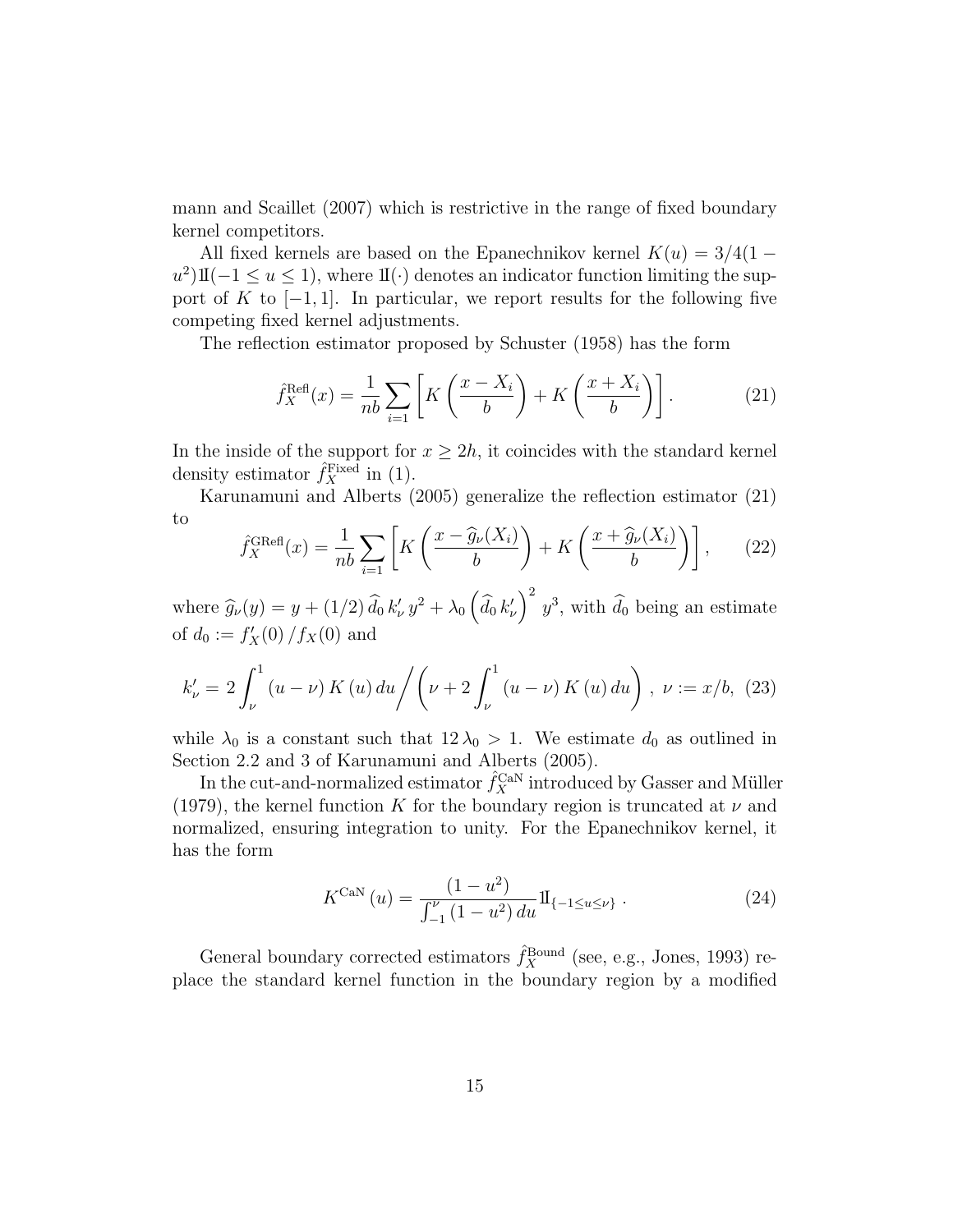version  $K^{\text{Bound}}$ , which is chosen to meet the following conditions:

$$
\int_{\nu}^{1} K^{\text{Bound}}(u) du = 0, \quad \int_{-1}^{\nu} K^{\text{Bound}}(u) du < \infty, \quad \int_{-1}^{\nu} K^{\text{Bound}}(u) u du = 0.
$$
\n(25)

We use the boundary kernel based on the Epanechnikov kernel, which has the following form:

$$
K^{\text{Bound}}\left(u\right) = 12 \frac{\left(1+u\right)}{\left(1+\nu\right)^4} \left[\frac{3\nu^2 - 2\nu + 1}{2} + u\left(1 - 2u\right)\right] \, \mathrm{II}_{\{-1 \le u \le \nu\}}.\tag{26}
$$

A method that corrects for the possible negativity of the boundary kernel estimates was proposed, e.g., by Jones and Foster (1996). The estimator has the following form:

$$
\hat{f}_X^{\text{JE}}(x) = \hat{f}_X^{\text{CaN}}(x) \, \exp\left\{ \frac{\hat{f}_X^{\text{Bound}}(x)}{\hat{f}_X^{\text{CaN}}(x)} - 1 \right\}.
$$
 (27)

We compare the performance of the estimators for seven different density functions with nonnegative support, which reflect the variety of practically relevant types of shapes on left-bounded support. The densities of DGP 1 and DGP 2 are entirely decreasing and convex with DGP 2 exhibiting pole behavior at zero. The remaining densities are increasing near the boundary. For DGP 3 and 4, the density is locally convex in the boundary region, while for 5,6 and 7 it is concave with varying degree of steepness. The corresponding density shapes are depicted in Figure 6. All DGPs are generated from different specifications of the flexible generalized F distribution, which is based on a gamma mixture of the generalized gamma distribution (see, e.g., Lancaster, 1997). Its marginal density function is given by

$$
f_x(x) = \frac{ax^{a\,m-1}\left[\eta + (x/\lambda)^a\right]^{(-\eta - m)}\eta^{\eta}}{\lambda^{a\,m}\,\mathcal{B}(m,\eta)},\tag{28}
$$

where  $a > 0, m > 0, \eta > 0$  and  $\lambda > 0$ .  $\mathcal{B}(\cdot)$  describes the full Beta function with  $\mathcal{B}(m,\eta) := \frac{\Gamma(m)\Gamma(\eta)}{\Gamma(m+\eta)}$ . Table 1 shows the values of the shape parameters  $a, m$  and  $\eta$  for the seven DGPs considered. To ensure comparability across the different DGPs, the expectation is restricted to one by setting the scale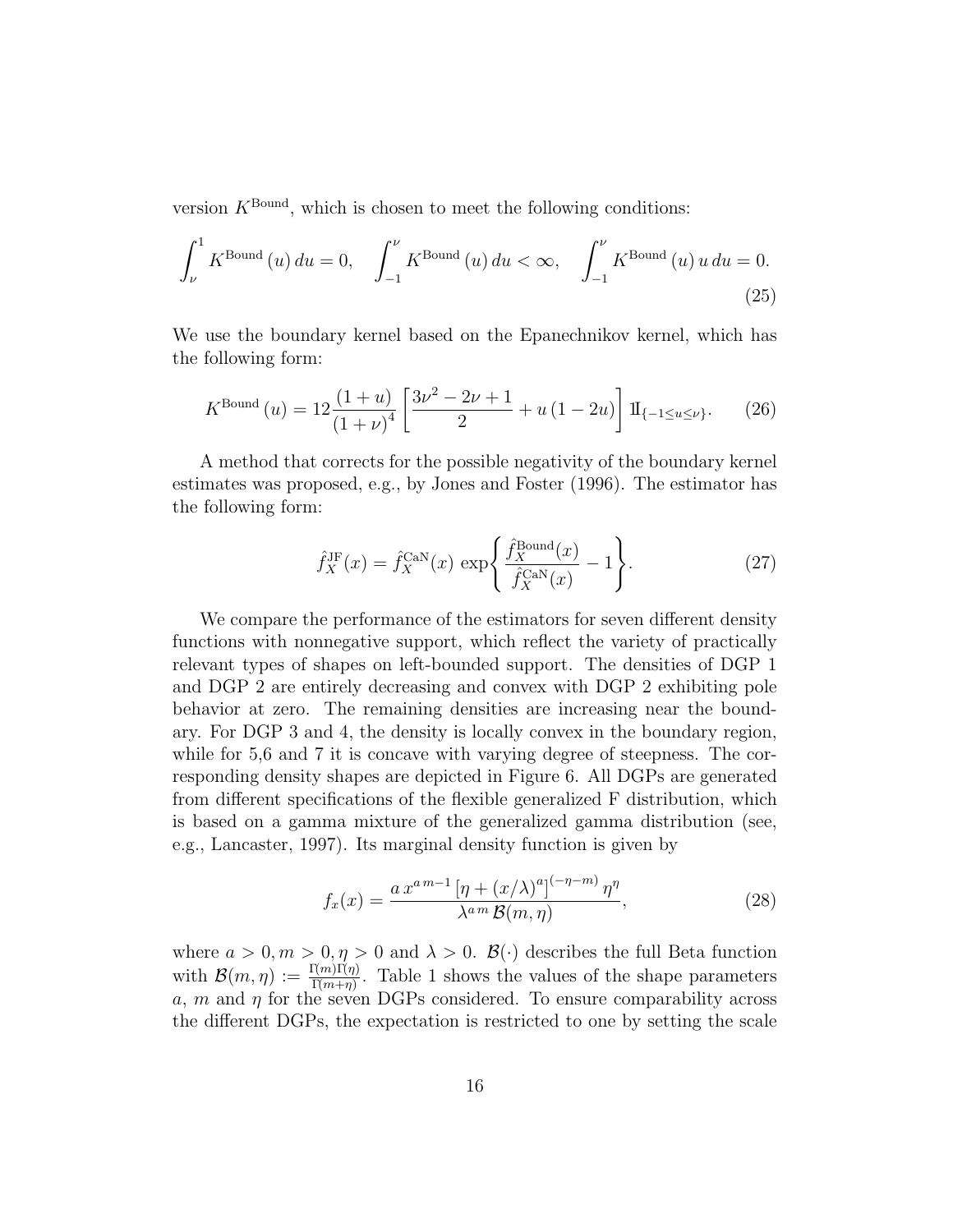Table 1: Data generating processes for simulation study. DGPs are generated from i.i.d. samples of different specifications of the generalized F distribution (28). We use the following tuples of shape parameters a, m and  $\eta$ . The scale parameter  $\lambda$  is chosen such that the expectation of each DGP is normalized to one. Corresponding shapes of the densities are depicted in Figure 6.

| $\operatorname{DGP}$ | $\boldsymbol{a}$ | m             | $\eta$       |
|----------------------|------------------|---------------|--------------|
|                      |                  |               | $\infty$     |
| റ                    | 0.9              | 0.7           | 1.2          |
| $\cdot$ 1            | 14               | 0.2           | $0.5\,$      |
|                      | $35\,$           | $0.08\,$      | 0.1          |
| Ð                    | 0.8              | റ             | $\infty$     |
| 6                    | $0.55\,$         | $\Omega$<br>U | $\mathbf{G}$ |
|                      | b                | 0.3           | $\infty$     |

parameter  $\lambda$  equal to

$$
\lambda = \eta^{-1/a} \frac{\Gamma(m)\,\Gamma(\eta)}{\Gamma(m+1/a)\,\Gamma(\eta-1/a)}.\tag{29}
$$

From each DGP, we draw 1000 random samples  $\{X_i\}_{i=1}^n$  of size  $n = 400$ and  $n = 4000$ . To minimize the effects of sampling variation, we follow Zhang (2010) and select the optimal bandwidth for each estimator and DGP by minimizing the integrated mean squared error (IMSE)

$$
IMSE\left\{\hat{f}_X(x)\right\} = \frac{1}{1000} \sum_{r=1}^{1000} \int_{\tau}^{\infty} \left\{f_X(x) - \hat{f}_X^r(x)\right\}^2 dx, \tag{30}
$$

where  $\tau$  is a small number and  $\hat{f}_X^r(x)$  denotes the density estimate for the rth simulated sample. Bandwidth selection is conducted using the sample size  $n_b = 200$ , which requires multiplying the resulting bandwidths by the factor  $(n/n_b)^{-1/5}$  for the subsequent analysis. The rescaled bandwidths for  $n = 400$ and  $n = 4000$  are reported in Table 2. The two gamma kernel estimators exhibit noticeably smaller bandwidths in comparison to the other estimators, which can be explained by the reduced variance of the former in the interior part of the support.

Table 3 and 4 report the IMSEs of the different estimators for the seven DGPs and two samples sizes. IMSEs are computed over the interval [0, 2]. For DGPs 3 to 7, we additionally consider shorter intervals that encompass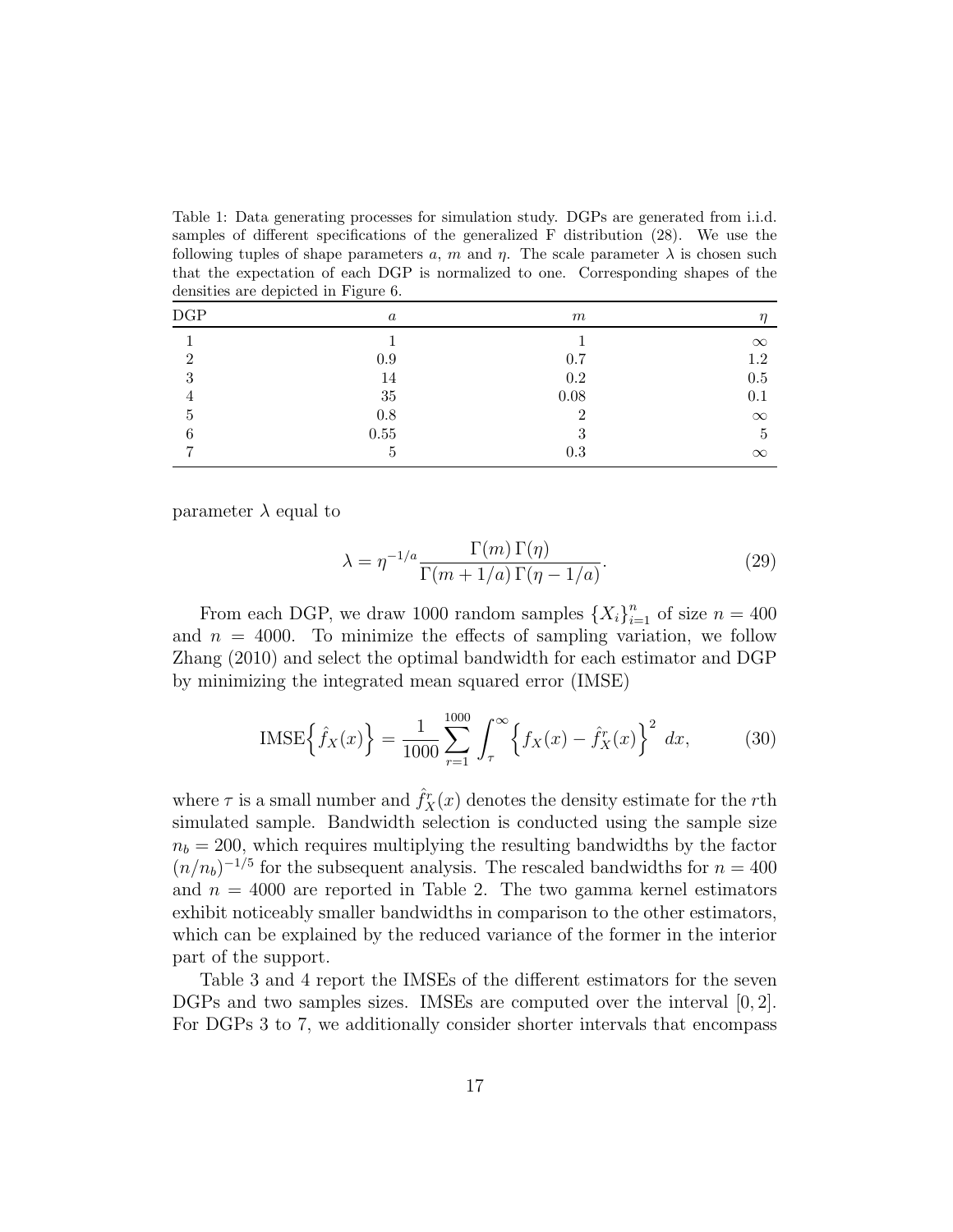Table 2: Bandwidths. Bandwidths chosen by minimizing the mean integrated squared error (30) using simulated samples with  $n = 200$ . The following estimators are used. Gam and Gamm: basic and modified gamma kernel estimator. Fixed: fixed kernel estimator based on the epanechnikov kernel. Refl: reflection estimator. GRefl: generalized reflection estimator. CaN: cut-and-normalized estimator. Bound: boundary kernel estimator. JF: Jones-Foster estimator.  $\overline{\phantom{a}}$ 

| Est.    | DGP 1  | DGP 2  | DGP 3  | DGP 4      | DGP 5  | $DGP_6$ | DGP 7  |
|---------|--------|--------|--------|------------|--------|---------|--------|
|         |        |        |        | $n = 400$  |        |         |        |
| Gam     | 0.0768 | 0.0042 | 0.0096 | 0.0088     | 0.0571 | 0.0319  | 0.0308 |
| $Gam_m$ | 0.1163 | 0.0166 | 0.0099 | 0.0091     | 0.0634 | 0.0396  | 0.0336 |
| Fixed   | 0.1821 | 0.0176 | 0.2058 | 0.1820     | 0.2678 | 0.0888  | 0.4015 |
| Refl    | 0.4643 | 0.0391 | 0.2054 | 0.1818     | 0.3569 | 0.2144  | 0.3609 |
| GRef    | 0.7497 | 0.0499 | 0.2066 | 0.1829     | 0.3210 | 0.2875  | 0.3953 |
| CaN     | 0.4223 | 0.0307 | 0.2044 | 0.1808     | 0.4308 | 0.1868  | 0.3494 |
| Bound   | 0.7471 | 0.0086 | 0.2064 | 0.1825     | 0.3824 | 0.3141  | 0.4024 |
| JF      | 0.4223 | 0.0307 | 0.2044 | 0.1808     | 0.4308 | 0.1868  | 0.3494 |
|         |        |        |        | $n = 4000$ |        |         |        |
| Gam     | 0.0485 | 0.0027 | 0.0061 | 0.0055     | 0.0360 | 0.0201  | 0.0195 |
| $Gam_m$ | 0.0734 | 0.0104 | 0.0062 | 0.0058     | 0.0400 | 0.0250  | 0.0212 |
| Fixed   | 0.1149 | 0.0111 | 0.1299 | 0.1148     | 0.1689 | 0.0561  | 0.2533 |
| Refl    | 0.2930 | 0.0247 | 0.1296 | 0.1147     | 0.2252 | 0.1353  | 0.2277 |
| GRef    | 0.4730 | 0.0315 | 0.1304 | 0.1154     | 0.2025 | 0.1814  | 0.2494 |
| CaN     | 0.2664 | 0.0194 | 0.1290 | 0.1141     | 0.2718 | 0.1179  | 0.2204 |
| Bound   | 0.4714 | 0.0054 | 0.1302 | 0.1152     | 0.2413 | 0.1982  | 0.2539 |
| JF      | 0.2664 | 0.0194 | 0.1290 | 0.1141     | 0.2718 | 0.1179  | 0.2204 |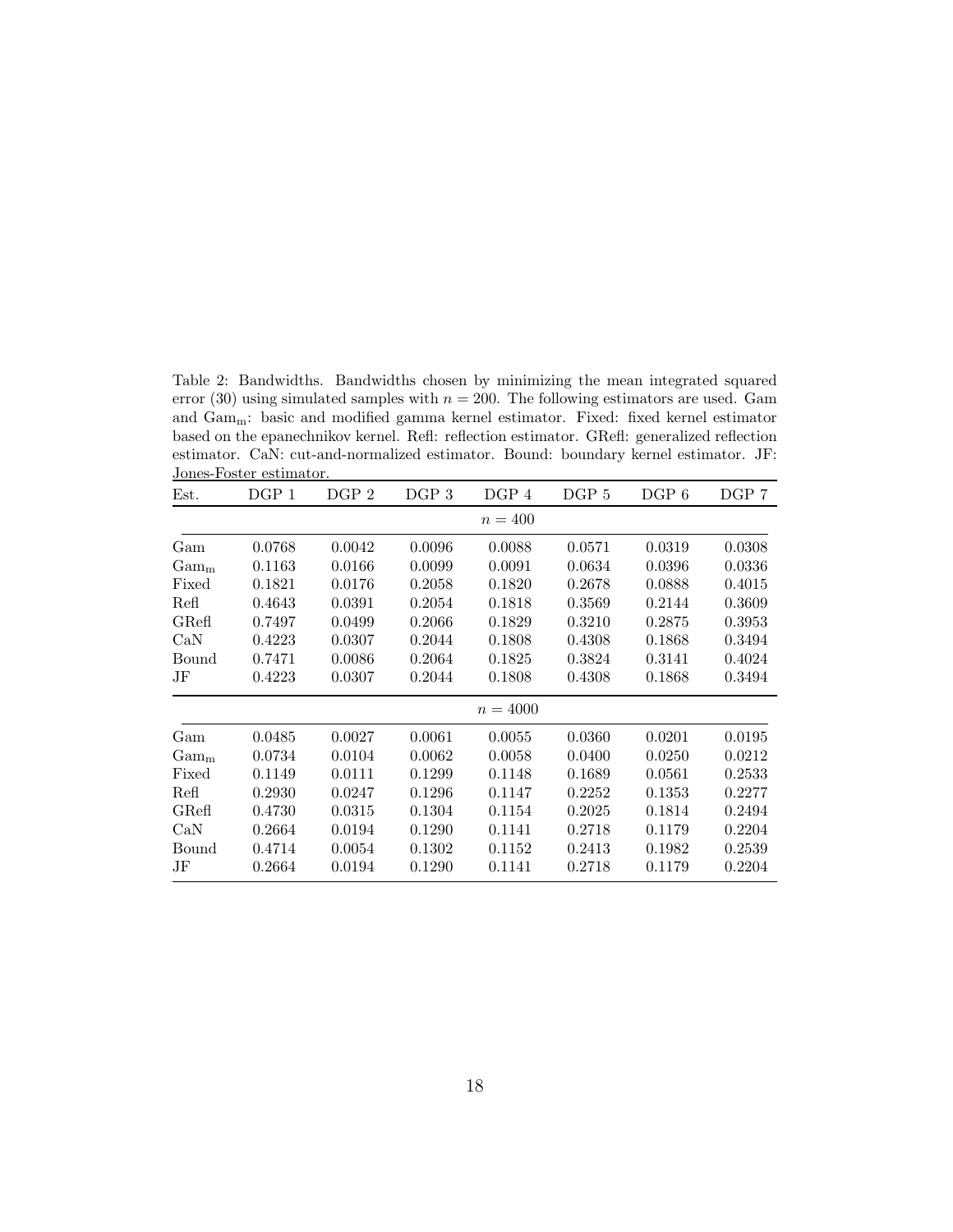

Figure 6: Densities corresponding to different DGPs. Densities corresponding to tuples of shape parameters in Table 1. Left: DGP 1 (black solid), DGP 2 (black short-dashed), DGP 3 (black long-dashed) and DGP 4 (grey solid). Right: DGP 5 (black solid), DGP 6 (black short-dashed) and DGP 7 (black long-dashed).

and exclude the mode of the distribution, respectively. Three major results are apparent. First, in a general comparison with the standard fixed kernel adjustments, gamma kernel estimators appear to offer a satisfactory performance. They are clearly more precise for DGPs 2, 5 and 6, while yielding similar (or only slightly higher) IMSEs in the remaining cases. In particular, the single largest improvement in favor of the (standard) gamma kernel is achieved in the pole scenario of DGP 2. Note that when the applied polynomial transformation for the method of Marron and Ruppert (1994) was close to the true pole behavior, we could also construct a fixed kernel estimator with a similar or even better precision for DGP 2. Corresponding results, however, were not robust to deviations of the transformation from the true density shape near zero implying a high risk of extremely large IM-SEs in practice. Due to the tailored construction of the above method for pole situations only, also the IMSE records for any other form of the density were largely inferior to the rest. Therefore, we do not report results for this estimator.

Second, the simulation evidence confirms the relationship between the performance of the standard and modified gamma kernel estimator and the shape of the underlying density. If the latter has first and second derivatives of opposing sign in the interior of the support, as is the case for DGPs 3, 4, 6 and 7 in the subinterval to the right of the mode, the standard gamma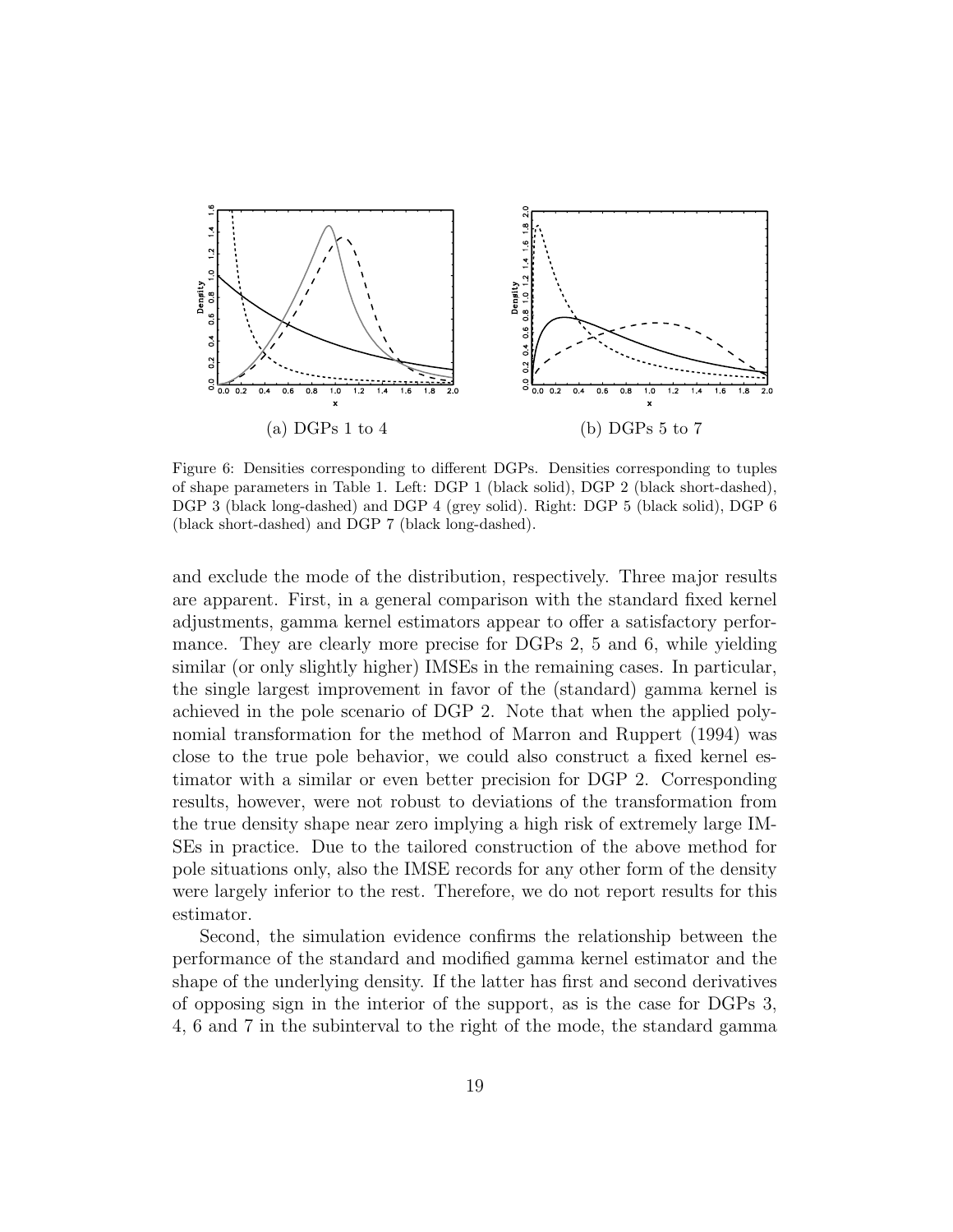kernel yields noticeably lower IMSEs (see bottom panel). When considering the entire interval  $[0, 2]$ , the standard gamma kernel is more precise for DGPs 2 and 6 with the most striking gains occurring in the former scenario, as it corresponds to a globally convex density with pole at zero. Finally, the above relation breaks down within the boundary region due to the involvement of the factor  $\xi_b(x)$  in the asymptotic bias (see (9)). For DGPs 5 and 6, the modified gamma kernel implies lower IMSEs over the leftmost subinterval in which the corresponding densities are increasing and concave (see lower top panel).

The simulation results stress the importance of determining pole situations in advance, which can be achieved by examining the normalized density derivative  $D(x)$  in the boundary region. We estimate the latter as in (15) using the modified gamma kernel for the points  $x \in \{0, b, 2b\}$ , where b is the bandwidth of the corresponding estimator. Table 5 reports descriptive statistics of the estimates for  $n = 400$ . In case of DGP 2, these estimates are highly negative at all three points, demonstrating that our simple method is able to detect a pole at zero. We obtain negative estimates at all or at distinct points also for DGPs 1 and 6, but their magnitude is considerably lower than in the above true pole scenario.

As was argued in Section 2.2, whenever no pole situation has been detected, the modified gamma kernel in its original or refined form should be used. The IMSEs of the three corresponding estimators are displayed in Table 6. For the refined kernels  $v_I$  and  $v_{II}$ , a set of values for the threshold c is considered. To ensure comparability, we apply the bandwidths  $b$  of the original modified gamma kernel to all estimators and also use 2b as the upper integration limit in the IMSE calculations. The main finding is that the refined kernel  $v<sub>I</sub>$  exhibits a high precision in all situations for which the modified kernel should be considered, i.e. all DGPs except the second one. The improvement with respect to the original specification is particularly pronounced, accompanied by low optimal values of the constant  $c$ , in case of densities with concave shape near the boundary, as in DGPs 5,6 and 7. Further, the refined kernel  $v_{II}$  is at roughly the same level as the traditional parameterization and even yields the lowest IMSE for DGP 1 when  $n = 400$ . However, recall that this specification makes the boundary region smaller and has neither its mean nor mode at the point of estimation for  $x > 2bc$ (see Section 2.3). These properties cause a vastly lower precision compared to the other specifications in the interior part of the support. Corresponding simulation results are available upon request.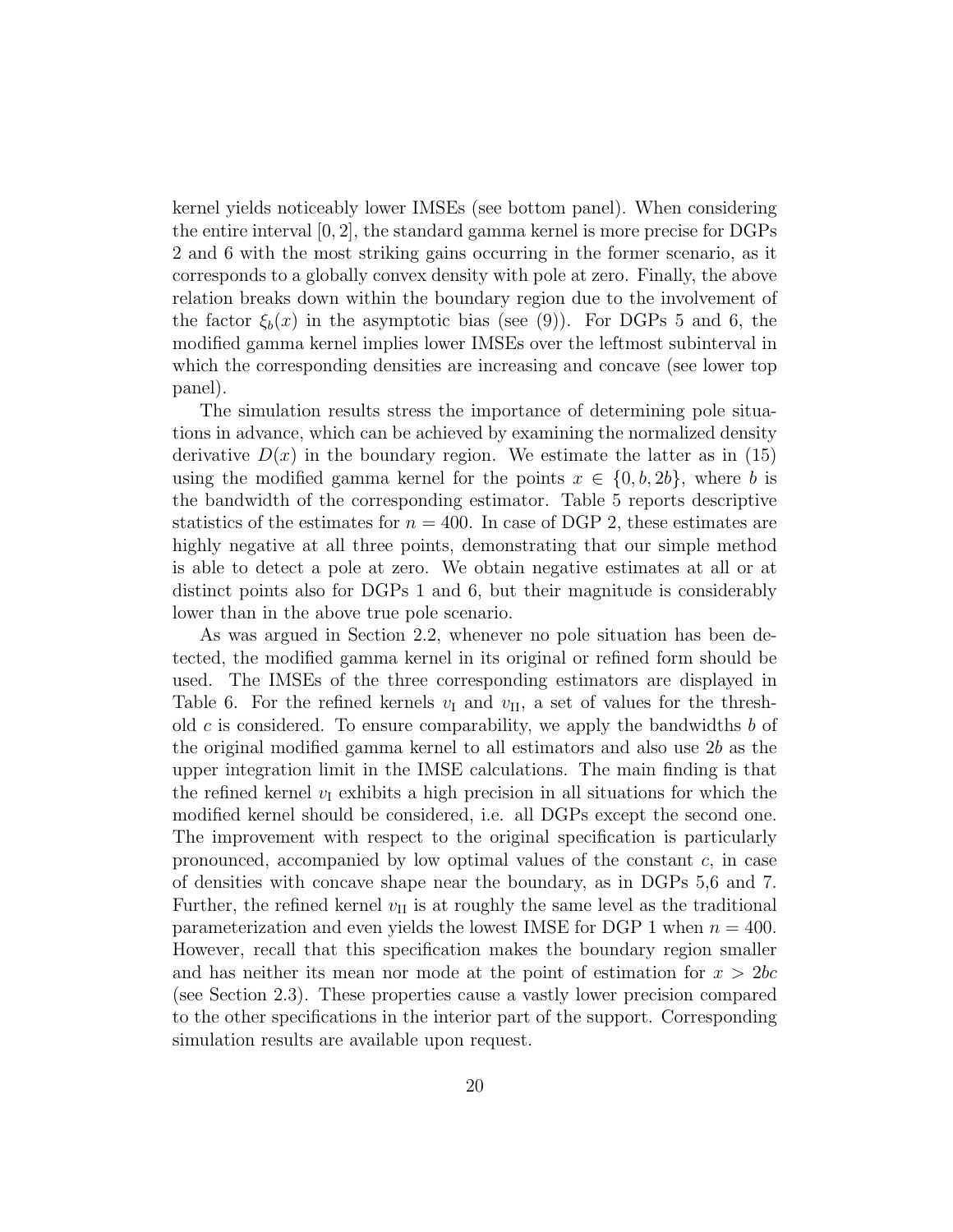Table 3: Integrated mean-squared errors (n=400). For DGP 3, 4 and 7, limits  $x_1$  and  $x_2$  are chosen such that  $[x_1, x_2]$  encompasses the mode.  $x_1 \in \{0.888, 0.600, 0.500\}$  and  $x_2 \in \{1.292, 1.090, 1.700\}$ . For DGP 5 and 6,  $x_1 = x_2$  is chosen such that  $[0, x_1]$  includes the mode, where  $x_1 = x_2 \in \{0.600, 0.200\}$ . For estimators, see Table 2. Results are re-scaled by the factor  $10^3$ .

| Est.             | DGP <sub>1</sub> | DGP 2   | $DGP$ 3 | $\rm DGP$ 4           | DGP 5 | DGP 6  | DGP 7       |
|------------------|------------------|---------|---------|-----------------------|-------|--------|-------------|
|                  |                  |         |         | $0 \leq x \leq 2$     |       |        |             |
| Gam              | 4.185            | 75.151  | 8.857   | 9.759                 | 5.828 | 14.572 | 5.286       |
| $\mathrm{Gam}_m$ | 3.575            | 279.733 | 8.720   | 9.623                 | 5.422 | 14.879 | 4.575       |
| Fixed            | 17.659           | 287.118 | 7.293   | 8.63                  | 7.182 | 26.125 | 3.462       |
| Refl             | 3.854            | 320.621 | 7.309   | 8.645                 | 9.815 | 16.738 | 4.943       |
| GRefl            | 2.418            | 302.933 | 7.267   | 8.612                 | 8.093 | 19.334 | 4.065       |
| CaN              | 4.171            | 177.666 | 7.340   | 8.67                  | 10.16 | 17.46  | 5.308       |
| Bound            | 3.039            | 356.335 | 7.279   | 8.621                 | 6.651 | 18.096 | $3.594\,$   |
| $\rm{JF}$        | 4.259            | 923.101 | 7.274   | 8.612                 | 7.235 | 17.629 | $3.792\,$   |
|                  |                  |         |         | $0 \leq x \leq x_1$   |       |        |             |
| Gam              |                  |         | 2.880   | 1.729                 | 4.691 | 11.902 | $1.804\,$   |
| $Gam_m$          |                  |         | 2.553   | 1.502                 | 4.330 | 11.59  | 1.501       |
| Fixed            |                  |         | 2.015   | 1.125                 | 4.991 | 17.248 | 0.934       |
| Refl             |                  |         | 2.037   | 1.143                 | 8.285 | 13.032 | 2.309       |
| GRefl            |                  |         | 1.977   | 1.095                 | 6.342 | 16.019 | 1.529       |
| CaN              |                  |         | 2.083   | 1.178                 | 8.956 | 13.339 | 2.619       |
| Bound            |                  |         | 1.993   | 1.109                 | 5.25  | 14.616 | 1.066       |
| JF               |                  |         | 2.017   | 1.120                 | 6.030 | 13.508 | 1.104       |
|                  |                  |         |         | $x_1 \leq x \leq x_2$ |       |        |             |
| Gam              |                  |         | 4.702   | 6.416                 |       |        | 3.224       |
| $Gam_m$          |                  |         | 4.304   | 6.038                 |       |        | $\;\:2.549$ |
| Fixed            |                  |         | 3.788   | 5.316                 |       |        | 2.190       |
| Refl             |                  |         | 3.783   | 5.312                 |       |        | 2.303       |
| GRefl            |                  |         | 3.799   | 5.333                 |       |        | 2.200       |
| CaN              |                  |         | 3.770   | 5.295                 |       |        | 2.358       |
| Bound            |                  |         | 3.796   | 5.326                 |       |        | 2.189       |
| JF               |                  |         | 3.770   | 5.295                 |       |        | 2.358       |
|                  |                  |         |         | $x_2 \leq x \leq 2$   |       |        |             |
| Gam              |                  |         | 1.220   | 1.573                 | 1.136 | 2.670  | 0.258       |
| $\mathrm{Gam}_m$ |                  |         | 1.806   | $2.039\,$             | 1.092 | 3.289  | 0.525       |
| Fixed            |                  |         | 1.433   | $2.134\,$             | 2.190 | 8.877  | 0.339       |
| Refl             |                  |         | 1.432   | $2.136\,$             | 1.530 | 3.706  | 0.330       |
| GRefl            |                  |         | 1.435   | 2.129                 | 1.751 | 3.315  | 0.336       |
| CaN              |                  |         | 1.431   | 2.141                 | 1.204 | 4.122  | ${0.331}$   |
| Bound            |                  |         | 1.434   | 2.131                 | 1.401 | 3.479  | 0.339       |
| JF               |                  |         | 1.431   | 2.141                 | 1.204 | 4.122  | 0.331       |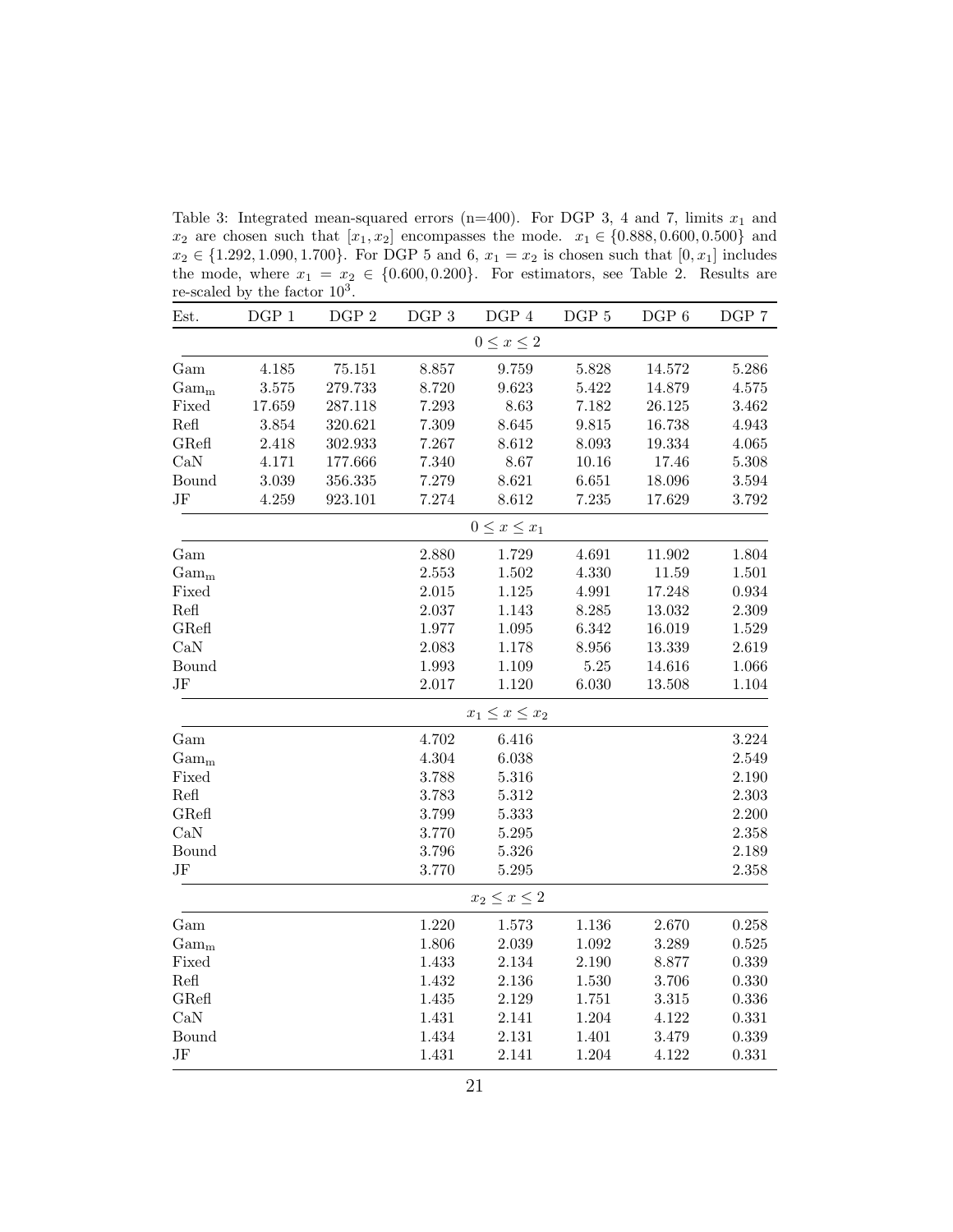re-scaled by the factor  $10^3$ . Est. DGP 1 DGP 2 DGP 3 DGP 4 DGP 5 DGP 6 DGP 7  $0 \leq x \leq 2$ Gam 1.011 21.601 2.246 2.758 2.069 6.924 1.218  $\text{Gam}_{\text{m}}$  0.679 161.086 2.237 2.76 1.734 7.307 0.986 Fixed 8.122 46.145 1.331 1.683 1.960 8.504 0.734 Refl 0.803 154.026 1.332 1.684 4.415 10.797 1.203 GRefl 0.407 234.486 1.329 1.685 2.548 12.980 0.822 CaN 0.890 56.600 1.334 1.682 5.443 10.075 1.318 Bound 0.471 62.457 1.329 1.684 2.106 10.593 0.684 JF 0.585 616.087 1.327 1.676 2.663 8.142 0.721  $0 \leq x \leq x_1$ Gam 0.450 0.271 1.831 6.484 0.322 Gam<sub>m</sub> 6.567 0.349 0.207 1.532 6.567 0.216 Fixed 0.360 0.193 1.592 7.029 0.267 Refl 0.362 0.194 4.149 10.148 0.723 GRefl 6.355 0.190 2.248 12.327 0.354 CaN 0.367 0.198 5.227 9.364 0.830 Bound 0.357 0.191 1.859 9.886 0.216 JF 0.360 0.192 2.447 7.431 0.234  $x_1 \leq x \leq x_2$ Gam 1.495 2.200 0.826  $\text{Gam}_{\text{m}}$  1.337 2.055 0.567 Fixed 0.721 1.118 0.405 Refl 0.720 1.116 0.421 GRefl 0.723 1.124 0.407 CaN 0.717 1.11 0.430 Bound 0.722 1.121 0.405 JF 0.717 1.110 0.430  $x_2 \leq x \leq 2$ Gam 0.293 0.281 0.238 0.440 0.071 Gam<sub>m</sub> 0.542 0.488 0.202 0.741 0.202 Fixed 0.239 0.361 0.369 1.475 0.062 Refl 0.239 0.361 0.266 0.650 0.058 GRefl 0.240 0.360 0.301 0.653 0.061 CaN 0.239 0.362 0.216 0.711 0.058 Bound 0.239 0.361 0.247 0.706 0.062 JF 0.239 0.362 0.216 0.711 0.058

Table 4: Integrated mean-squared errors (n=4000). For DGP 3, 4 and 7, limits  $x_1$  and  $x_2$  are chosen such that  $[x_1, x_2]$  encompasses the mode.  $x_1 \in \{0.888, 0.600, 0.500\}$  and  $x_2 \in \{1.292, 1.090, 1.700\}$ . For DGP 5 and 6,  $x_1 = x_2$  is chosen such that  $[0, x_1]$  includes the mode, where  $x_1 = x_2 \in \{0.600, 0.200\}$ . For estimators, see Table 2. Results are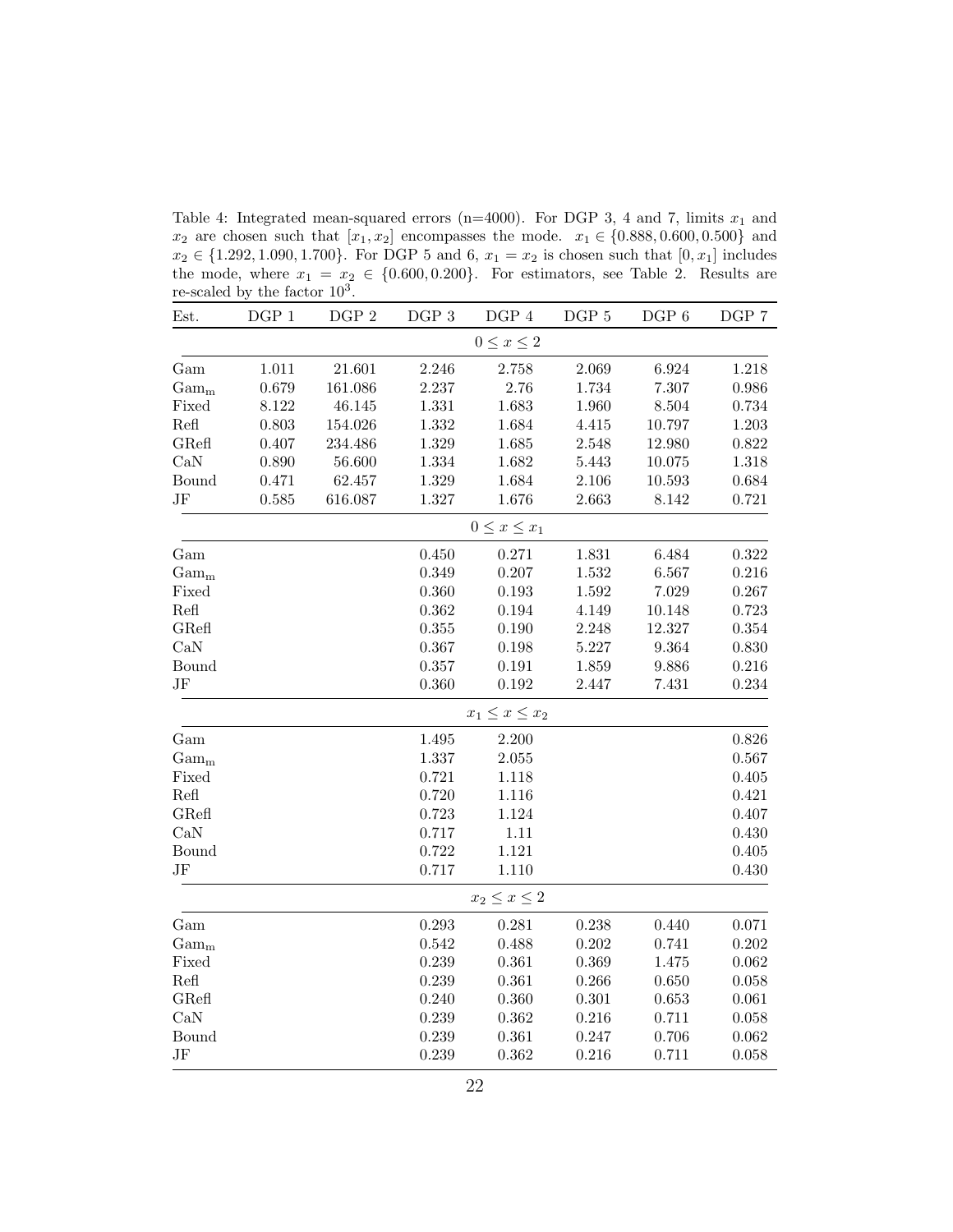|                  |          | equation (15) is used. $n = 400$ . |                  |              |                  |          |       |
|------------------|----------|------------------------------------|------------------|--------------|------------------|----------|-------|
| $\boldsymbol{x}$ | DGP 1    | DGP <sub>2</sub>                   | DGP <sub>3</sub> | DGP 4        | DGP <sub>5</sub> | $DGP_6$  | DGP 7 |
|                  |          |                                    |                  | Mean         |                  |          |       |
| $\theta$         | $-0.226$ | $-13.982$                          | 73.923           | 80.433       | 1.899            | 1.265    | 4.71  |
| $\boldsymbol{b}$ | $-0.711$ | $-27.341$                          | 182.844          | 205.189      | 3.26             | 0.756    | 8.741 |
| 2b               | $-0.941$ | $-23.57$                           | 185.301          | 198.408      | 1.892            | $-1.558$ | 6.763 |
|                  |          |                                    |                  | 1st Quartile |                  |          |       |
| $\overline{0}$   | $-0.399$ | $-15.110$                          | 67.995           | 73.900       | 1.473            | 0.737    | 2.707 |
| $\boldsymbol{b}$ | $-1.017$ | $-29.185$                          | 165.094          | 184.470      | 2.467            | $-0.257$ | 4.562 |
| 2b               | $-1.180$ | $-25.188$                          | 161.913          | 172.373      | 1.247            | $-2.386$ | 3.800 |
|                  |          |                                    |                  | Median       |                  |          |       |
| $\theta$         | $-0.220$ | $-13.928$                          | 75.557           | 82.861       | 1.922            | 1.284    | 4.89  |
| $\boldsymbol{b}$ | $-0.727$ | $-27.382$                          | 187.737          | 212.998      | 3.209            | 0.710    | 8.395 |
| 2b               | $-0.939$ | $-23.557$                          | 191.768          | 208.193      | 1.865            | $-1.568$ | 6.629 |
|                  |          |                                    |                  | 3rd Quartile |                  |          |       |

0 -0.059 -12.794 81.790 89.863 2.350 1.798 7.020 b -0.421 -25.602 206.611 235.238 4.025 1.764 12.854 2b -0.703 -21.906 216.830 236.042 2.493 -0.786 9.496

Table 5: Summary statistics of normalized density derivative. Descriptives for estimate of the ratio  $D(x) := f'(x)/f(x)$  based on the modified gamma kernel. The estimator from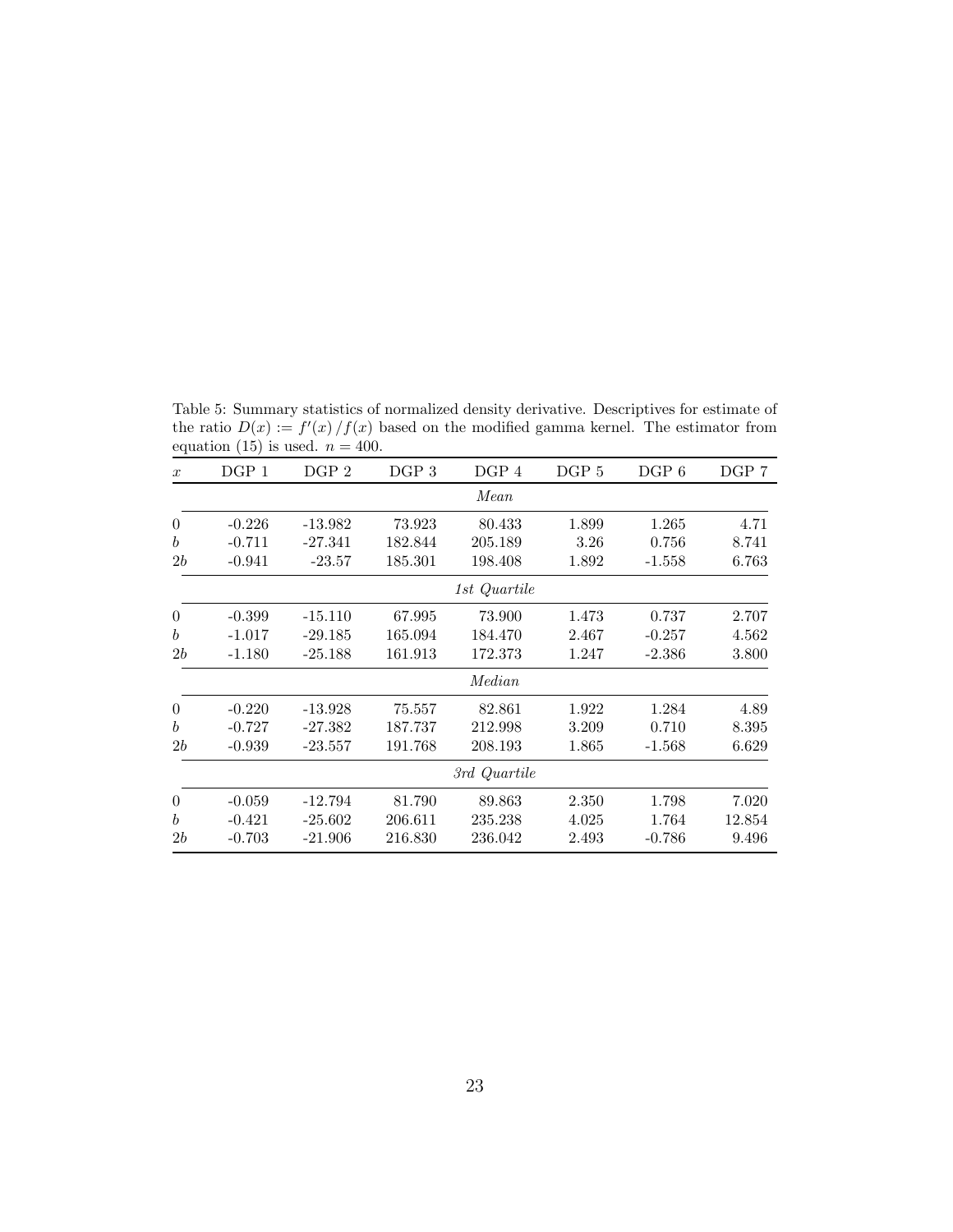Table 6: Integrated MSE for refined modified gamma KDE  $v_I$  &  $v_{II}$ . Refined modified gamma kernel estimators as defined in (7) and (16) or (17).  $c = 1^*$  denotes original modified gamma kernel from (7) and (8). IMSEs are computed from 0 to 2b. Bandwidths of the original modified gamma kernel are used.

|              | $\mathbf c$ | DGP 1     | DGP 2    | DGP 3     | DGP 4                            | DGP 5      | DGP 6                 | DGP 7      |
|--------------|-------------|-----------|----------|-----------|----------------------------------|------------|-----------------------|------------|
|              |             |           |          |           | $n = 400$ (IMSE $\times 10^4$ )  |            |                       |            |
|              | $1^\ast$    | 18.230    | 1971.5   | $0.005\,$ | $0.009\,$                        | 24.452     | 99.402                | 2.713      |
|              | $\rm 0.9$   | 18.389    | 2238.2   | $0.005\,$ | 0.008                            | 22.112     | 98.176                | $2.555\,$  |
|              | $0.8\,$     | 18.927    | 3280.7   | $0.005\,$ | 0.008                            | 19.936     | 97.139                | $2.416\,$  |
|              | 0.7         | 19.976    | 6045.5   | 0.004     | 0.007                            | 17.94      | 96.462                | $2.299\,$  |
| $U_1$        | $0.6\,$     | 21.776    | 13836.5  | $0.004\,$ | $0.007\,$                        | 16.123     | 96.310                | $2.201\,$  |
|              | 0.3         | 39.301    | 16309119 | 0.004     | $0.007\,$                        | 11.443     | 96.476                | 1.991      |
|              | 0.1         | 74.542    | 3193545  | $0.004\,$ | $0.007\,$                        | $9.150\,$  | 69.093                | 1.872      |
|              | $0.05\,$    | 99.107    | 29681669 | $0.004\,$ | $0.007\,$                        | 18.179     | 45.087                | $2.162\,$  |
|              | $0.01\,$    | 623.499   | 3640.6   | $0.008\,$ | $0.012\,$                        | $72.511\,$ | $144.333\,$           | $10.431\,$ |
|              | 0.9         | 17.878    | 1453.3   | $0.006\,$ | $0.01\,$                         | 23.301     | 97.185                | 2.722      |
|              | $0.8\,$     | 18.157    | 1040.2   | $0.007\,$ | $0.011\,$                        | 22.507     | $\boldsymbol{95.373}$ | $2.78\,$   |
|              | 0.7         | 19.768    | 837.2    | $0.008\,$ | $0.013\,$                        | 22.47      | 94.715                | $2.937\,$  |
| $U_{II}$     | $0.6\,$     | $24.05\,$ | 996.3    | 0.009     | $0.015\,$                        | $23.755\,$ | 96.878                | $3.285\,$  |
|              | $\rm 0.3$   | 104.500   | 6653.9   | 0.027     | $\,0.042\,$                      | 43.068     | 195.018               | 8.734      |
|              | 0.1         | 629.167   | 24190.1  | $0.364\,$ | 0.530                            | 81.172     | 874.974               | 48.989     |
|              | $0.05\,$    | 1115.94   | 32319.5  | 3.483     | $5.224\,$                        | 170.476    | 1460.69               | 105.8      |
|              | $0.01\,$    | 1688.05   | 38771.3  | 69.245    | $70.217\,$                       | 321.568    | 2185.42               | 48.598     |
|              |             |           |          |           | $n = 4000$ (IMSE $\times 10^5$ ) |            |                       |            |
|              | $1^\ast$    | 25.397    | 10185.6  | $0.002\,$ | $0.002\,$                        | 94.207     | 594.231               | $5.050\,$  |
|              | $0.9\,$     | 23.982    | 16235.4  | $0.002\,$ | $0.002\,$                        | $80.85\,$  | 562.997               | 4.439      |
|              | $0.8\,$     | 23.446    | 29262.9  | $0.002\,$ | 0.001                            | 68.844     | 533.361               | $3.912\,$  |
|              | 0.7         | 24.057    | 55516.9  | $0.001\,$ | 0.001                            | 58.242     | 506.235               | 3.472      |
| $U_1$        | $0.6\,$     | 26.498    | 110274.9 | $0.001\,$ | $0.001\,$                        | 49.013     | 483.124               | $3.115\,$  |
|              | 0.3         | 109.444   | 16058082 | $0.001\,$ | 0.001                            | 27.206     | 431.343               | 2.493      |
|              | 0.1         | 721.532   | 561573   | 0.001     | 0.001                            | 11.743     | 283.302               | 2.029      |
|              | $0.05\,$    | 740.051   | 57227048 | $0.001\,$ | $0.001\,$                        | 31.993     | 131.333               | $2.011\,$  |
|              | 0.01        | 1716.07   | 6091.9   | $0.002\,$ | $0.002\,$                        | 523.996    | 244.364               | 16.592     |
|              | $\rm 0.9$   | 25.709    | 5653.4   | $0.002\,$ | $0.002\,$                        | 88.817     | 571.585               | $5.026\,$  |
|              | $0.8\,$     | 27.903    | 2185.2   | $0.002\,$ | $0.002\,$                        | 86.931     | 550.769               | 5.212      |
|              | $0.7\,$     | 33.997    | 682.4    | 0.003     | $0.003\,$                        | 91.895     | 534.382               | $5.827\,$  |
| $v_{\rm II}$ | $0.6\,$     | 47.993    | 2474.8   | 0.003     | $0.003\,$                        | 108.945    | $526.934\,$           | $7.271\,$  |
|              | $\rm 0.3$   | 306.934   | 53804.8  | 0.009     | 0.011                            | 334.800    | 750.698               | $31.256\,$ |
|              | 0.1         | 2502.0    | 207647.9 | $0.145\,$ | 0.209                            | 634.147    | 3412.3                | 212.589    |
|              | $0.05\,$    | 5517.4    | 277217.4 | 1.424     | 2.168                            | 757.340    | 6670.1                | 540.434    |
|              | $0.01\,$    | 10682.7   | 335603.3 | 373.201   | 424.930                          | 1566.361   | 12161.6               | 433.552    |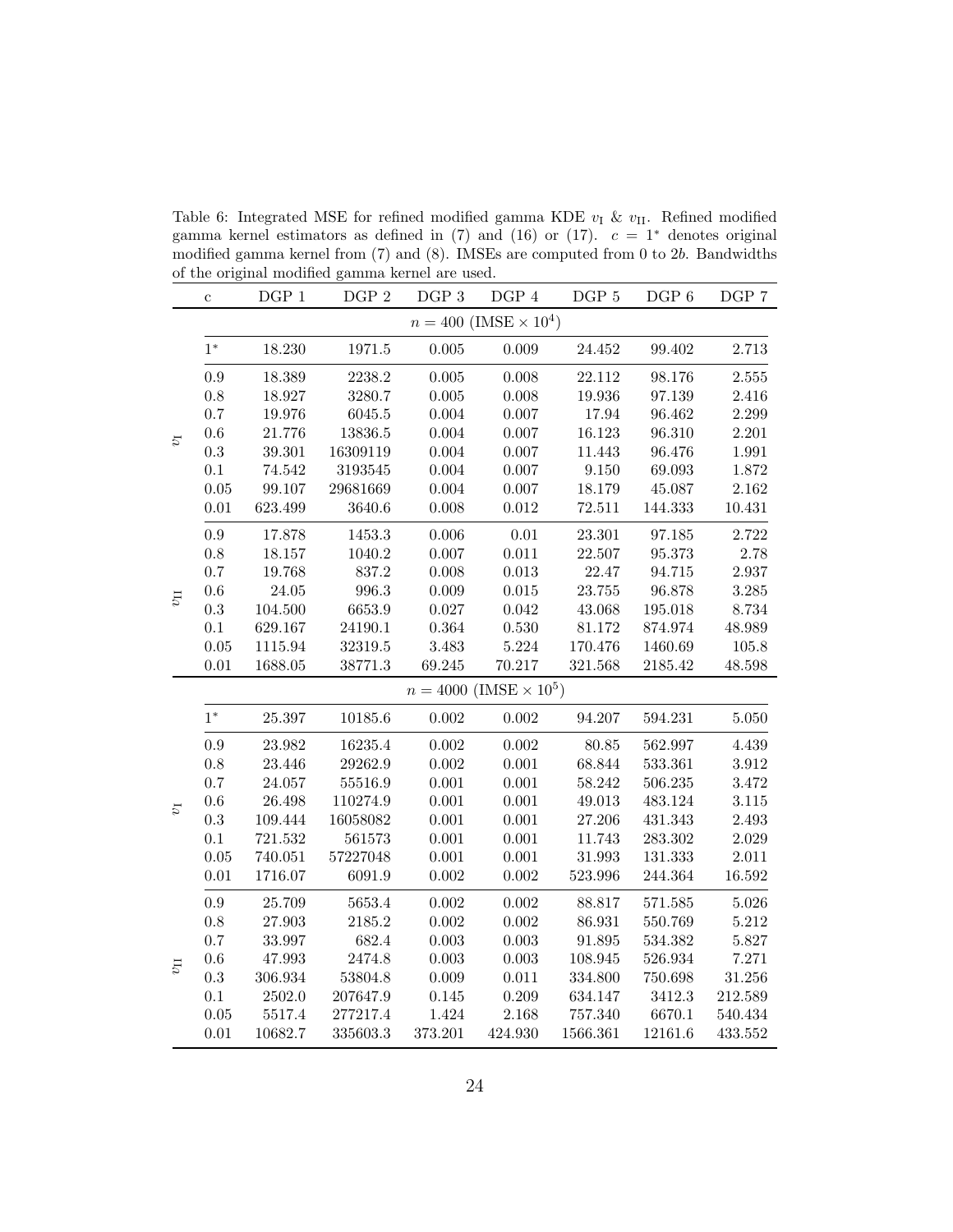

Figure 7: RMSE of refined modified gamma KDE  $v_I$ . Refined modified gamma kernel  $v_I$  as defined in (7) and (16). Black solid line:  $c = 0.6$ . Black short-dashed line:  $c = 0.1$ . Black long-dashed line:  $c = 0.01$ . Grey solid line:  $c = 1^*$  (original modified gamma kernel).  $n = 400$ . Bandwidths of the original modified gamma kernel are used.

Finally, Table 6 shows that the performance of the refined modified gamma kernel estimators is highly dependent on the value of the threshold c. This is underlined by Figure 7, which depicts plots of the root mean squared errors (RMSEs) of the estimators based on the original modified gamma kernel and the refined version  $v_I$  for several values of c. The plots also illustrate that the choice of  $c$  determines for which part of the support the original estimator can or cannot be outperformed. E.g., in case of DGP 4, specification  $v_{\rm I}$  almost consistently exhibits lower RMSEs for  $c = 0.6$  or  $c = 0.1$ , while providing precise estimates only in a small neighborhood of  $x = 0$  if  $c = 0.01$ .

Since, in practice, the constant  $c$  has to be chosen ex-ante, we exam-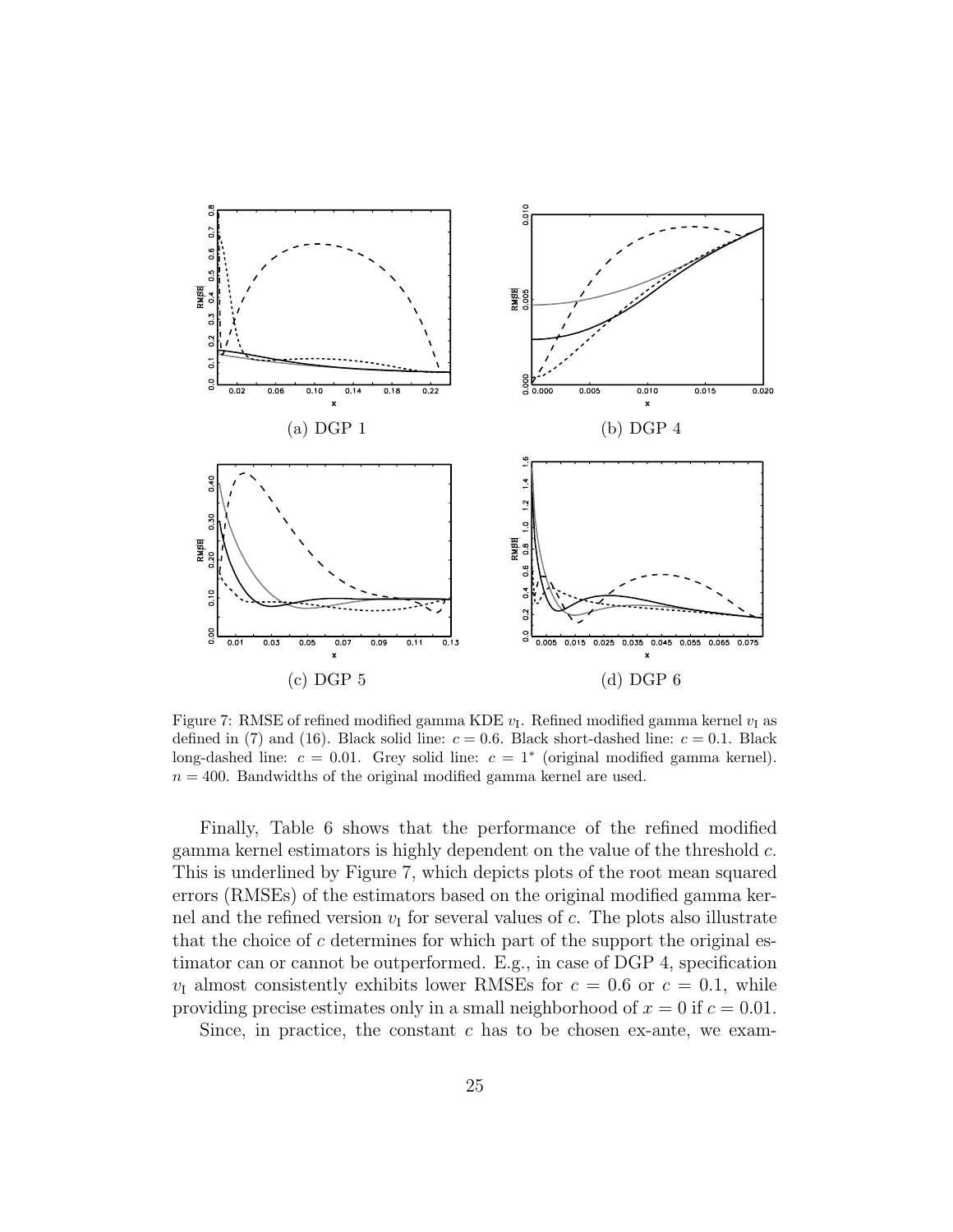ine how well the data-driven method introduced in Section 2.3 can "track" the optimal values according to Table 6. We estimate the unknown quantities entering the objective function (19) as was outlined above. Figure 8 displays averages, medians and quartiles of the resulting estimates of the (transformed) objective function  $\mathcal{Q}(c) := \mathcal{M}(2bc)$ , where b is the bandwidth of the modified gamma kernel. A comparison with the IMSEs from Table 6 shows that for DGPs 5, 6 and 7 the means, in particular, have local minima close to the values of c yielding the lowest IMSEs of the estimator based on the refined modified kernel  $v_I$ . For DGP 4, finding a unique minimum is more difficult, which corresponds to the fact that several values of  $c$  imply equal IMSEs. These results suggest that, if suitable starting values are chosen, the above approach can determine the optimal value of  $c$  with reasonable precision.

To highlight the increased gains from employing the refined modified gamma kernel  $v_I$  in a multivariate context, we compare the finite sample performance of the product kernel version of the respective estimator in (7) based on the modified kernel (8) and the refined modified kernel (16). We illustrate the effect in a simulation of random samples of size  $n = 400$  from two types of bivariate DGPs with different dimensionality of boundary problems. The first one is based on DGPs 3-7 from the univariate study, each combined with a truncated normal distribution with  $\mu = 6$  and  $\sigma = 1$  under an independence assumption. This setting reflects a situation in which only one boundary problem is present and is motivated by the finite sample study in Bouezmarni and Rombouts (2010a). The second setting introduces two boundary problems with both marginals corresponding to one of the DGPs 3-7. We choose the optimal bandwidths for the original modified kernel based on a procedure analogue to the univariate case, while employing the same bandwidths also for the refined version of the kernel.

Table 7 exemplarily reports the difference of the IMSEs implied by the original and refined version of the modified kernel for DGP 5. Note that similar results can be observed for every density shape (DGP 3-7) favoring the modified kernel in the univariate setting (see Table 6). The corresponding results are omitted here for the sake of brevity, but are available upon request. In the case of the refined modified kernel, different values of the specification parameters  $c_1$  and  $c_2$  are considered. If these parameters are chosen in an optimal way (see also Figure 8), the refined modified kernel implies a lower IMSE already in the setting with only one boundary problem. These precision gains, however, increase substantially in the scenario with two boundary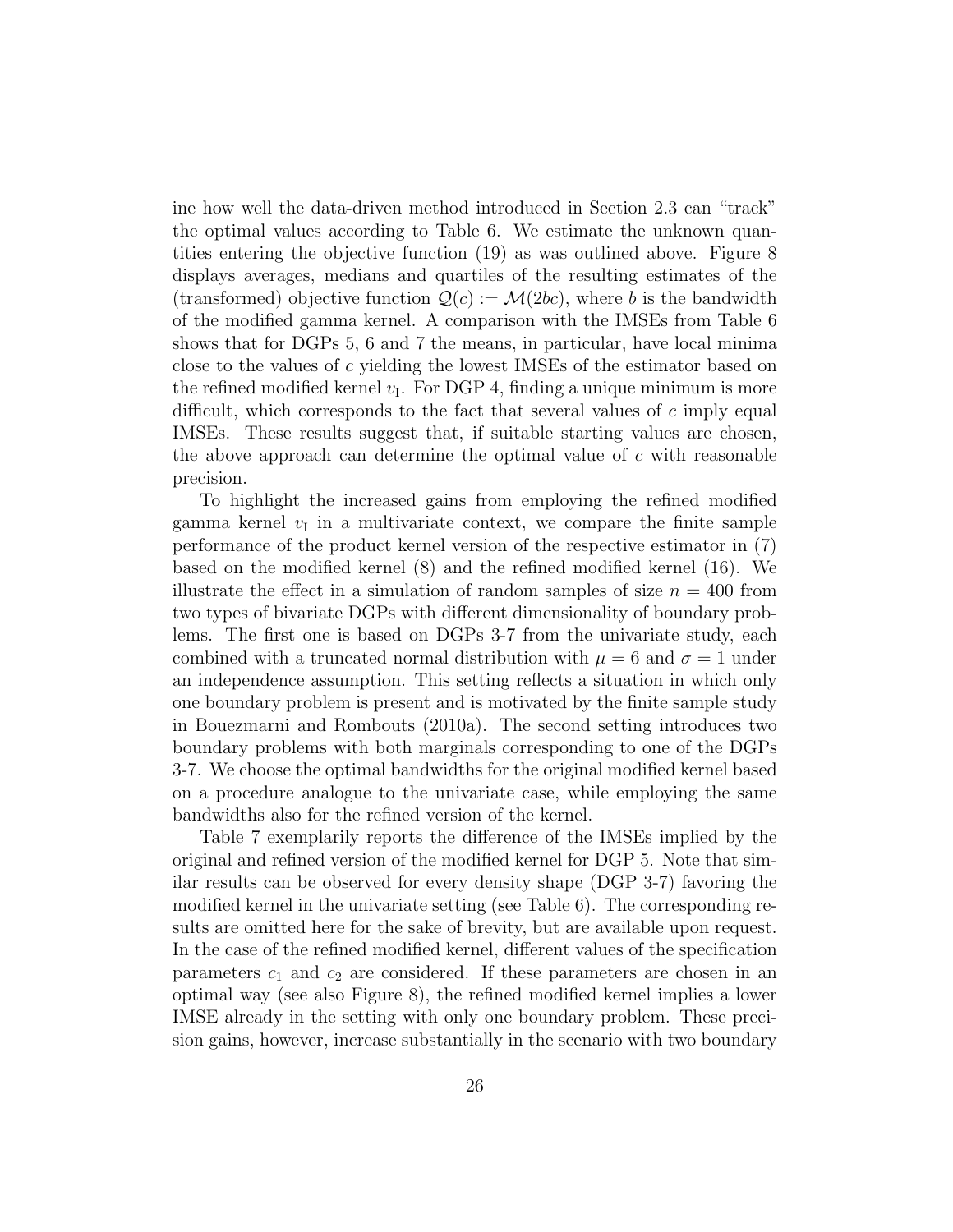

Figure 8: Objective function for choice of c. Mean (black solid), median (grey solid), first (black long-dashed) and third (black short-dashed) quartile of (transformed) objective function for choice of the constant c in the refined modified gamma kernel  $v_I$  as defined in (7) and (16). The transformed objective function is  $\mathcal{Q}(c) := \mathcal{M}(2bc)$ , where  $\mathcal{M}(x)$  is given in (19) and b denotes the bandwidth of the original modified gamma kernel.  $n = 400$ .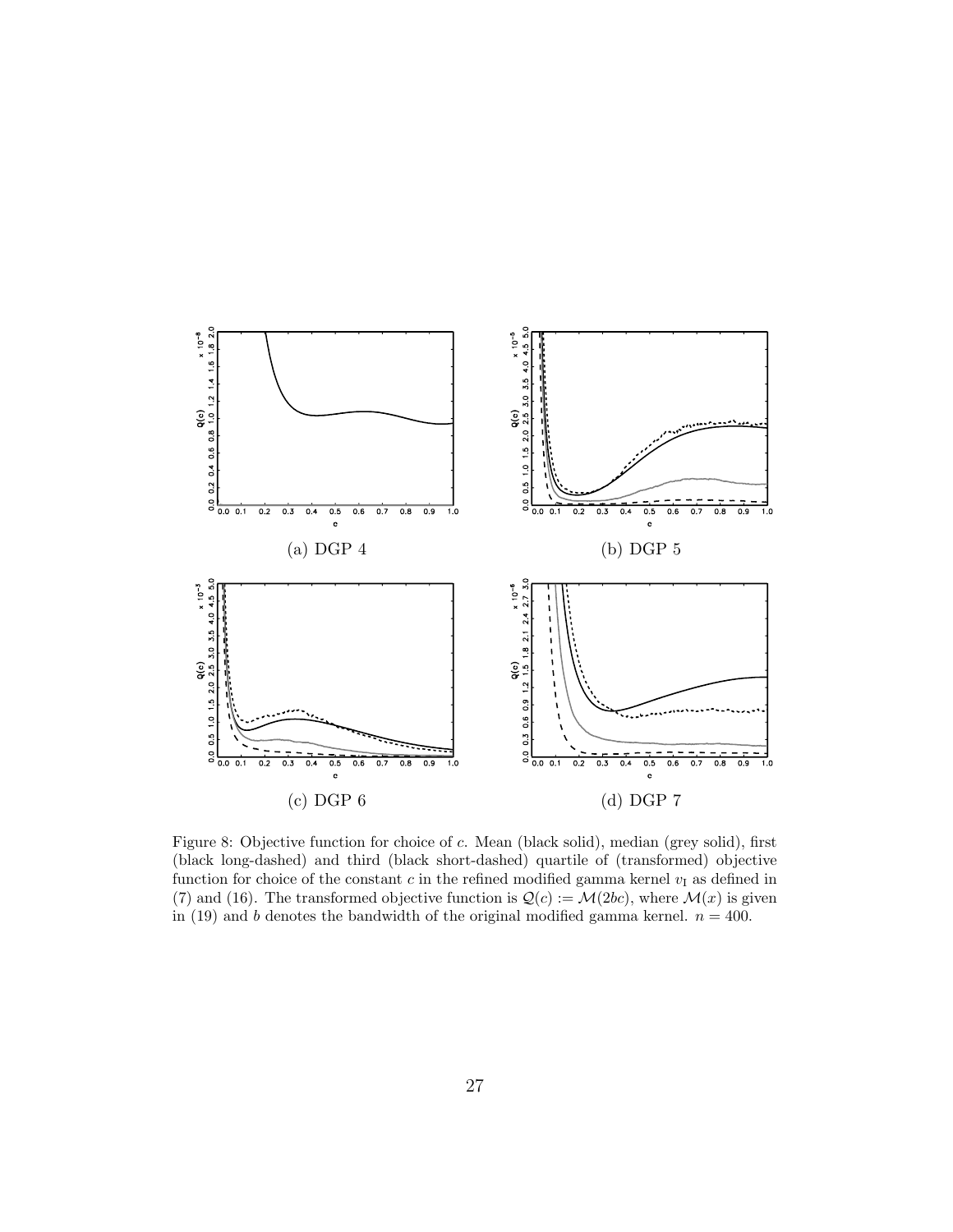Table 7: Gains of refined vs. original modified gamma KDE in bivariate case. Difference of IMSEs implied by product kernel estimator based on original modified gamma kernel (8) and its counterpart employing the refined version  $v_I$  in (16). One boundary problem: marginals based on DGP 5 and truncated normal distribution with  $\mu = 6$  and  $\sigma = 1$ . Two boundary problems: both marginals based on DGP 5. In both cases, cross-sectional independence is assumed. Sample size  $n = 400$ . Bandwidths of the original modified gamma kernel are used.

|                     |          |          | One boundary problem $(\Delta \text{IMSE} \times 10^{30})$ |          |          |       |
|---------------------|----------|----------|------------------------------------------------------------|----------|----------|-------|
| $c_2\backslash c_1$ | $1*$     | 0.9      | 0.7                                                        | 0.5      | 0.3      | 0.1   |
| $1*$                |          | $-0.162$ | $-0.282$                                                   | $-0.259$ | $-0.094$ | 1.095 |
| 0.9                 | $-0.053$ | $-0.212$ | $-0.330$                                                   | $-0.307$ | $-0.145$ | 1.021 |
| 0.7                 | $-0.143$ | $-0.296$ | $-0.411$                                                   | $-0.389$ | 0.000    | 0.894 |
| 0.5                 | $-0.191$ | $-0.341$ | $-0.453$                                                   | $-0.432$ | $-0.278$ | 0.827 |
| 0.3                 | $-0.156$ | $-0.308$ | $-0.422$                                                   | $-0.400$ | $-0.245$ | 0.876 |
| 0.1                 | $-0.043$ | $-0.202$ | $-0.321$                                                   | $-0.298$ | $-0.136$ | 1.035 |
|                     |          |          | Two boundary problems $(\Delta \text{IMSE} \times 10^7)$   |          |          |       |
| $c_2\backslash c_1$ | $1*$     | 0.9      | 0.7                                                        | 0.5      | 0.3      | 0.1   |
| $1*$                |          | 0.245    | 0.770                                                      | 1.382    | 2.200    | 2.876 |
| 0.9                 | 0.238    | 0.455    | 0.932                                                      | 1.515    | 2.345    | 3.217 |
| 0.7                 | 0.758    | 0.925    | 1.318                                                      | 1.849    | 2.700    | 3.913 |
| 0.5                 | 1.345    | 1.479    | 1.815                                                      | 2.313    | 3.181    | 4.624 |
| 0.3                 | 2.055    | 2.193    | 2.538                                                      | 3.047    | 3.927    | 5.351 |
| 0.1                 | 2.708    | 3.034    | 3.702                                                      | 4.411    | 5.187    | 5.277 |

problems. They are particularly pronounced for optimal choices of  $c_1$  and  $c_2$ , while already yielding results superior to those for the original modified kernel given any reported combination of parameters. These findings demonstrate the benefits from using the refined version of the modified gamma kernel when raising the dimension of the boundary problem only from one to two. We expect these gains to grow even further for a multivariate setting with an increasing number of included boundary problems.

# 4. Application: Intraday Trading Volumes and Return Volatility

To demonstrate the practical relevance of the above methodology, we employ the latter to compute semiparametric estimates of the conditional distributions of high-frequency trading volumes and return volatilities of stocks traded at the New York Stock Exchange (NYSE). Modeling high-frequency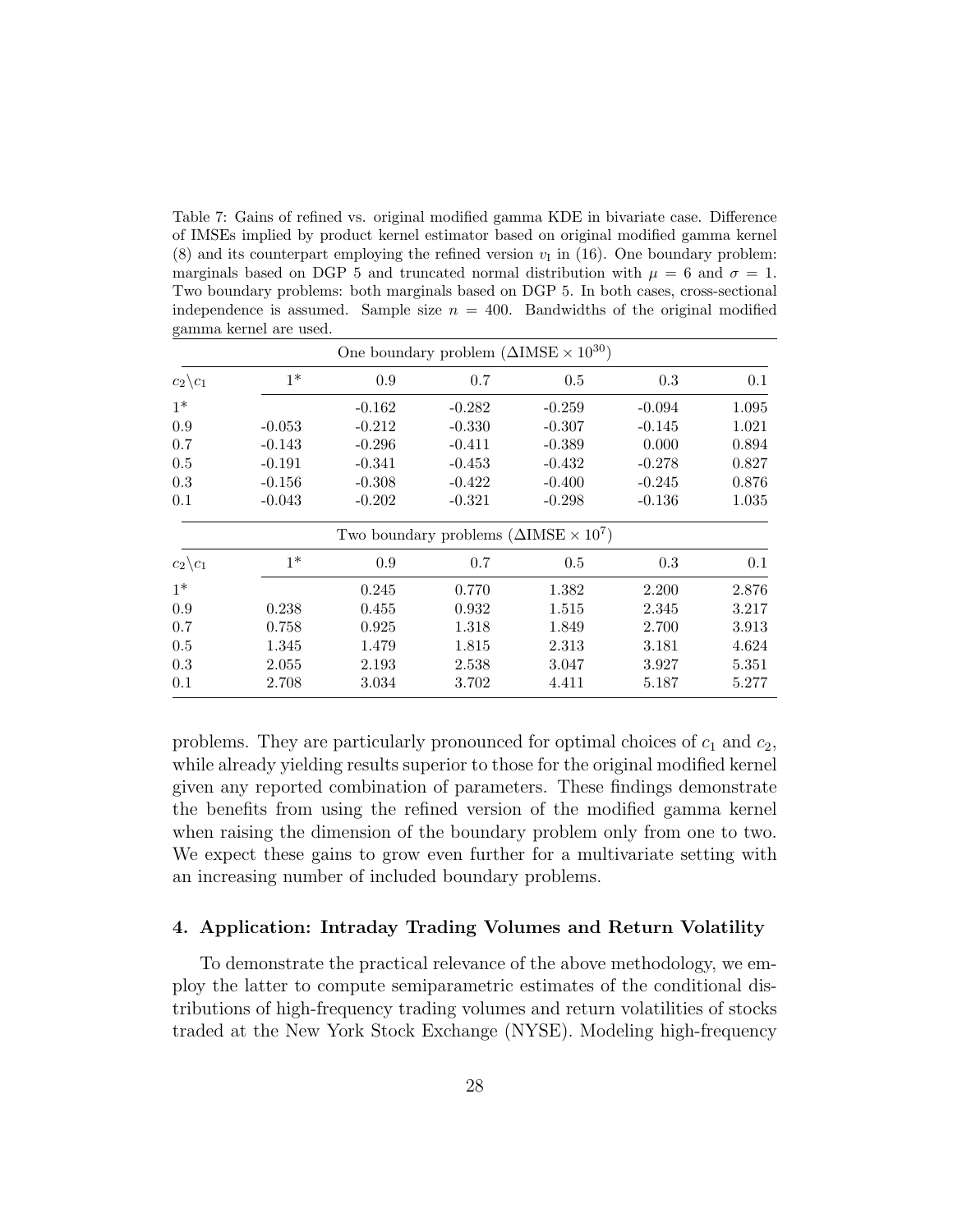trading volumes is, for instance, relevant for trading strategies replicating the (daily) volume weighted average price (VWAP). Estimates of conditional volatility distributions are crucial for the pricing of volatility derivatives. Examples include options and futures on the CBOE Volatility Index (VIX) trading at the Chicago Board Options Exchange (CBOE).

### 4.1. Modeling Intraday Trading Volumes

We consider transaction data for Citigroup from the last trading week of February 2009. The raw sample is filtered by deleting transactions that occurred outside regular trading hours from 9:30 am to 4:00 pm, computing cumulated trading volumes over 15 second intervals and removing zero observations, which yields a sample size of 7452. For a detailed discussion of the treatment of zero observations in the context of financial high-frequency data, see Hautsch et al. (2013). To capture the well-known intraday seasonalities of high-frequency trading variables (see, e.g., Hautsch (2004) for an overview), we divide the cumulated volumes by a seasonality component which is pre-estimated employing a cubic spline function.

An important property of the resulting (deseasonalized) trading volumes is the strong persistence, as evidenced by the highly significant Ljung-Box statistics in Table 8. The most widely-used parametric framework for this type of data, see, e.g., Brownlees et al. (2010), is the multiplicative error model (MEM) originally proposed by Engle (2002). Accordingly, we decompose the *t*-th trading volume,  $x_t^{(v)}$  $t^{(v)}$ , as

$$
x_t^{(v)} = \mu_t^{(v)} \varepsilon_t^{(v)}, \quad \varepsilon_t^{(v)} \sim \text{i.i.d. } \mathcal{D}(1), \tag{31}
$$

where  $\mu_t^{(v)}$  denotes the conditional mean given the past information set  $\mathcal{F}_{t-1}^{(v)}$  $t-1$ and is assumed to evolve according to the dynamics described in AppendixA.  $\varepsilon_t^{(v)}$  $t_t^{(v)}$  is a disturbance following an unspecified distribution  $\mathcal{D}(1)$  with positive support and  $E[\varepsilon_t^{(v)}]$  $\mathbf{t}_{t}^{(v)}$  = 1. Assuming MEM-type dynamics would allow to apply gamma kernel estimators to trading volumes directly and estimate their unconditional density  $f_X(x_t^{(v)})$  $t_t^{(v)}$ ) consistently (see Bouezmarni and Rombouts, 2010b). Our object of interest, the conditional density given the past information set  $\mathcal{F}^{(v)}_{t-1}$  $t_{t-1}^{(v)}$ , can be estimated semiparametrically in a straightforward way, as the MEM structure implies the basic relationship

$$
f_X(x_t^{(v)}|\mathcal{F}_{t-1}^{(v)}) = f_\varepsilon(x_t^{(v)}/\mu_t^{(v)})/\mu_t^{(v)}.
$$
\n(32)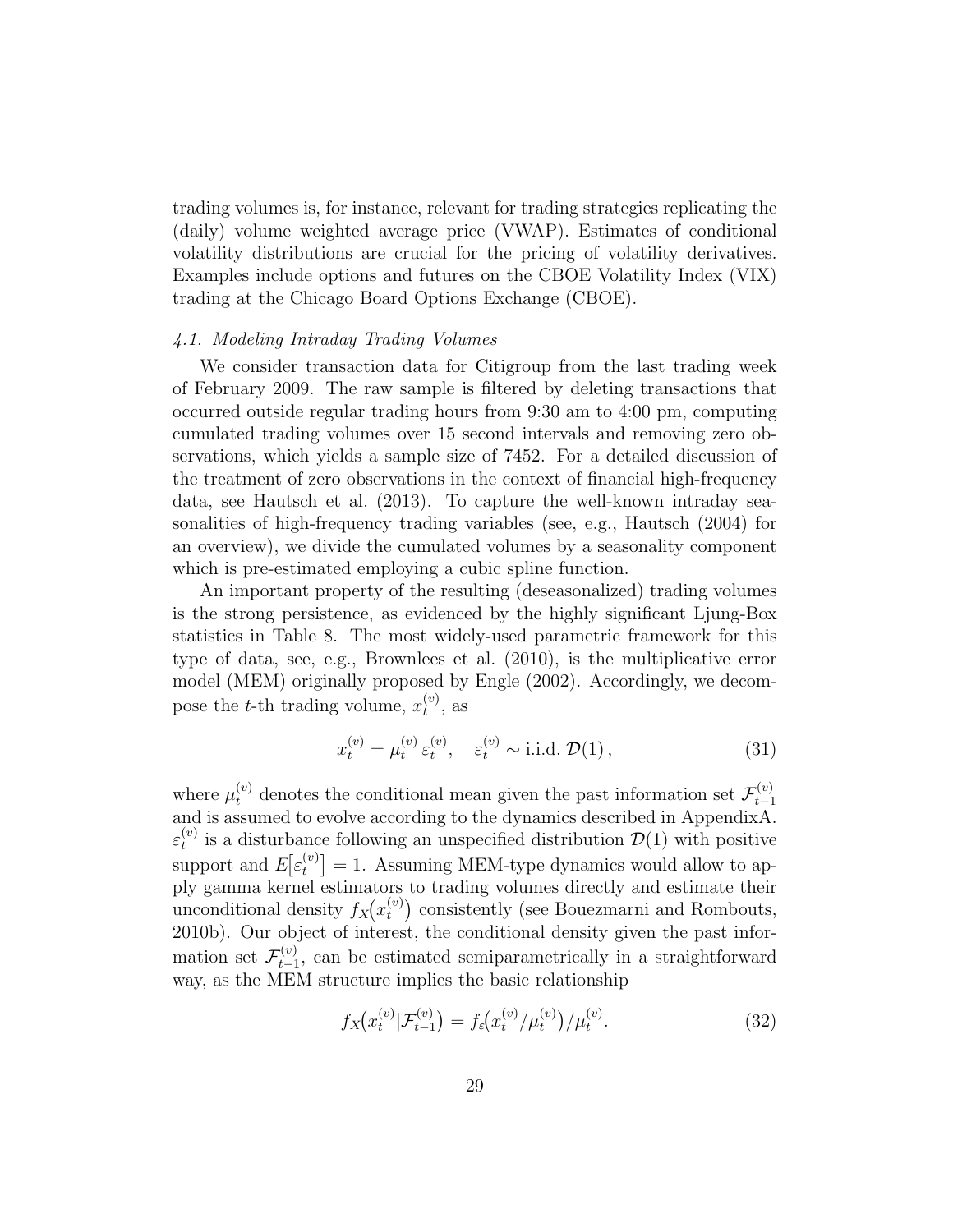Table 8: Ljung-Box statistics for intraday trading volumes and realized kernel estimates.  $Q(l)$ : Ljung-Box statistic associated with l lags. The 5% (1%) critical values associated with lag lengths 20, 50 and 100 are 31.41 (37.57), 67.51 (76.15) and 124.34 (135.81). We consider deseasonalized nonzero 15-second trading volumes of Citigroup and realized kernel (RK) estimates for JP Morgan.

|        | Volume    | RK        |
|--------|-----------|-----------|
| Q(20)  | 10349.281 | 5045.309  |
| Q(50)  | 19447.096 | 9834.944  |
| Q(100) | 31353.699 | 14012.591 |

We consider a two-step approach. First, we estimate  $\mu_t^{(v)}$  by exponential QML and generate residuals  $\hat{\varepsilon}_t^{(v)}$  $t^{(v)}_t := x_t^{(v)}/\hat{\mu}_t^{(v)}$  $t^{(v)}$ , which are consistent estimates of the i.i.d errors  $\varepsilon_t^{(v)}$  $t_t^{(v)}$  (see, e.g., Drost and Werker, 2004). Second, we estimate  $f_{\varepsilon}(x_t^{(v)}/\mu_t^{(v)})$  nonparametrically employing gamma kernels. The consistency and parametric rate of convergence of the conditional mean estimates enable us to use the MEM residuals as inputs without affecting the asymptotics of the kernel density estimators.

Nonparametric estimation of the error density requires the choice of the appropriate type of gamma kernel, i.e. standard or modified in the original and refined version (specification  $v_I$ ). To ensure comparability and boundary regions of equal size, we consider the least-squares cross-validation (LSCV) bandwidth of the standard gamma kernel estimator in all cases. In particular, we use the bandwidth  $b^*$  that minimizes a nearly unbiased estimate of the integrated mean-squared error, i.e.

$$
CV(b) = \frac{1}{n^2} \sum_{i} \sum_{j} \int_{\tau}^{\infty} K_{x/b+1,b}^{\gamma} \left(\hat{\varepsilon}_i^{(v)}\right) K_{x/b+1,b}^{\gamma} \left(\hat{\varepsilon}_j^{(v)}\right) dx
$$
\n
$$
- \frac{2}{n(n-1)} \sum_{i} \sum_{j \neq i} K_{x_i/b+1,b}^{\gamma} \left(\hat{\varepsilon}_j^{(v)}\right),
$$
\n(33)

which yields the bandwidth  $b^* = 0.0118$ . See Hjort and Glad (1995) for details on (nearly) unbiased cross-validation. Further, we estimate the normalized density derivative  $D(\varepsilon_t^{(v)})$  $t_t^{(v)}$  for  $\varepsilon_t^{(v)} \in \{0, b^*, 2b^*\}$  as in (15) based on the modified gamma kernel. The corresponding results in Table 9 show that two out of three estimates are considerably negative, which indicates a possible pole situation and suggests the use of the standard gamma kernel. Figure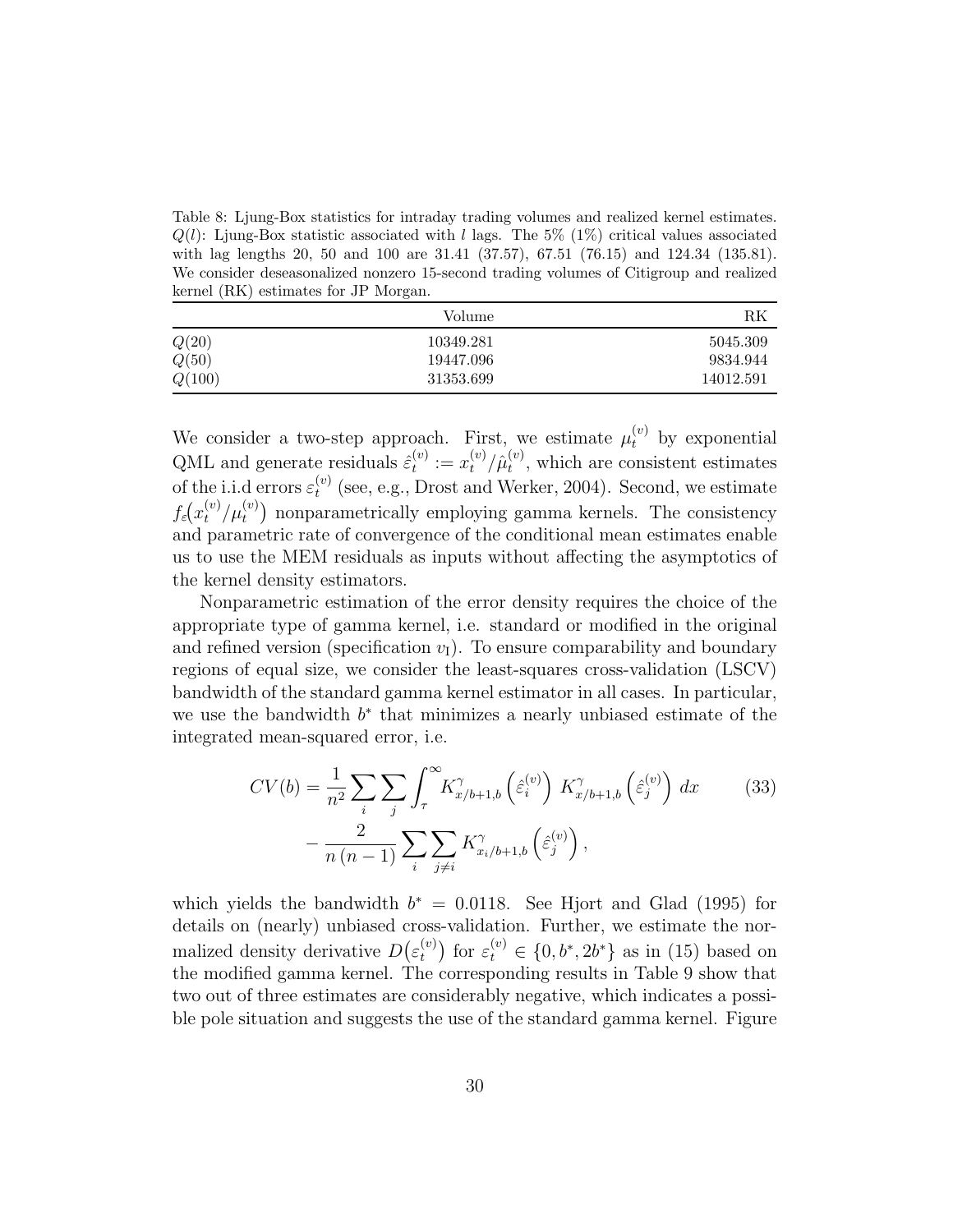Table 9: Estimates of normalized density derivative for MEM errors based on intraday trading volumes and realized kernel values. Estimates of the ratio  $D(\varepsilon_t^{(m)}) :=$  $f'_\varepsilon(\varepsilon_t^{(m)})/f_\varepsilon(\varepsilon_t^{(m)}), m=v, rk$ , based on the modified gamma kernel in the boundary region as in (15).  $\varepsilon_t^{(m)}$  are errors from the MEM structure (31) fitted to deseasonalized nonzero 15-second trading volumes of Citigroup and realized kernel (RK) estimates for JP Morgan.  $b^*$  is LSCV bandwidth of the standard gamma kernel estimator: 0.0118 for trading volumes and 0.0206 for realized kernel estimates.

| $\varepsilon_t^{(m)}$ | Volume    | RK     |
|-----------------------|-----------|--------|
| $\boldsymbol{0}$      | 0.293     | 26.283 |
| $b^*$                 | $-10.100$ | 59.915 |
| $2b^*$                | $-14.399$ | 53.235 |

9 displays estimates of the error density  $f_{\varepsilon}(\varepsilon_t^{(v)})$  $\binom{v}{t}$  based on the standard and, for comparison, modified gamma kernel for the boundary region and a larger part of the support. While for both density estimates, the probability mass is quite concentrated close to the origin, the standard gamma kernel, being the method of choice, yields an estimate that lies clearly below the density implied by the modified kernel for the major part of the boundary region.

Finally, Figure 10 shows estimates of the conditional density of trading volumes for February 26 and 27, 2009, at 11am EST. On the latter day, Citigroup announced that the US treasury would be taking a major equity stake in the company, while the former day is included for comparison. As an alternative to the semiparametric approach, the plot also features the conditional density implied by maximum likelihood estimates of the MEM (31) assuming that the errors follow the widely-used gamma distribution (e.g. Engle and Gallo, 2006). The impact of the announcement on trading activity related to the Citigroup stock is clearly visible, as the conditional volume distribution for February 27 assigns considerably less weight to small transactions. The semiparametric density estimates and their parametric counterparts are quite close to each other in the interior of the support. The major difference occurs at the origin where the parametric densities exhibit a pole, which is not the case for the semiparametric estimates.

### 4.2. Forecasting Realized Volatility

Realized volatility measures computed from high-frequency data allow to construct more accurate estimates of the underlying lower frequency volatility (see, e.g., Andersen et al., 2010). We employ mid-quotes for JP Morgan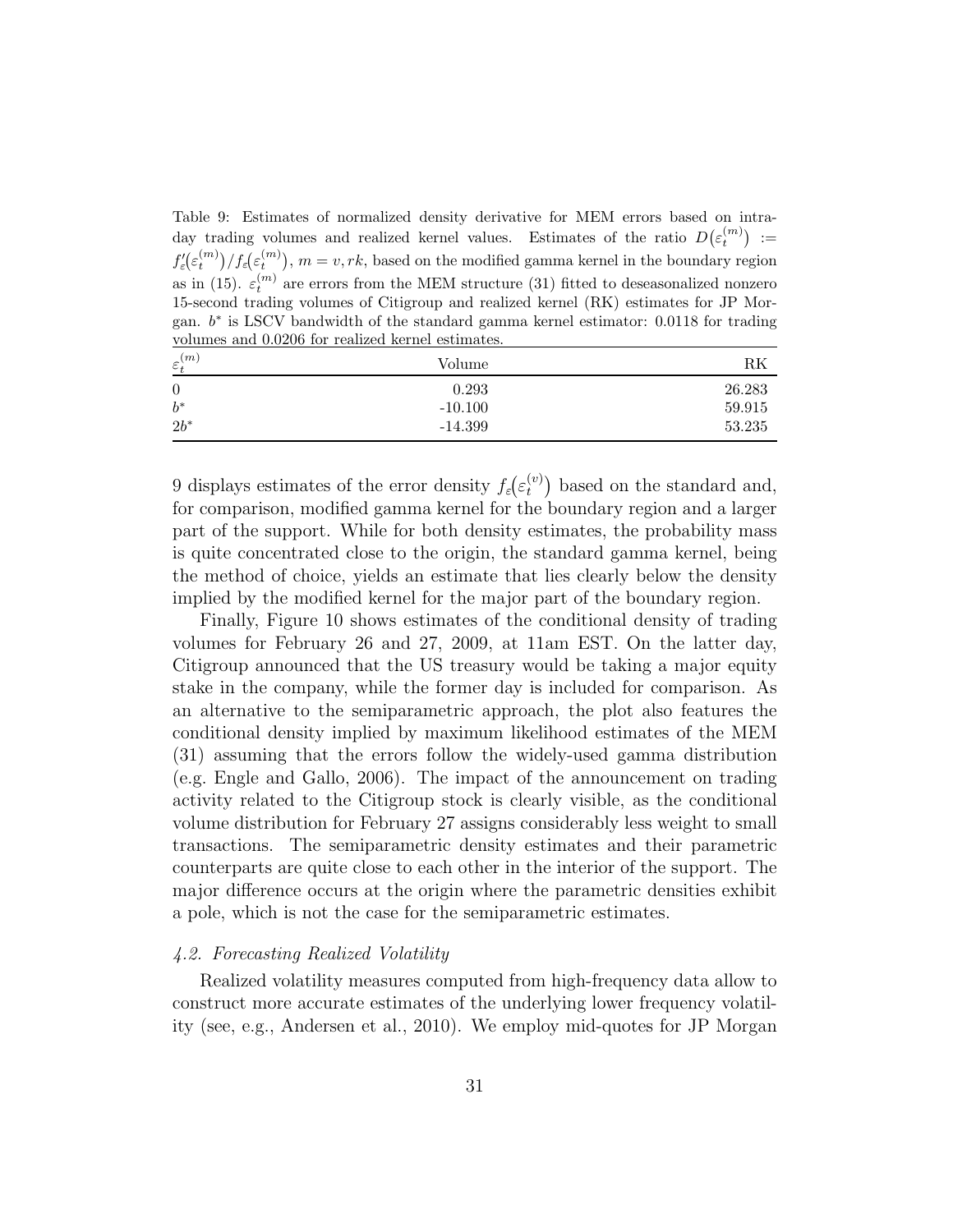

Figure 9: Estimates of MEM error density for intraday trading volumes (Citigroup). Estimates of the density  $f_{\varepsilon}(\varepsilon_t^{(v)})$  from the MEM structure (31) fitted to deseasonalized nonzero 15-second trading volumes of Citigroup. Black solid line: standard gamma kernel. Grey solid line: modified gamma kernel. LSCV bandwidth of the standard gamma kernel,  $b^* = 0.0118$ , is used for both estimators.



Figure 10: (Semi-)parametric conditional density of intraday volumes (Citigroup). Conditional densities at t given past information  $\mathcal{F}_{t-1}^{(v)}$  based on the MEM structure (31) and the relationship (32). Parametric estimates (dashed lines) are implied by a ML approach assuming gamma distributed errors  $\varepsilon_t^{(v)}$ . Semiparametric estimates (solid lines) rely on QML estimates of  $\mu_t^{(v)}$  and nonparametric estimates of  $f_{\varepsilon}(x_t^{(v)}/\mu_t^{(v)})$  using the standard gamma kernel. Conditional densities are estimated for 11am EST on February 26 (black lines) and February 27, 2009 (grey lines).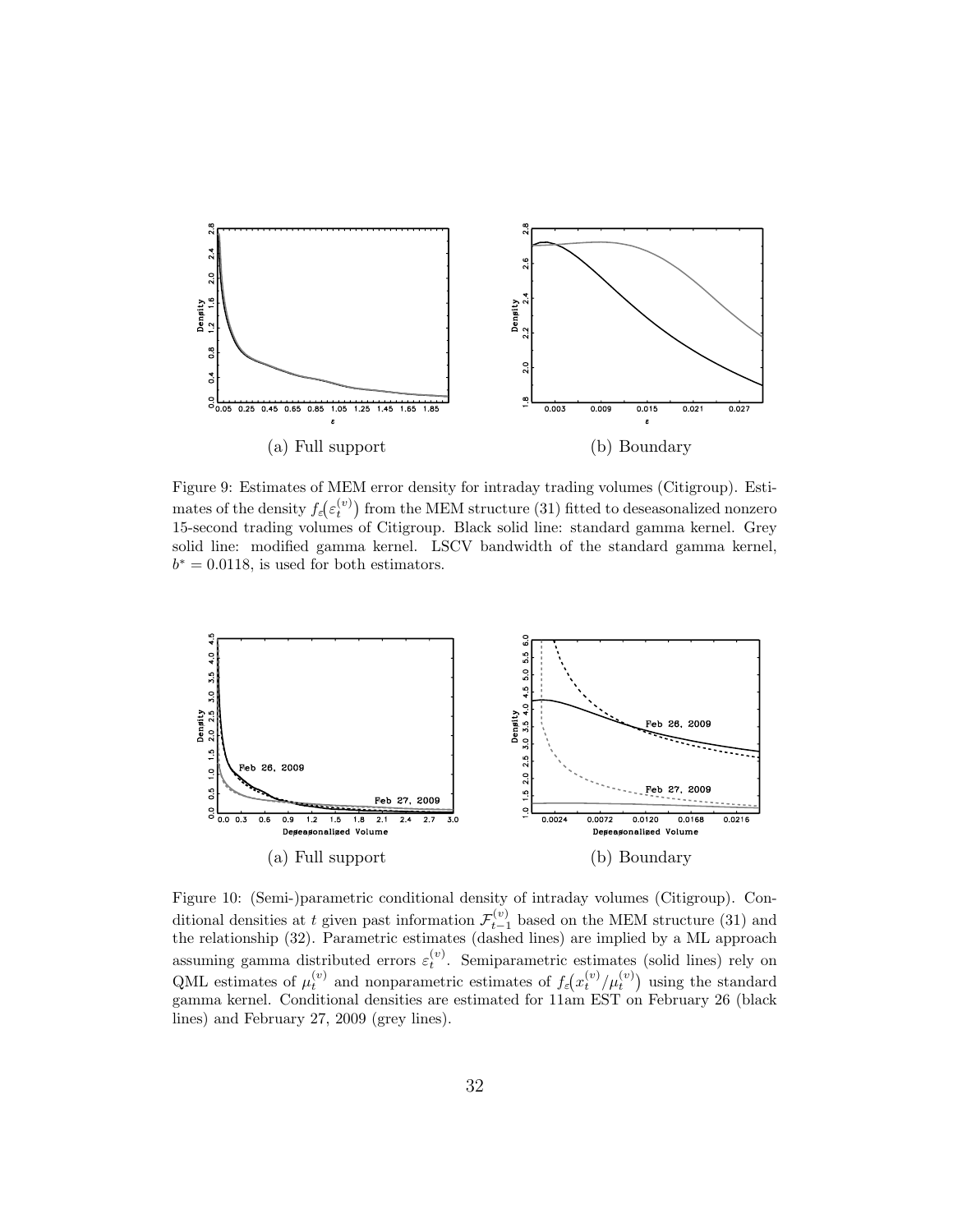from January 2006 to December 2009, which corresponds to 983 trading days, and clean the raw data as suggested in Barndorff-Nielsen et al. (2008b). The realized volatility for day  $t$  is simply defined as the sum of squared (midquote) returns  $r_{i,t}$ ,  $i = 1, \ldots, N_t$ . Barndorff-Nielsen and Shephard (2002) show that, in the absence of noise and with the number of intraday returns approaching infinity, this basic estimator is consistent for the latent integrated volatility, which under regularity conditions provides an unbiased measure of the conditional variance of (daily) returns. In practice, observed prices are contaminated by microstructure effects causing an inconsistency of the basic realized volatility estimator (e.g. Hansen and Lunde, 2006). Hence, we consider the noise-robust realized kernel estimator, which was proposed by Barndorff-Nielsen et al. (2008a) and takes the form

$$
x_t^{(rk)} := \gamma_0 + \sum_{h=1}^H k\left(\frac{h-1}{H}\right) (\gamma_h + \gamma_{-h}), \qquad \gamma_h := \sum_{i=1}^n r_{i,t} r_{i-h,t}, \qquad (34)
$$

where  $k(.)$  is the Parzen kernel and H the bandwidth. The number of returns used for the computation of the realized kernel,  $n$ , is lower than the total number of observations  $N_t$  due to the so-called jittering procedure. See Barndorff-Nielsen et al. (2008a) for details. Since (filtered) realized kernel estimates are used as inputs for kernel density estimators below, the two bandwidths involved have to be balanced in a way similar to Corradi et al. (2009), who propose nonparametric conditional density estimators for the integrated volatility. We ensure that their assumption A.1 is met by choosing  $H$  as in Section 4.3 of Barndorff-Nielsen et al. (2008a). To estimate the so-called noise-to-signal ratio, we follow Barndorff-Nielsen et al. (2008b).

Table 8 shows that the realized kernel estimates exhibit a similar persistence as trading volumes, which we account for by following Engle and Gallo (2006) and imposing a flexible MEM structure. Hence, we model the realized kernel value for day  $t, x_t^{(rk)}$  $t^{(rk)}$ , analogously to (31), where the assumptions for the errors  $\varepsilon_t^{(rk)}$  $t_t^{(rk)}$  remain the same, while a slightly different specification is chosen for the conditional mean  $\mu_t^{(rk)}$  $t_t^{(rk)}$  (see AppendixA). We compute semiparametric estimates of the conditional density  $f_X(x_t^{(rk)})$  $_{t}^{(rk)}|\mathcal{F}_{t-1}^{(rk)})$  using the same approach as in Section 4.1, which in the given application, can be considered as a simple alternative to the fully nonparametric procedure proposed in Corradi et al. (2009). As Table 9 reports, the estimates of the normalized density derivative for the MEM errors are consistently positive, indicating that the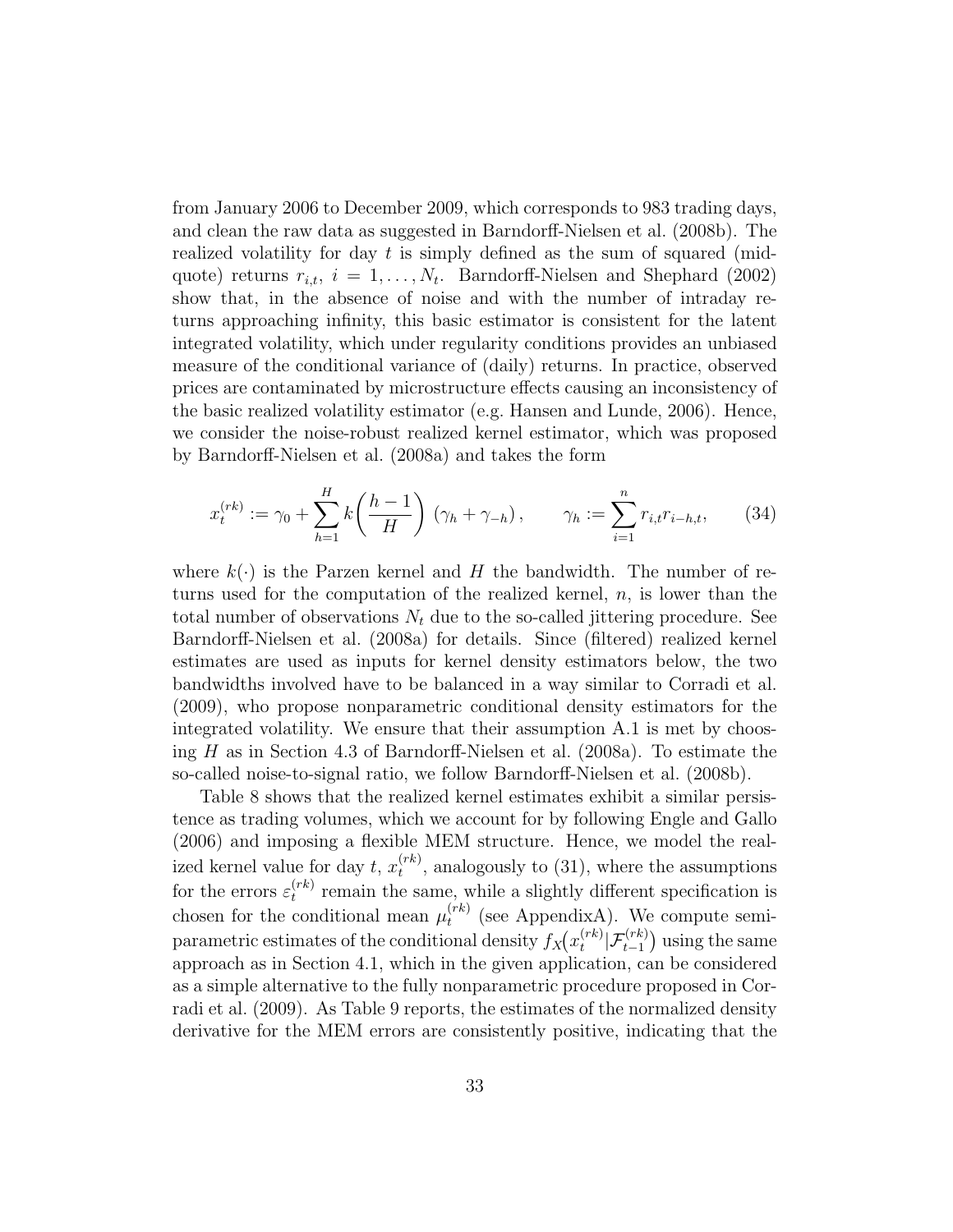

Figure 11: Estimates of MEM error density for realized kernel estimates (JP Morgan). Estimates of the density  $f_{\varepsilon}(\varepsilon_t^{(rk)})$  from the MEM structure (31) fitted to realized kernel estimates for JP Morgan. Black solid line: standard gamma kernel. Grey solid line: modified gamma kernel. Black dashed line: refined modified gamma kernel  $v_I$ . LSCV bandwidth of the standard gamma kernel,  $b^* = 0.0206$ , is used for all estimators.

corresponding density should be estimated using a modified gamma kernel. Thus, we first determine the optimal value of the constant c for the refined specification  $v_I$  by minimizing the objective function (19). We compute the required pilot estimates of the unknown density and its first two derivatives as outlined in Section 2.3, which yields the threshold  $c^* = 0.0863$ .

Estimates of the MEM error density implied by all three types of gamma kernels considered are displayed in Figure 11 and indicate the following major results. First, as compared to the error density based on trading volumes in Figure 9, the mode of the distribution is further to the interior of the support. Second, the density exhibits a similar degree of right-skewness as was reported for the unconditional distribution of realized volatilities by Andersen et al. (2001). Finally, the density estimate based on the refined modified kernel tends to zero when approaching the boundary, instead of taking a strictly positive value at  $\varepsilon_t^{(rk)} = 0$ . This effect is caused by the low value of the threshold  $c^*$ , which pushes the shape parameter  $\rho_b^{v_l}(\varepsilon_t^{(rk)})$  $t^{(rk)}$ ) below one when smoothing at the boundary (see eq. (16)). A distribution of stock return volatility with vanishing probability mass close to the boundary is in line with financial theory, since stocks are "risky" assets for which investors demand a volatility premium (e.g. Merton, 1973).

Figure 12 displays conditional density estimates of realized kernel values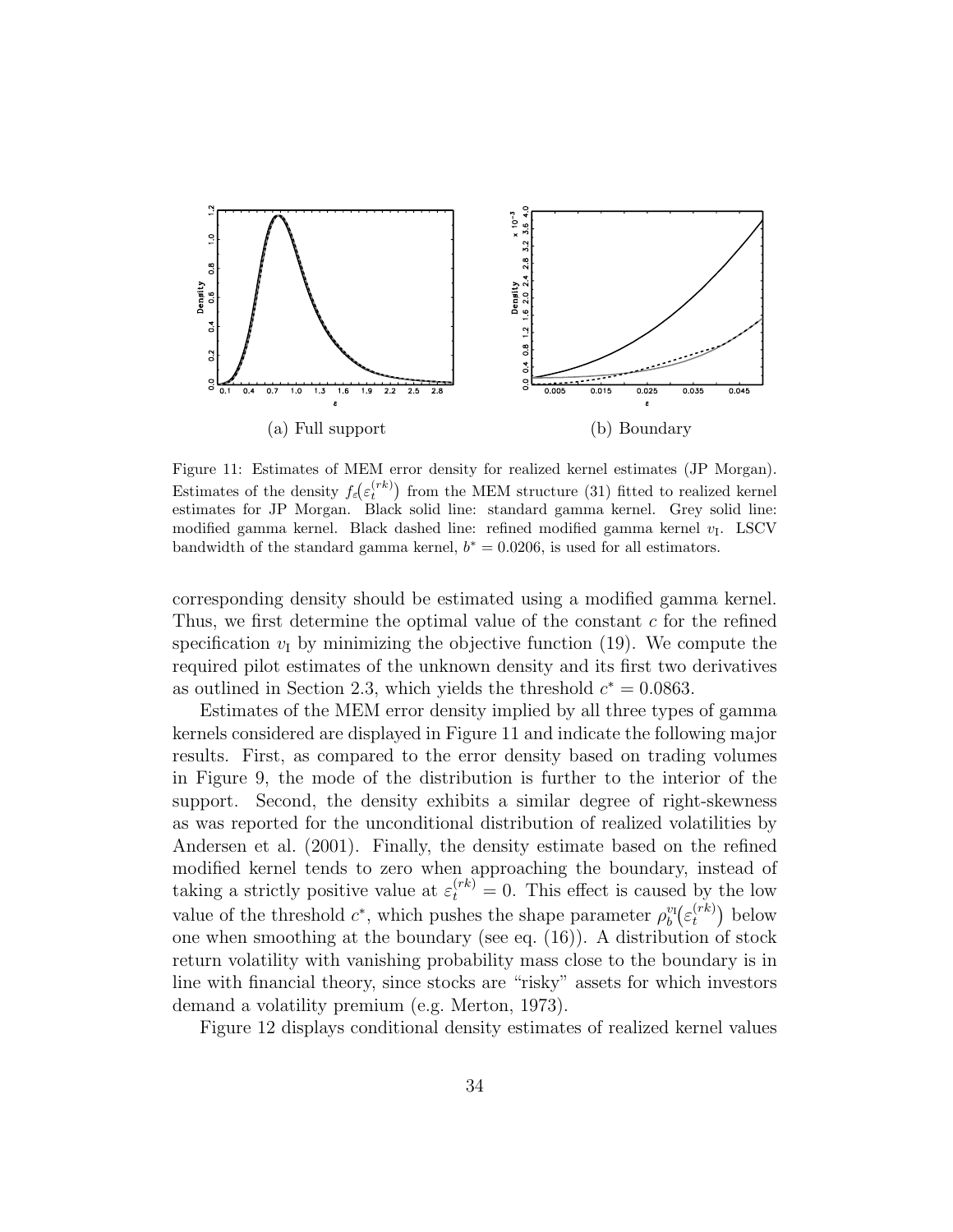

Figure 12: (Semi-)parametric conditional density of realized kernel estimates (JP Morgan). Conditional densities at t given past information  $\mathcal{F}_{t-1}^{(rk)}$  based on the MEM structure (31) and the relationship (32). Parametric estimates (dashed lines) are implied by a ML approach assuming gamma distributed errors  $\varepsilon_t^{(rk)}$ . Semiparametric estimates (solid lines) rely on QML estimates of  $\mu_t^{(rk)}$  and nonparametric estimates of  $f_\varepsilon(x_t^{(rk)}/\mu_t^{(rk)})$  using the refined modified gamma kernel  $v_I$ . Conditional densities are estimated for October 10 (grey lines) and November 10, 2008 (black lines). Realized kernel estimates are annualized.

for two days during the financial crisis 2007 – 2008: October 10, 2008, when the DJIA index fell by 8% at the start of the trading day, and November 10, 2008, when a major restructuring of the AIG bailout plan was announced. The density estimates are based on our semiparametric procedure using the refined modified gamma kernel and the parametric approach from Section 4.1. Except for some discrepancies around the mode and in the boundary region, the parametric estimates roughly match the semiparametric ones, indicating that the gamma distribution is a reasonable assumption for the MEM errors. With respect to dynamic changes, the conditional densities reflect the more unstable market environment on October 10, as the volatility distribution has its mode further away from the origin and is more dispersed. Further, as in case of the unconditional error density, the probability mass is vanishing close to the boundary for both days and estimators considered.

#### 5. Conclusion

Gamma kernel estimators vary their shape according to the point of estimation along the support. For positive random variables, this location adaptiveness avoids the boundary bias associated with standard fixed kernel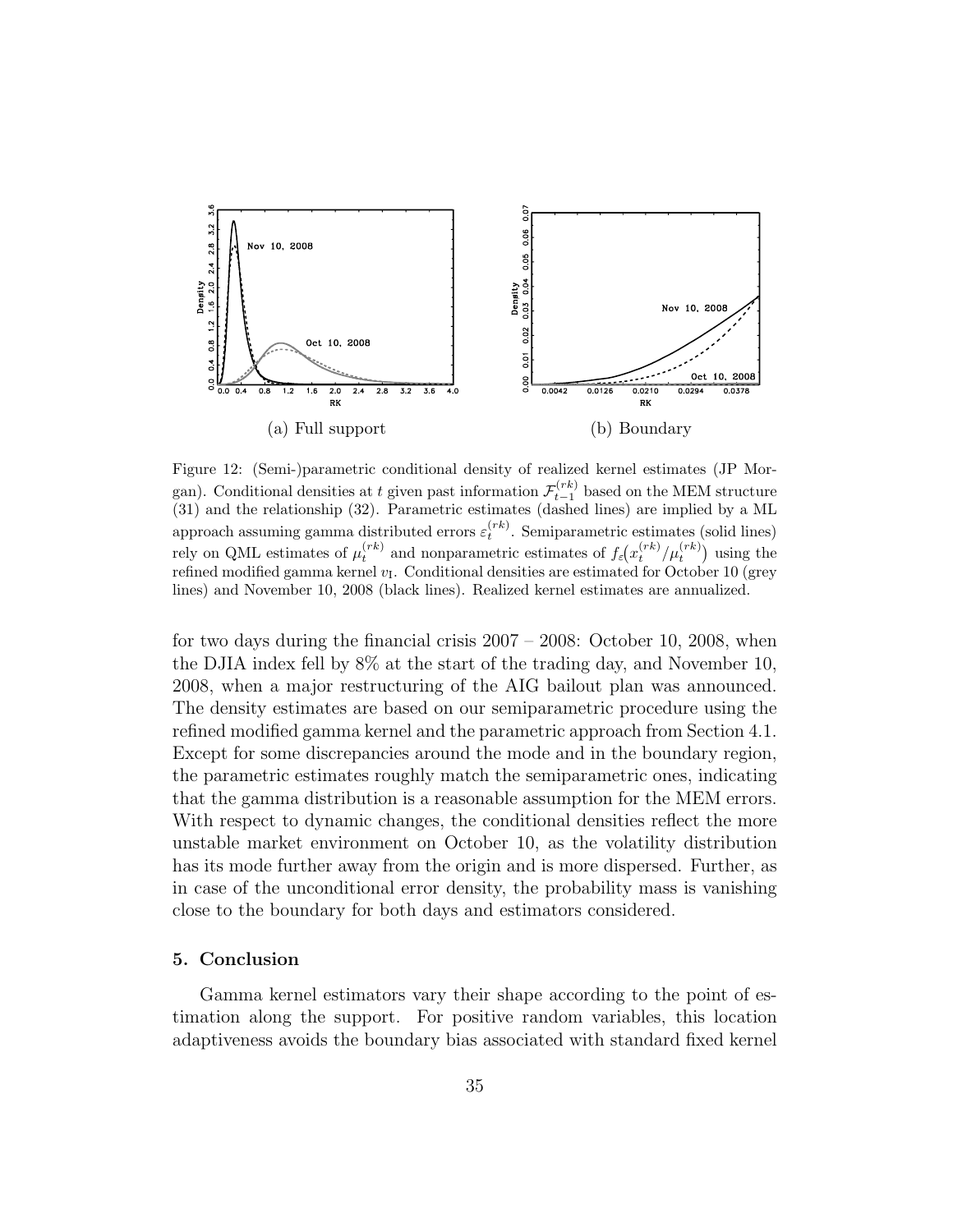estimators, while yielding strictly nonnegative density estimates by construction. We show for various density shapes that, in finite samples, the two original gamma kernel estimators outperform all boundary and boundary corrected fixed kernel type estimators at the boundary, in particular for settings with a large probability mass close to zero. For all other setups and in the interior of the support, their finite sample performance is comparable to the one of fixed-type boundary kernels. Moreover, with asymptotic considerations and finite sample illustrations we find that, for pole situations at zero, the two gamma kernel estimators differ substantially. In fact, the standard type is superior to the generally used modified version in this case. Therefore, we suggest a simple criterion to check for such situations. For all other settings, we propose a refined modified version of the gamma kernel estimator, which further improves upon the performance of the modified gamma kernel. Our technique is complemented by a data-driven way for choosing the specification parameters in the new refined gamma kernel. In two application settings, we demonstrate that, in particular in high-frequency finance, the suggested methodology yields superior results of practical impact.

Possible avenues for improving the performance of the proposed methods even further are manifold. First, nonparametric multiplicative bias correction techniques, as proposed in Hirukawa (2010), could be employed. Second, refined gamma kernel estimators could be combined with a local bandwidth variation in the spirit of Dai and Sperlich (2010). Finally, modifications similar to those suggested for gamma kernels could be developed for the Birnbaum-Saunders-type kernels put forward by Marchant et al. (2013).

#### Acknowledgements

For constructive comments and suggestions we thank the Co-Editor-in-Chief, Erricos John Kontoghiorghes, an anonymous Associate Editor and two anonymous referees, as well as the participants of the 2013 European Meeting of the Econometric Society and workshops at Humboldt-Universität zu Berlin. This research is supported by the Deutsche Forschungsgemeinschaft (DFG) via the Collaborative Research Center 649 "Economic Risk" and via the DFG grant SCHI-1127.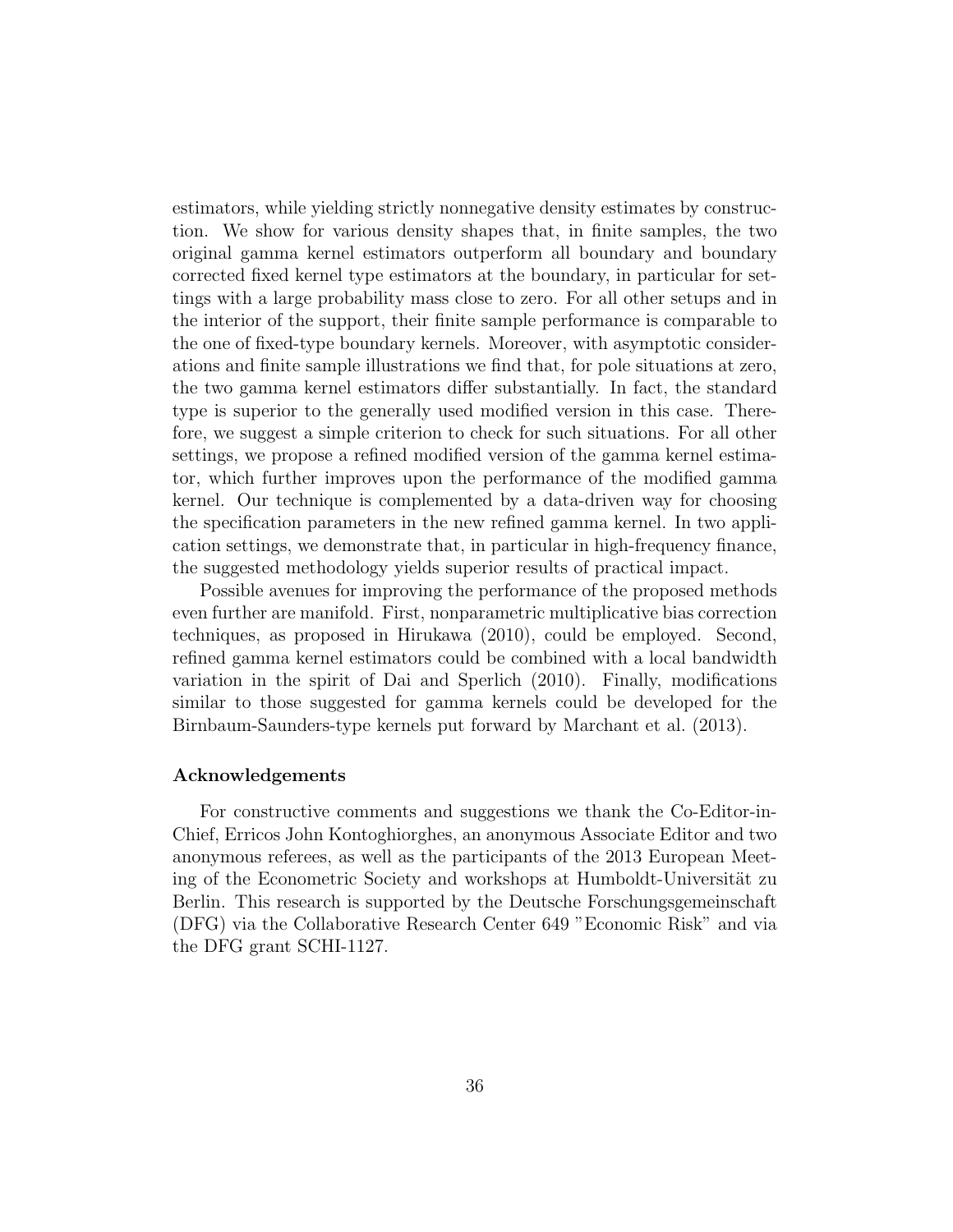- Andersen, T. G., Bollerslev, T., Diebold, F. X., 2010. Parametric and nonparametric measurements of volatility. In: Ait-Sahalia, Y., Hansen, L. (Eds.), Handbook of Financial Econometrics. North Holland, Amsterdam, pp. 67–137.
- Andersen, T. G., Bollerslev, T., Diebold, F. X., Labys, P., 2001. The distribution of realized exchange rate volatility. Journal of the American Statistical Association 96 (453), 42–55.
- Barndorff-Nielsen, O., Hansen, P., Lunde, A., Shephard, N., 2008a. Designing realized kernels to measure the ex-post variation of equity prices in the presence of noise. Econometrica 76, 1481–1536.
- Barndorff-Nielsen, O., Hansen, P., Lunde, A., Shephard, N., 2008b. Realised kernels in practice: trades and quotes. Econometrics Journal 4, 1–32.
- Barndorff-Nielsen, O., Shephard, N., 2002. Econometric analysis of realized volatility and its use in estimating stochastic volatility models. Journal of the Royal Statistical Society, Ser. B. 64, 253–280.
- Bauwens, L., Giot, P., 2000. The logarithmic ACD model: an application to the bid-ask quote process of three NYSE stocks. Annales D'Economie et de Statistique 60, 117–149.
- Bouezmarni, T., Rombouts, J. V., 2010a. Nonparametric density estimation for multivariate bounded data. Journal of Statistical Planning and Inference  $140(1)$ ,  $139-152$ .
- Bouezmarni, T., Rombouts, J. V., 2010b. Nonparametric density estimation for positive time series. Computational Statistics & Data Analysis 54  $(2)$ ,  $245 - 261.$
- Bouezmarni, T., Scaillet, O., 2005. Consistency of asymmetric kernel density estimators and smoothed histograms with application to income data. Econometric Theory 21 (02), 390–412.
- Brownlees, C. T., Cipollini, F., Gallo, G. M., 2010. Intra-daily volume modeling and prediction for algorithmic trading. Journal of Financial Econometrics 8 (4), 1–30.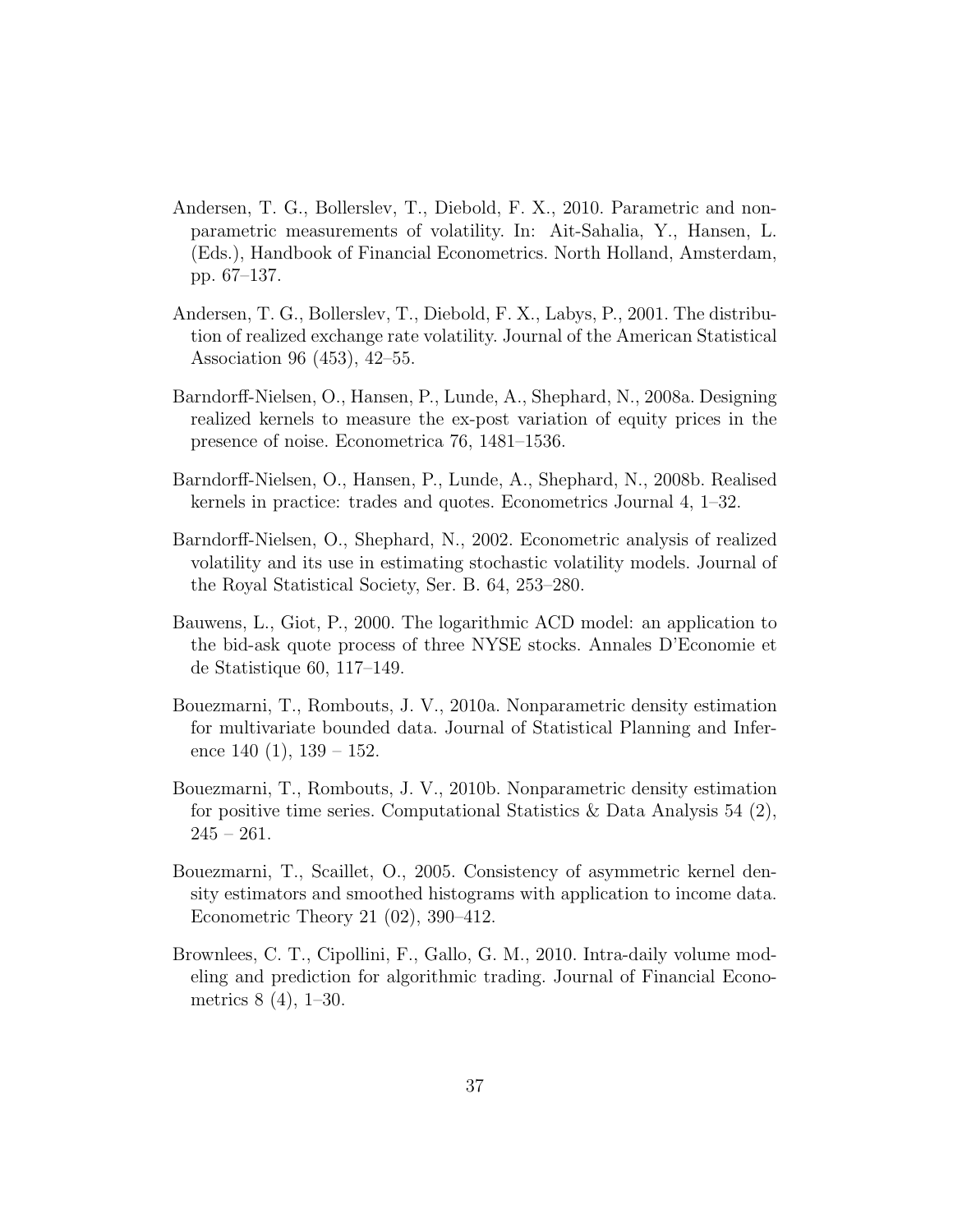- Chen, S., 1999. Beta kernel estimators for density functions. Computational Statistics & Data Analysis 31 (2), 131–145.
- Chen, S., 2000. Probability density function estimation using gamma kernels. Annals of the Institute of Statistical Mathematics 52, 471–480.
- Corradi, V., Distaso, W., Swanson, N. R., 2009. Predictive density estimators for daily volatility based on the use of realized measures. Journal of Econometrics 150 (2), 119 – 138.
- Corsi, F., 2009. A simple approximate long-memory model of realized volatility. Journal of Financial Econometrics, 174–196.
- Dai, J., Sperlich, S., 2010. Simple and effective boundary correction for kernel densities and regression with an application to the world income and engel curve estimation. Computational Statistics & Data Analysis 54 (11), 2487 – 2497.
- Drost, F. C., Werker, B. J. M., 2004. Semiparametric duration models. Journal of Business and Economic Statistics 22, 40–50.
- Engle, R. F., 2002. New frontiers for ARCH models. Journal of Applied Econometrics 17, 425–446.
- Engle, R. F., Gallo, G. M., 2006. A multiple indicators model for volatility using intra-daily data. Journal of Econometrics 131 (1-2), 3–27.
- Fernandes, M., Grammig, J., 2005. Nonparametric specification tests for conditional duration models. Journal of Econometrics 127, 35–68.
- Ferraty, F., Quintela del Ro, A., Vieu, P., 2012. Specification test for conditional distribution with functional variables. Econometric Theory 28 (2), 363–386.
- Ferraty, F., Vieu, P., 2006. Nonparametric functional data analysis: theory and practice. Springer.
- Gasser, T., Müller, H., 1979. Kernel estimation of regression functions. In: Gasser, T., Rosenblatt, M. (Eds.), Lecture Notes in Mathematics 757. Springer, Heidelberg, pp. 23–68.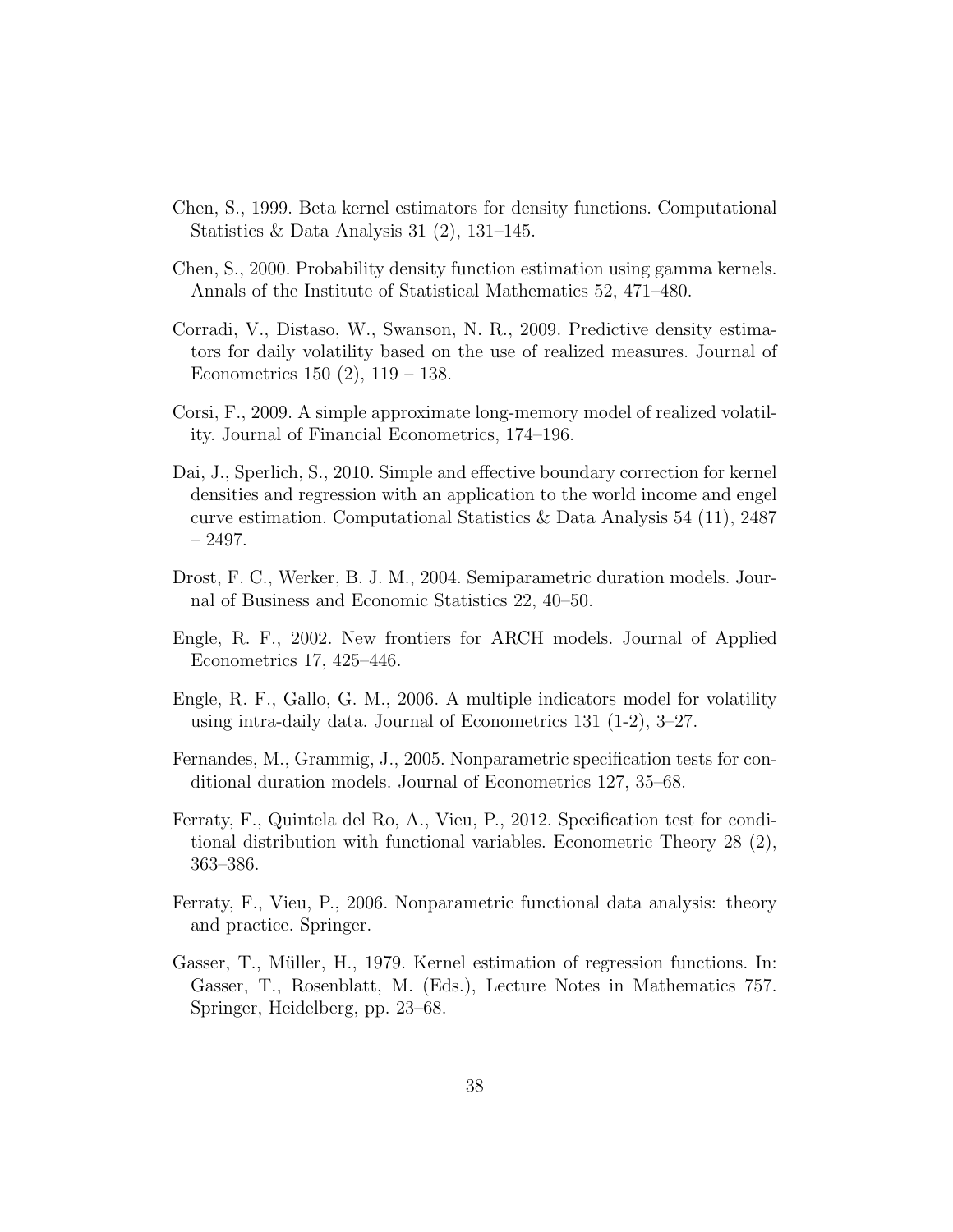- Hagmann, M., Scaillet, O., 2007. Local multiplicative bias correction for asymmetric kernel density estimators. Journal of Econometrics 141, 213– 249.
- Hansen, P. R., Lunde, A., 2006. Realized variance and market microstructure noise. Journal of Business and Economic Statistics 24 (2), 127–161.
- Hautsch, N., 2004. Modelling Irregularly Spaced Financial Data: Theory and Practice of Dynamic Duration Models. Springer, Berlin.
- Hautsch, N., Malec, P., Schienle, M., 2013. Capturing the zero: a new class of zero-augmented distributions and multiplicative error processes. Journal of Financial Econometrics forthcoming.
- Hirukawa, M., 2010. Nonparametric multiplicative bias correction for kerneltype density estimation on the unit interval. Computational Statistics & Data Analysis 54 (2), 473 – 495.
- Hjort, N. L., Glad, I. K., 1995. Nonparametric density estimation with a parametric start. The Annals of Statistics 23, 882–904.
- Jones, M., 1993. Simple boundary correction for kernel density estimation. Statistics and Computing 3, 135–146.
- Jones, M. C., Foster, P. J., 1996. A simple nonnegative boundary correction method for kernel density estimation. Statistica Sinica 6, 1005–1013.
- Karunamuni, R. J., Alberts, T., 2005. On boundary correction in kernel density estimation. Statistical Methodology 2, 191–212.
- Lancaster, T., 1997. The Econometric Analysis of Transition Data. Cambridge University Press, Cambridge.
- Marchant, C., Bertin, K., Leiva, V., Saulo, H., 2013. Generalized birnbaumsaunders kernel density estimators and an analysis of financial data. Computational Statistics & Data Analysis 63 (0),  $1 - 15$ .
- Marron, J. S., Ruppert, D., 1994. Transformations to reduce boundary bias in kernel density estimation. Journal of the Royal Statistical Society. Series B 56 (4), 653–671.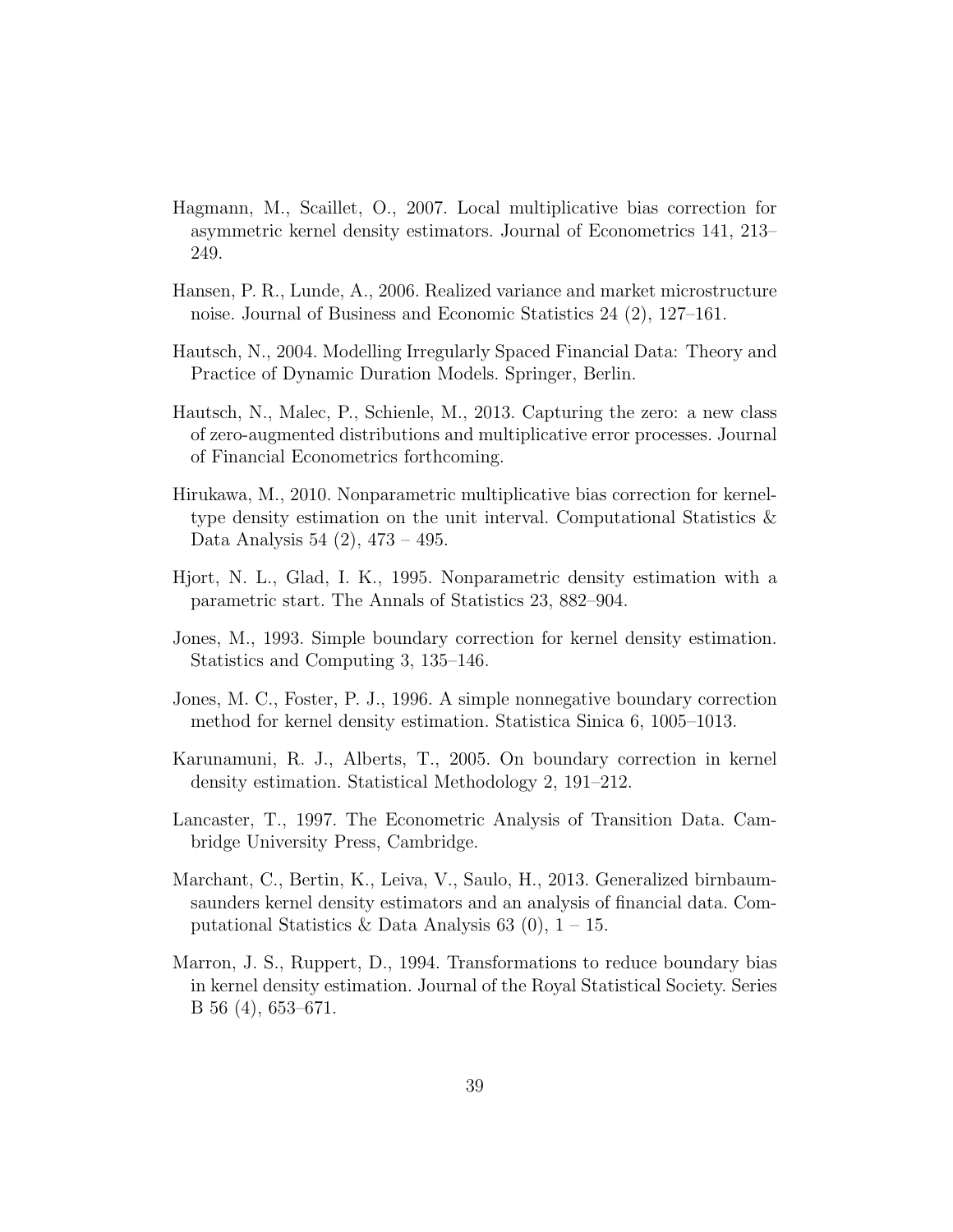- Merton, R., 1973. An intertemporal capital asset pricing model. Econometrica 41, 867 – 888.
- Michels, P., 1992. Asymmetric kernel functions in non-parametric regression analysis and prediction. Journal of the Royal Statistical Society. Series D (The Statistician) 41, 439–454.
- Quintela del Ro, A., Ferraty, F., Vieu, P., 2011. Analysis of time of occurrence of earthquakes: a functional data approach. Mathematical Geosciences 43 (6), 695–719.
- Robinson, P., Henry, M., 2003. Higher-order kernel semiparametric mestimation of long memory. Journal of Econometrics 114 (1), 1–27.
- Scaillet, O., 2004. Density estimation using inverse and reciprocal inverse gaussian kernels. Journal of Nonparametric Statistics 16, 217–226.
- Schuster, E., 1958. Incorporating support constraints into nonparametric estimators of densities. Communications in Statistics, Part A - Theory and Methods 14, 1123–1136.
- Zhang, S., 2010. A note on the performance of gamma kernel estimators at the boundary. Statistics and Probability Letters 80, 548–557.

# AppendixA. MEM Specifications

For trading volumes, we specify the conditional mean  $\mu_t^{(v)}$  $t^{(v)}$  in (31) using the logarithmic MEM proposed by Bauwens and Giot (2000). The latter does not require parameter constraints to ensure the positivity of  $\mu_t^{(v)}$  and implies

$$
\ln \mu_t^{(v)} = \omega + \sum_{i=1}^p \alpha_i \ln x_{t-i}^{(v)} + \sum_{i=1}^q \beta_i \ln \mu_{t-i}^{(v)}, \tag{A.1}
$$

where the lag structure is chosen according to the Schwartz information criterion (SIC).

In case of volatilities, we consider  $(A.1)$  with  $p = 1$ , but augmented by the lags of (logarithmic) weekly and monthly realized kernel estimates, which